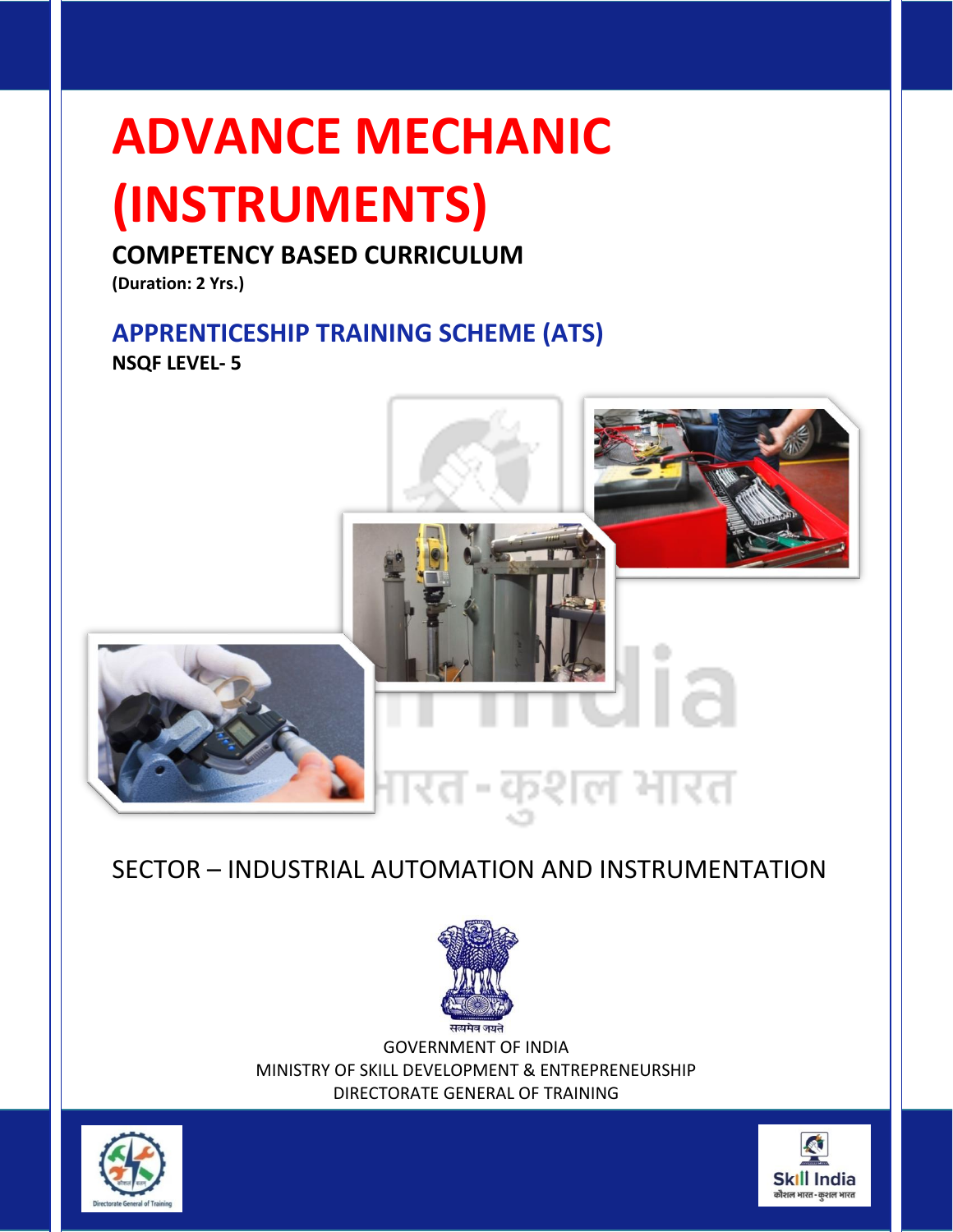### **ADVANCE MECHANIC (INSTRUMENTS)**

**(Revised in 2018)**

#### **APPRENTICESHIP TRAINING SCHEME (ATS)**



### Skill India कोशल भारत-कुशल भारत

Developed By

Ministry of Skill Development and Entrepreneurship Directorate General of Training **CENTRAL STAFF TRAINING AND RESEARCH INSTITUTE** EN-81, Sector-V, Salt Lake City, Kolkata – 700 091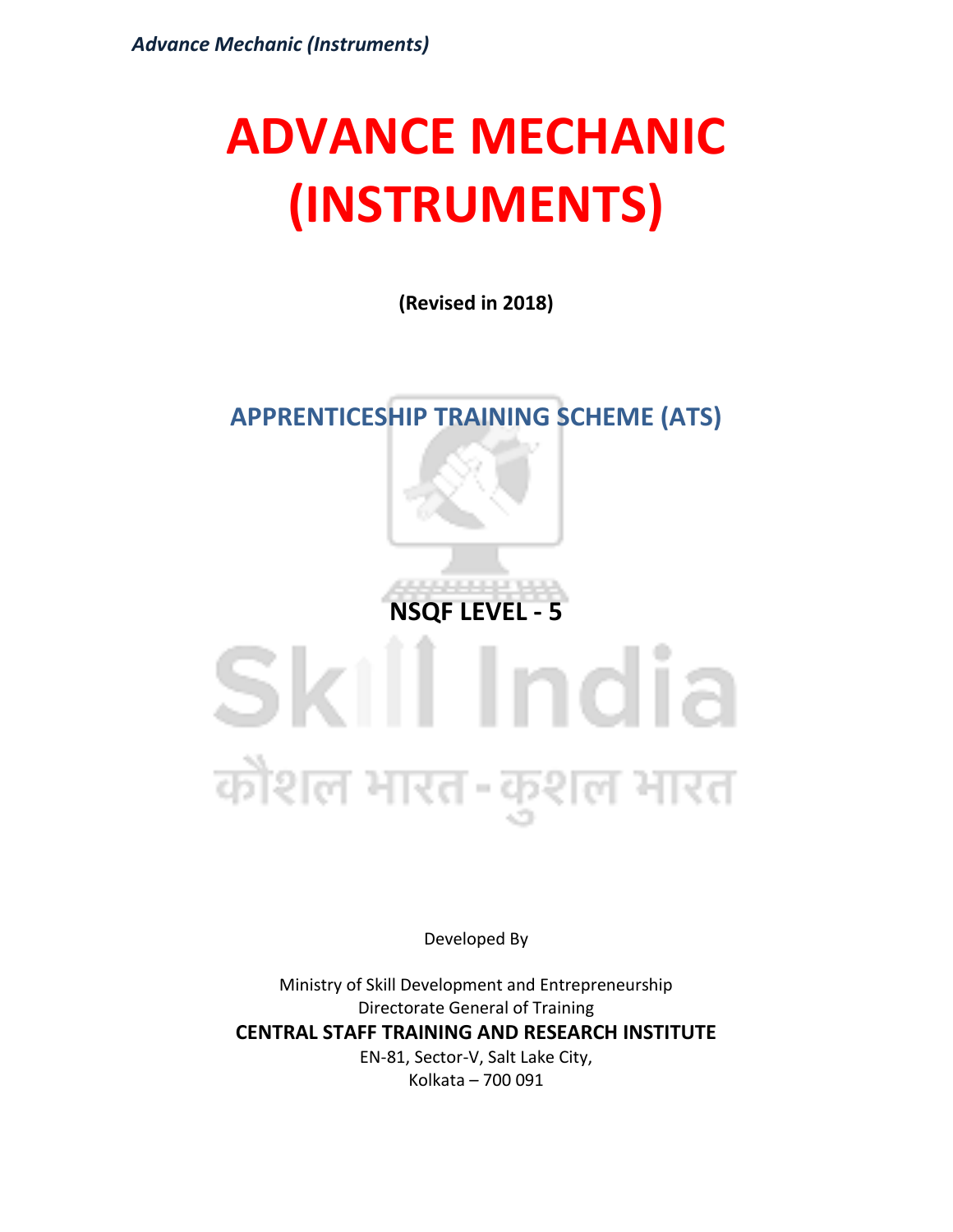#### **ACKNOWLEDGEMENT**

The DGT sincerely expresses appreciation for the contribution of the Industry, State Directorate, Trade Experts and all others who contributed in revising the curriculum. Special acknowledgement to the following industries/organizations who have contributed valuable inputs in revising the curricula through their expert members:

- 1. Air India Ltd., Hyderabad
- 2. HAL, Hyderabad
- 3. M/s. Polmon Instruments Pvt. Ltd., Hyderabad
- 4. Nuclear Fuel Complex, Hyderabad
- 5. Voith Turbo, Hyderbad
- 6. Hindustan Flurocarbon Ltd., Hyderabad
- 7. NVIS Technologies, Hyderabad

 $\sim$ 

- 8. Scientech Technologies P. Ltd., Hyderabad
- 9. ECIL, Hyderabad.
- 10. Bharat Electronics Ltd., Hyderabad.

Special acknowledgement is extended by DGT to the following expert members who had contributed immensely in this curriculum. 22222 23 23 2

 $\sim$ 

and the

**Co-ordinator for the course:** Shri L.K. Mukherjee, DDT, CSTARI, Kolkata

▲ ▲

| SI. | <b>Name &amp; Designation</b>     | Organization                       | <b>Expert Group</b> |
|-----|-----------------------------------|------------------------------------|---------------------|
| No. | Sh./Mr./Ms.                       |                                    | <b>Designation</b>  |
| 1.  | LK Muklherjee, DDT                | CSTARI, Kolkata                    | Expert              |
| 2.  | P. G. Rajendran, ADT              | ATI-EPI, Hyderabad.                | Expert              |
| 3.  | A. M. Tupkar, ADT                 | ATI-EPI, Hyderabad.                | Expert              |
| 4.  | K.V. Ratnakar,                    | M/s. Polmon Instruments Pvt. Ltd., | Expert              |
|     | <b>AGM-Training &amp; Quality</b> | Hyderabad                          |                     |
| 5.  | N. Sabhapathi,                    | Nuclear Fuel Complex, Hyderabad    | Expert              |
|     | <b>Additional Manager</b>         |                                    |                     |
| 6.  | G. Pradeep Kumar, Dy.             | Nuclear Fuel Complex, Hyderabad    | Expert              |
|     | Manager                           |                                    |                     |
| 7.  | G. S. Sastry, Manager (C&I)       | Voith Turbo, Hyderbad              | Expert              |
| 8.  | Sanjay Mahagankar, Manager        | Hindustan Flurocarbon Ltd.,        | Expert              |
|     | $($ lnst $)$                      | Hyderabad                          |                     |
| 9.  | M. AbhinavKarthik,                | NVIS Technologies, Hyderabad       | Expert              |
|     | Sr. Manager Engineer              |                                    |                     |
| 10. | Vijay Singh Kushwah, Branch       | Scientech Technologies P. Ltd.,    | Expert              |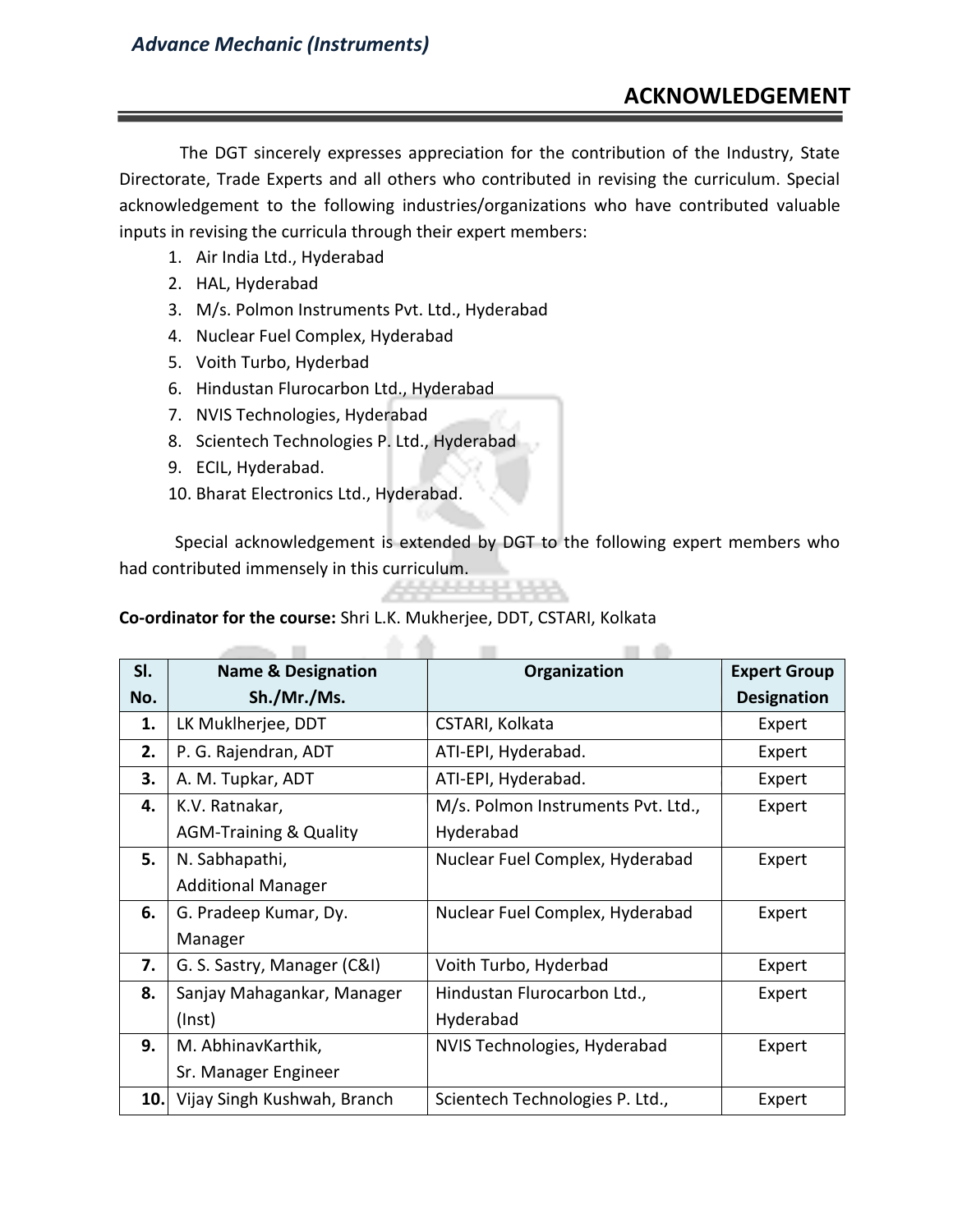|      | Manager                           | Hyderabad                           |        |
|------|-----------------------------------|-------------------------------------|--------|
|      | 11. K. R. Krishna Sastry, Manager | HAL, Hyderabad.                     | Expert |
|      | (Trg)                             |                                     |        |
|      | 12. K. B. R. Siva Prasad,         | HAL, Hyderabad.                     | Expert |
|      | Manager (A&T)                     |                                     |        |
|      | 13. A. Jagadeeshwar, Sr.DGM(Assy. | Bharat Electronics Ltd., Hyderabad. | Expert |
|      | & Plng)                           |                                     |        |
|      | 14. M. Balaiah, Manager           | Bharat Electronics Ltd., Hyderabad. | Expert |
|      | (Assembly)                        |                                     |        |
|      | 15. T. D. Sivagnanam              | Air India Ltd., Hyderabad           | Expert |
|      | Sr. Engineer (SS-TRG)             |                                     |        |
| 16.1 | S. D. P. Rao, Sr.AGM (Engg)       | Air India Ltd., Hyderabad           | Expert |
|      | 17. K. C. Meenakshisundaram       | ECIL, Hyderabad.                    | Expert |



## Skill India कौशल भारत-कुशल भारत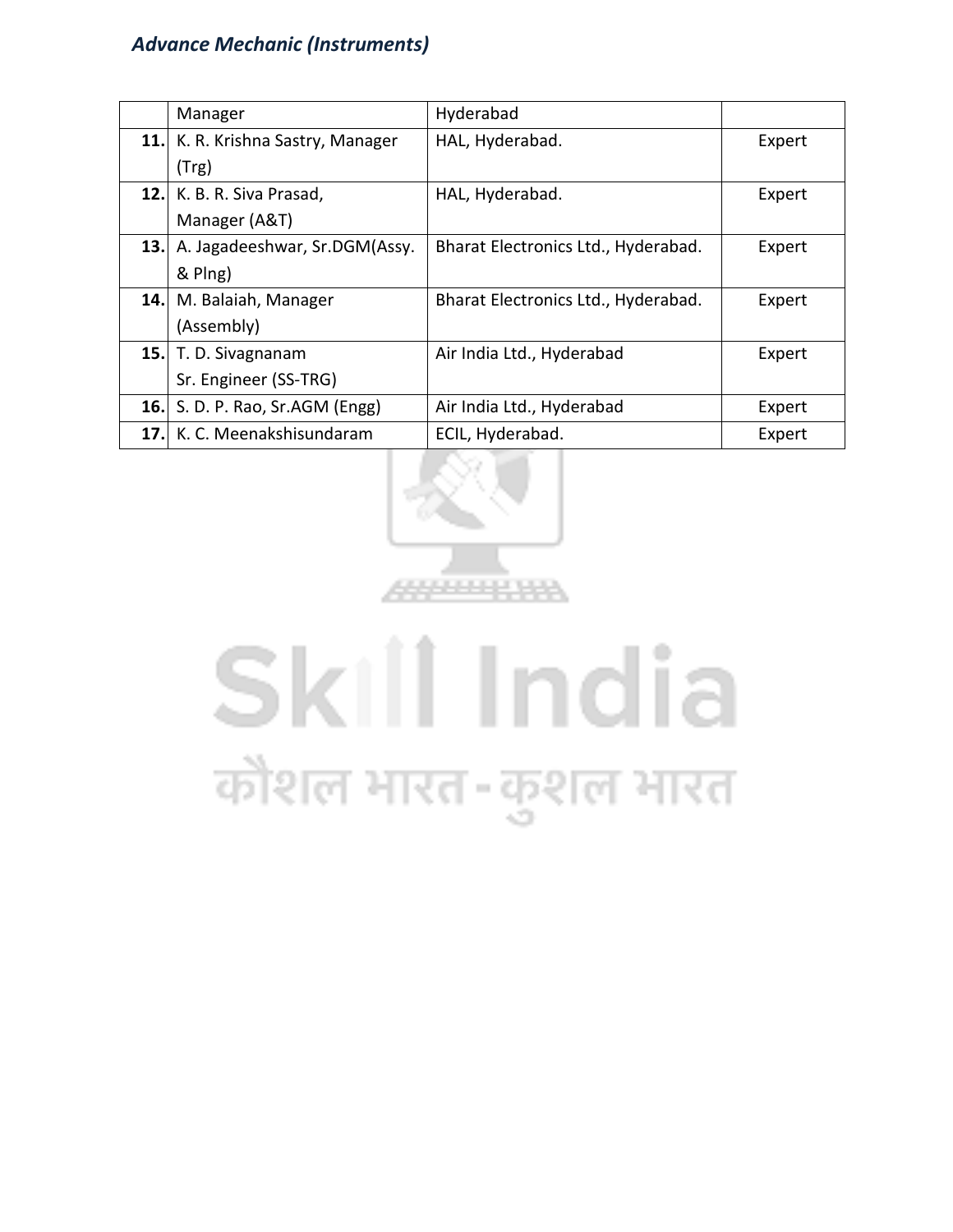| SI.<br>No. | <b>Topics</b>                                               | Page No.  |
|------------|-------------------------------------------------------------|-----------|
| 1.         | Background                                                  | $1 - 2$   |
| 2.         | <b>Training System</b>                                      | $3 - 7$   |
| 3.         | <b>Job Role</b>                                             | $8 - 10$  |
| 4.         | <b>NSQF Level Compliance</b>                                | 11        |
| 5.         | <b>General Information</b>                                  | 12        |
| 6.         | <b>Learning Outcome</b>                                     | $13 - 15$ |
| 7.         | Learning Outcome with Assessment Criteria                   | $16 - 18$ |
| 8.         | Syllabus                                                    | 19-22     |
| 9.         | Syllabus - Core Skill                                       |           |
|            | 9.1 Core Skill - Workshop Calculation & Science and         | $23 - 24$ |
|            | <b>Engineering Drawing</b>                                  |           |
|            | 9.2 Core Skill - Employability Skill                        | $25 - 28$ |
| 10.        | Details of Competencies (On-Job Training)                   | 29-30     |
| 11.        | List of Trade Tools & Equipment Basic Training - Annexure I | 31-41     |
| 12.        | Format for Internal Assessment - Annexure II                | 42        |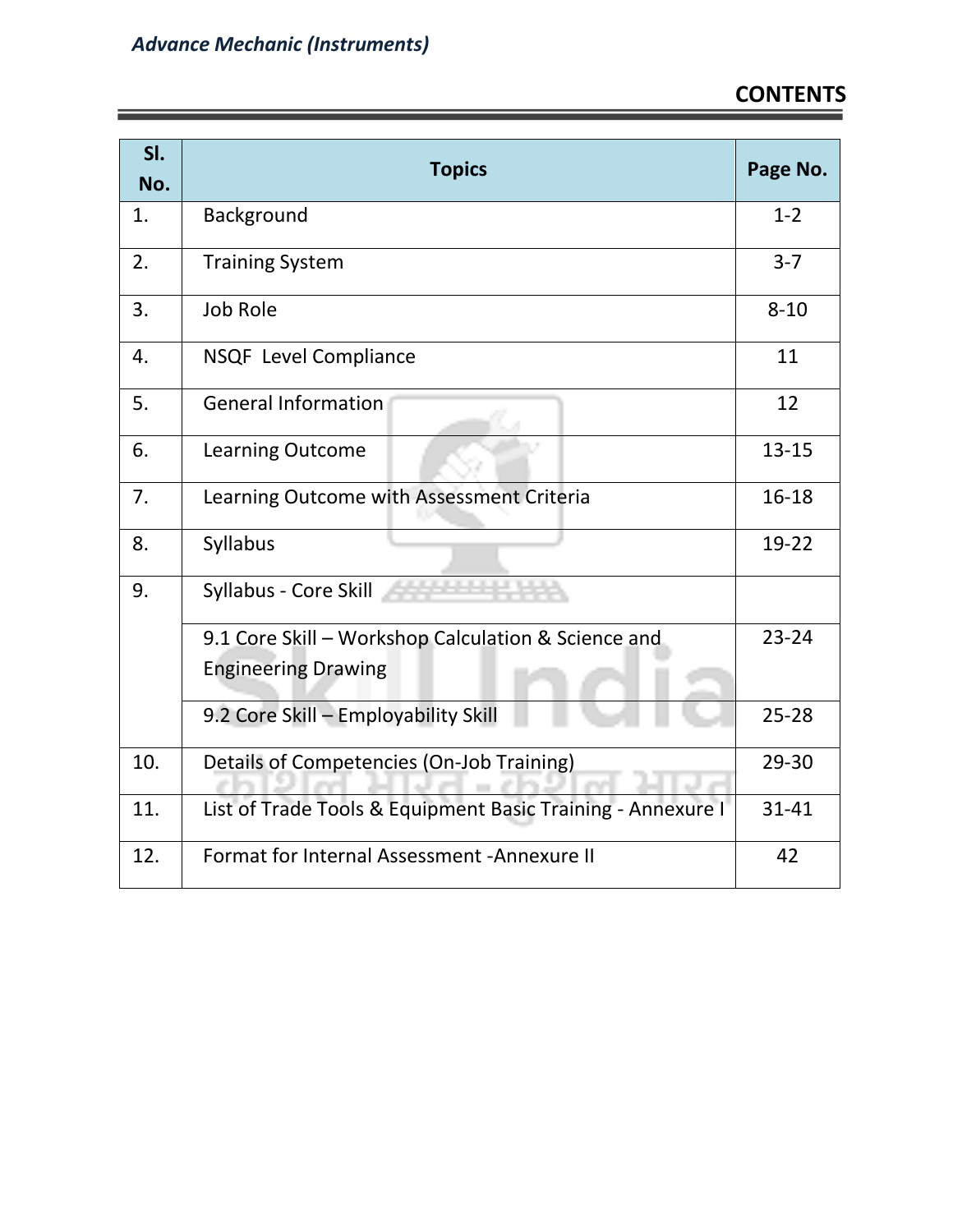#### **1.1 Apprenticeship Training Scheme under Apprentice Act 1961**

The Apprentices Act, 1961 was enacted with the objective of regulating the programme of training of apprentices in the industry by utilizing the facilities available therein for imparting on-the-job training. The Act makes it obligatory for employers in specified industries to engage apprentices in designated trades to impart Apprenticeship Training on the job in industry to school leavers and person having National Trade Certificate (ITI pass-outs) issued by National Council for Vocational Training (NCVT) to develop skilled manpower for the industry**.** There are four categories of apprentices namely**; trade apprentice, graduate, technician and technician (vocational) apprentices.** 

Qualifications and period of apprenticeship training of **trade apprentices** vary from trade to trade. The apprenticeship training for trade apprentices consists of basic training followed by practical training. At the end of the training, the apprentices are required to appear in a trade test conducted by NCVT and those successful in the trade tests are awarded the National Apprenticeship Certificate.

The period of apprenticeship training for graduate (engineers), technician (diploma holders and technician (vocational) apprentices is one year. Certificates are awarded on completion of training by the Department of Education, Ministry of Human Resource Development.

#### **1.2 Changes in Industrial Scenario**

Recently we have seen huge changes in the Indian industry. The Indian Industry registered an impressive growth during the last decade and half. The number of industries in India have increased manifold in the last fifteen years especially in services and manufacturing sectors. It has been realized that India would become a prosperous and a modern state by raising skill levels, including by engaging a larger proportion of apprentices, will be critical to success; as will stronger collaboration between industry and the trainees to ensure the supply of skilled workforce and drive development through employment. Various initiatives to build up an adequate infrastructure for rapid industrialization and improve the industrial scenario in India have been taken.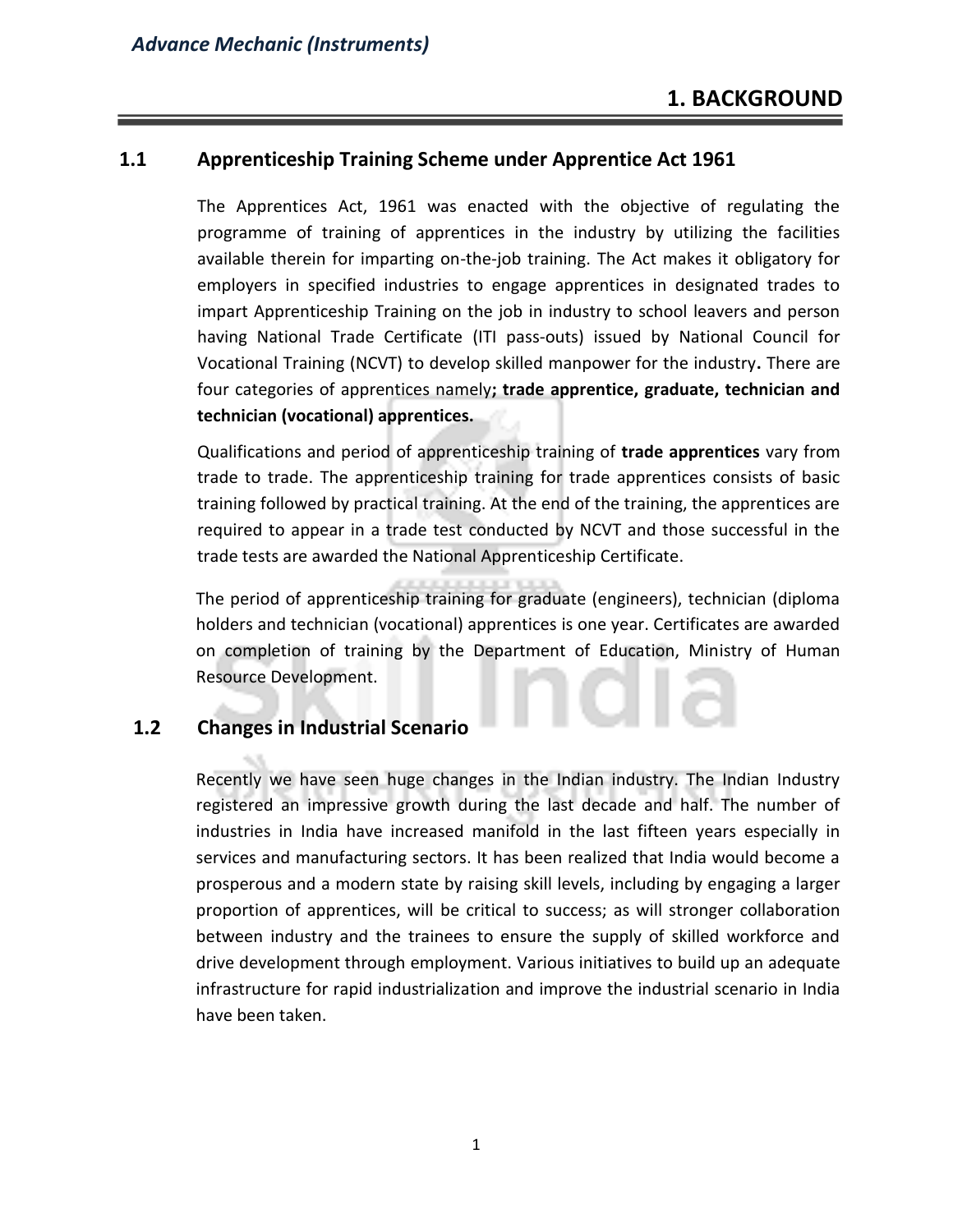#### **1.3 Reformation**

The Apprentices Act, 1961 has been amended and brought into effect from 22<sup>nd</sup> December, 2014 to make it more responsive to industry and youth. Key amendments are as given below:

- Prescription of number of apprentices to be engaged at establishment level instead of trade-wise.
- Establishment can also engage apprentices in optional trades which are not designated, with the discretion of entry level qualification and syllabus.
- Scope has been extended also to non-engineering occupations.
- Establishments have been permitted to outsource basic training in an institute of their choice.
- The burden of compliance on industry has been reduced significantly.

4444444

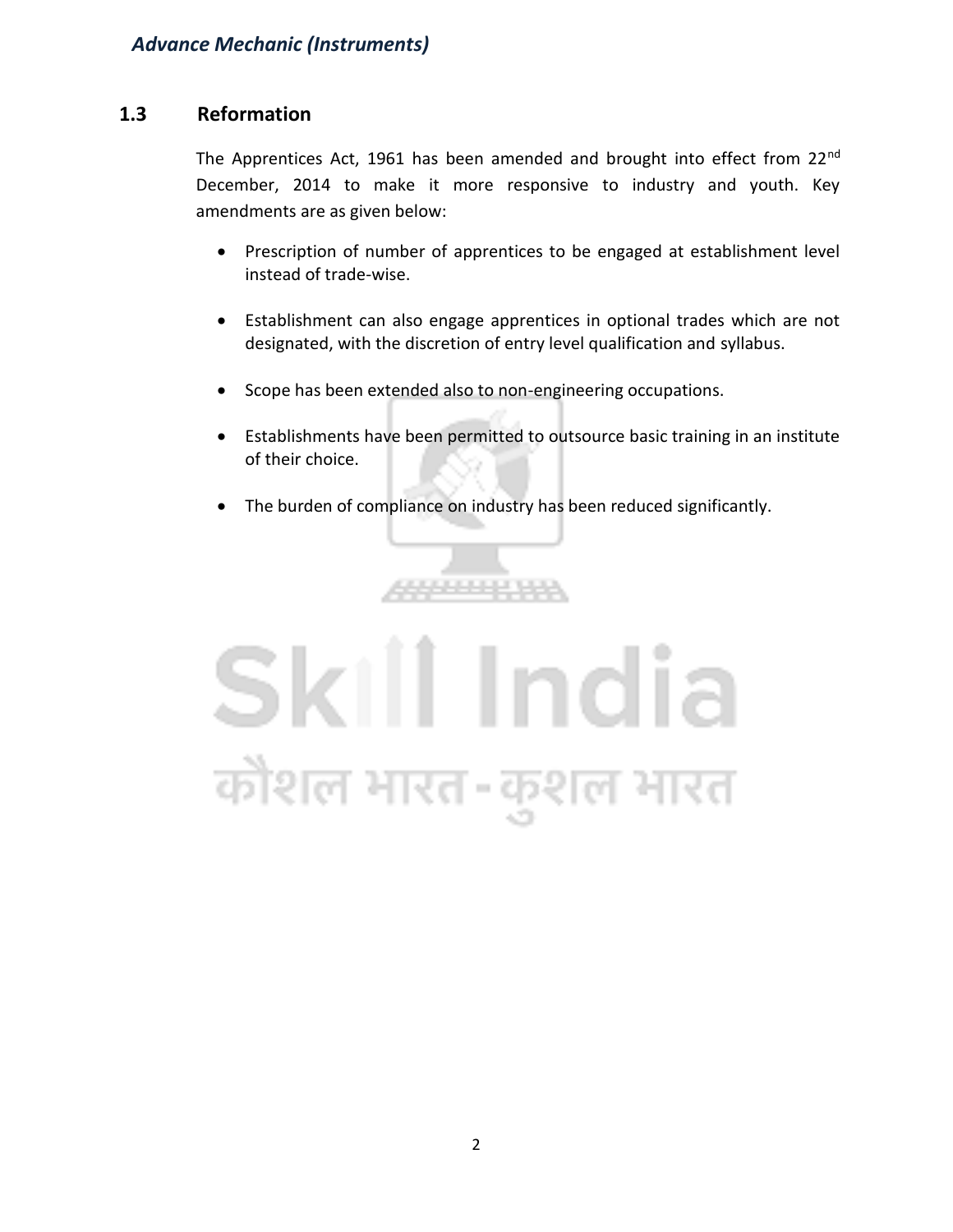#### **2.1 GENERAL**

Directorate General of Training (DGT) under Ministry of Skill Development & Entrepreneurship offers range of vocational training courses catering to the need of different sectors of economy/ Labour market. The vocational training programmes are delivered under aegis of National Council of Vocational Training (NCVT). Craftsman Training Scheme (CTS) and Apprenticeship Training Scheme (ATS) are two pioneer programmes of NCVT for propagating vocational training.

Advance Mechanic (Instruments) trade under ATS is one of the most popular courses delivered nationwide through different industries. The course is of two years (02 Blocks) duration. It mainly consists of Domain area and Core area. In the Domain area Trade Theory & Practical impart professional - skills and knowledge, while Core area - Workshop Calculation and science, Engineering Drawing and Employability Skills imparts requisite core skills & knowledge and life skills. After passing out the training programme, the trainee is being awarded National Apprenticeship Certificate (NAC) by NCVT having worldwide recognition.

#### **Broadly candidates need to demonstrate that they are able to:**

- Read & interpret technical parameters/document, plan and organize work processes, identify necessary materials and tools;
- Perform task with due consideration to safety rules, accident prevention regulations and environmental protection stipulations;
- Apply professional skill, knowledge, core skills & employability skills while performing jobs and solve problem during execution.
- Check the job/assembly as per drawing for functioning, identify and rectify errors in job/assembly.
- Document the technical parameters related to the task undertaken.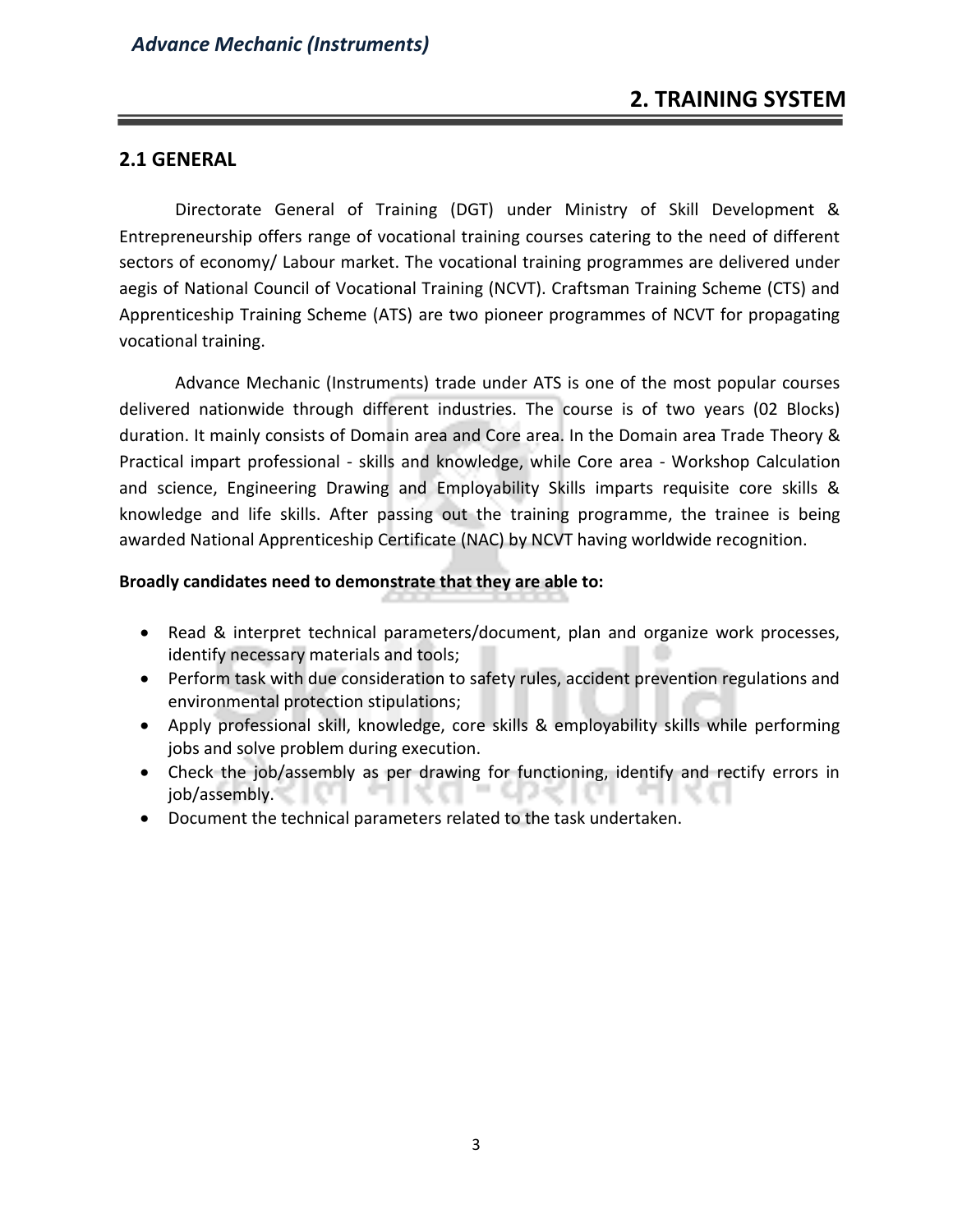#### **2.2 CAREER PROGRESSION PATHWAYS**:

• Indicative pathways for vertical mobility.



#### **2.3 COURSE STRUCTURE:**

Table below depicts the distribution of training hours across various course elements during a period of two years (*Basic Training and On-Job Training*): -

#### **Total training duration details: -**

| Time<br>(in months)       | $1 - 3$   | $4 - 12$    | $13 - 15$    | $16 - 24$    |
|---------------------------|-----------|-------------|--------------|--------------|
| <b>Basic Training</b>     | Block-I   | -----       | $Block - II$ |              |
| <b>Practical Training</b> |           | $Block - I$ |              | $Block - II$ |
| (On - job training)       | $- - - -$ |             | ------       |              |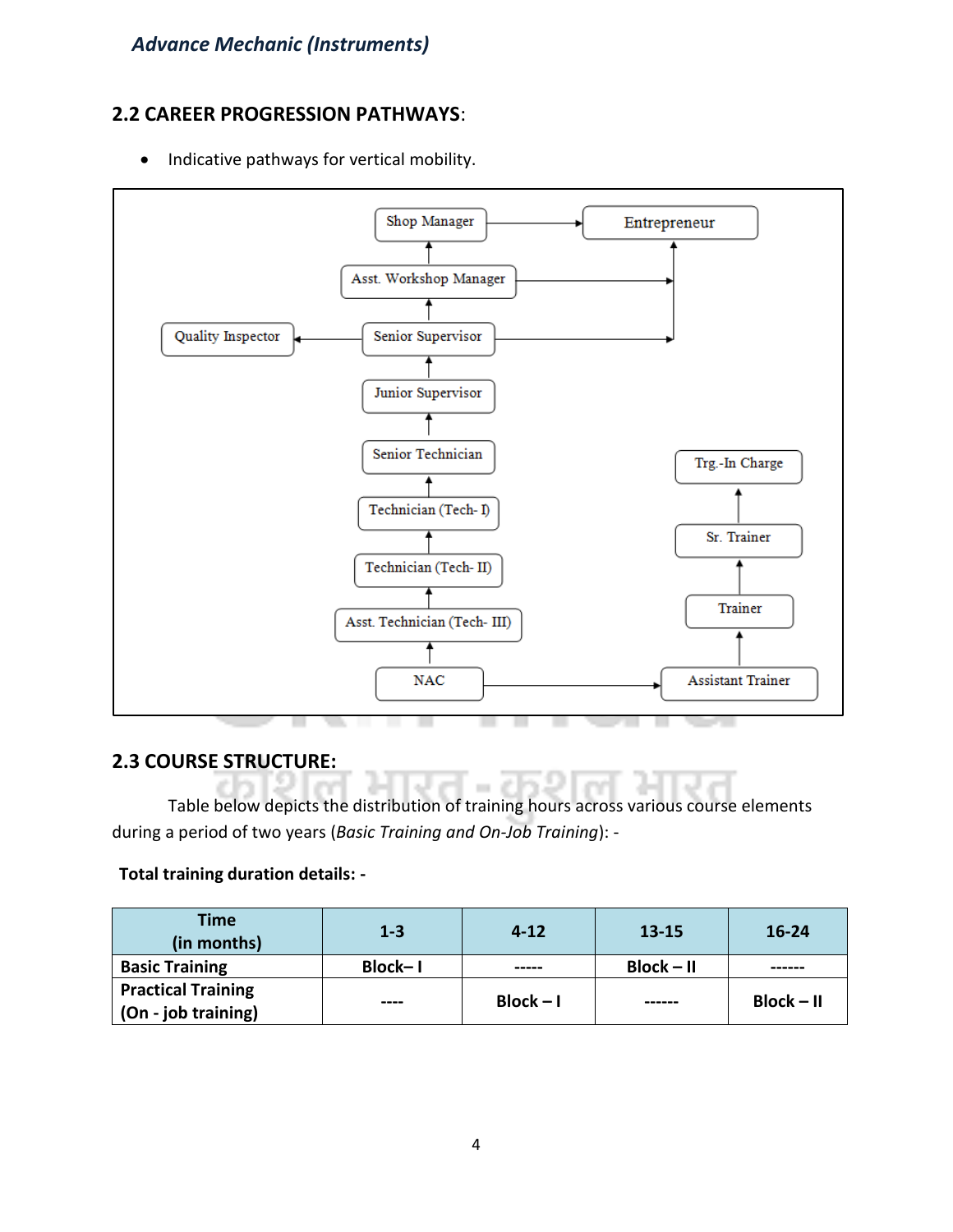#### **A. Basic Training**

For 02 yrs. Course (Engg) :-(**Total 06 months:** 03 months in 1styr. + 03 months in 2nd yr.) For 01 yr. course (Engg) :-(**Total 03 months:** 03 months in 1st yr.)

| S No. | <b>Course Element</b>                        | <b>Total Notional Training Hours</b> |                   |
|-------|----------------------------------------------|--------------------------------------|-------------------|
|       |                                              | For 02 Yrs. course                   | For 01 Yr. course |
| 1.    | Professional Skill (Trade Practical)         | 550                                  | 275               |
| 2.    | Professional Knowledge (Trade Theory)        | 240                                  | 120               |
| 3.    | <b>Workshop Calculation &amp; Science</b>    | 40                                   | 20                |
| 4.    | <b>Engineering Drawing</b>                   | 60                                   | 30                |
| 5.    | <b>Employability Skills</b>                  | 110                                  | 55                |
|       | <b>Total (Including internal assessment)</b> | 1000                                 | 500               |

#### **B. On-Job Training:-**

For 02 yrs. Course (Engg) :-(**Total 18 months:** 09 months in 1st yr. + 09 months in 2nd yr.)

Notional Training Hours for On-Job Training: 3120 Hrs.

For 01 yr. course (Engg) :-( **Total 12 months**)

Notional Training Hours for On-Job Training: 2080 Hrs.

#### **C. Total training hours:-**

| <b>Duration</b>    | <b>Basic Training</b> | <b>On-Job Training</b> | <b>Total</b> |
|--------------------|-----------------------|------------------------|--------------|
| For 02 yrs. course | 1000 hrs.             | 3120 hrs.              | 4120 hrs.    |
| (Engg)             |                       |                        |              |
| For 01 yr. course  | 500 hrs.              | 2080 hrs.              | 2580 hrs.    |
| (Engg)             |                       |                        |              |

#### **2.4 ASSESSMENT & CERTIFICATION:**

The trainee will be tested for his skill, knowledge and attitude during the period of course and at the end of the training programme as notified by Govt of India from time to time. The Employability skills will be tested in first two semesters only.

a) The **Internal assessment** during the period of training will be done by **Formative assessment method** by testing for assessment criteria listed against learning outcomes. The training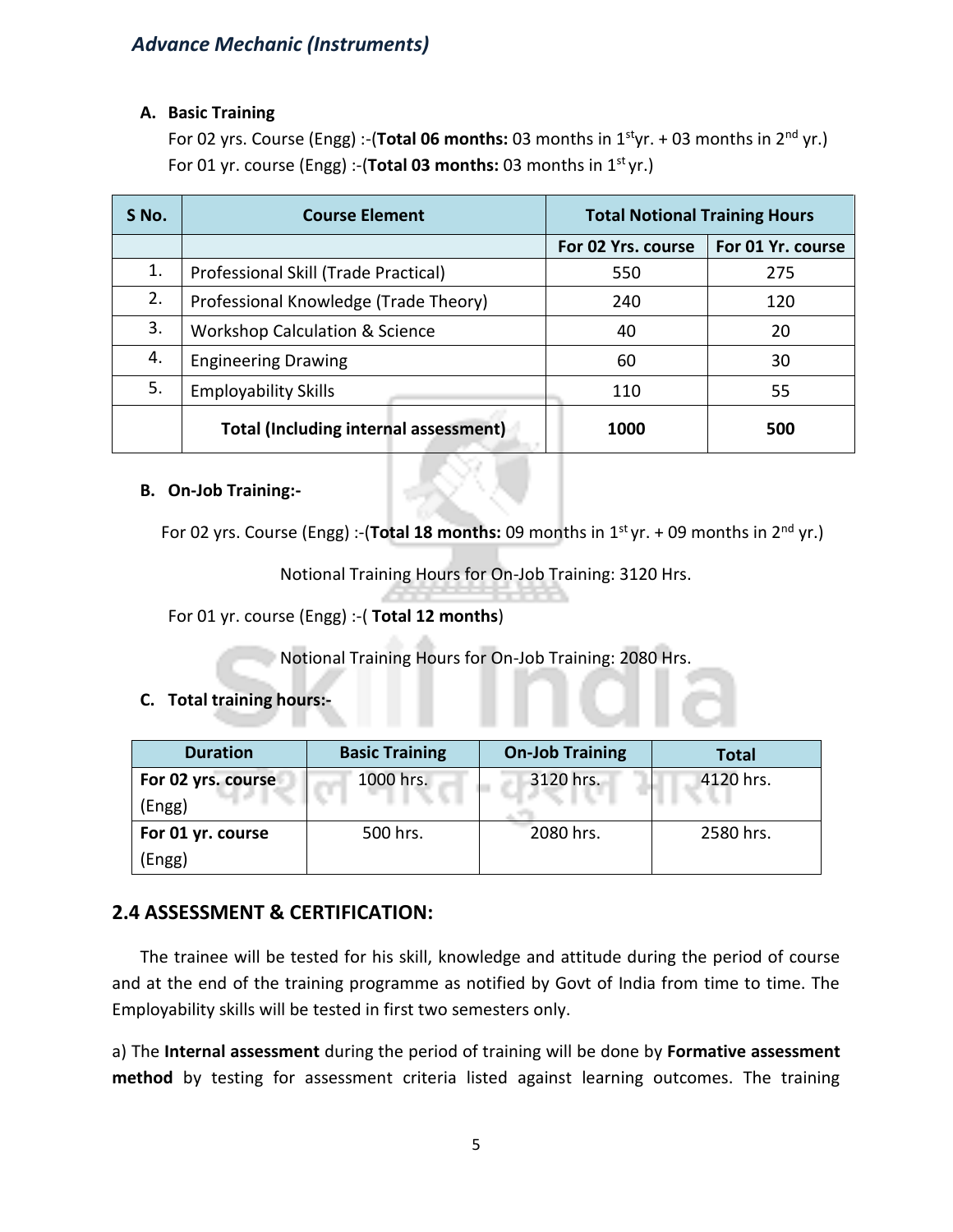institute have to maintain individual *trainee portfolio* as detailed in assessment guideline. The marks of internal assessment will be as per the template (Annexure – II).

b) The final assessment will be in the form of summative assessment method. The All India Trade Test for awarding NAC will be conducted by NCVT on completion of course as per guideline of Govt of India. The pattern and marking structure is being notified by govt of India from time to time. **The learning outcome and assessment criteria will be basis for setting question papers for final assessment. The examiner during final examination will also check**  individual trainee's profile as detailed in assessment guideline before giving marks for practical examination.

#### **2.4.1 PASS REGULATION**

The minimum pass percent for Practical is 60% & minimum pass percent for Theory subjects 40%. The candidate pass in each subject conducted under all India trade test.

#### **2.4.2 ASSESSMENT GUIDELINE**

Appropriate arrangements should be made to ensure that there will be no artificial barriers to assessment. The nature of special needs should be taken into account while undertaking assessment. Due consideration should be given while assessing for team work, avoidance/reduction of scrap/wastage and disposal of scarp/wastage as per procedure, behavioral attitude, sensitivity to environment and regularity in training. The sensitivity towards OSHE and self-learning attitude are to be considered while assessing competency.

Assessment will be evidence based comprising the following:

- Job carried out in labs/workshop
- Record book/ daily diary
- Answer sheet of assessment
	- Viva-voce
	- Progress chart
- Attendance and punctuality
- Assignment
- Project work

Evidences of internal assessments are to be preserved until forthcoming semester examination for audit and verification by examination body. The following marking pattern to be adopted while assessing: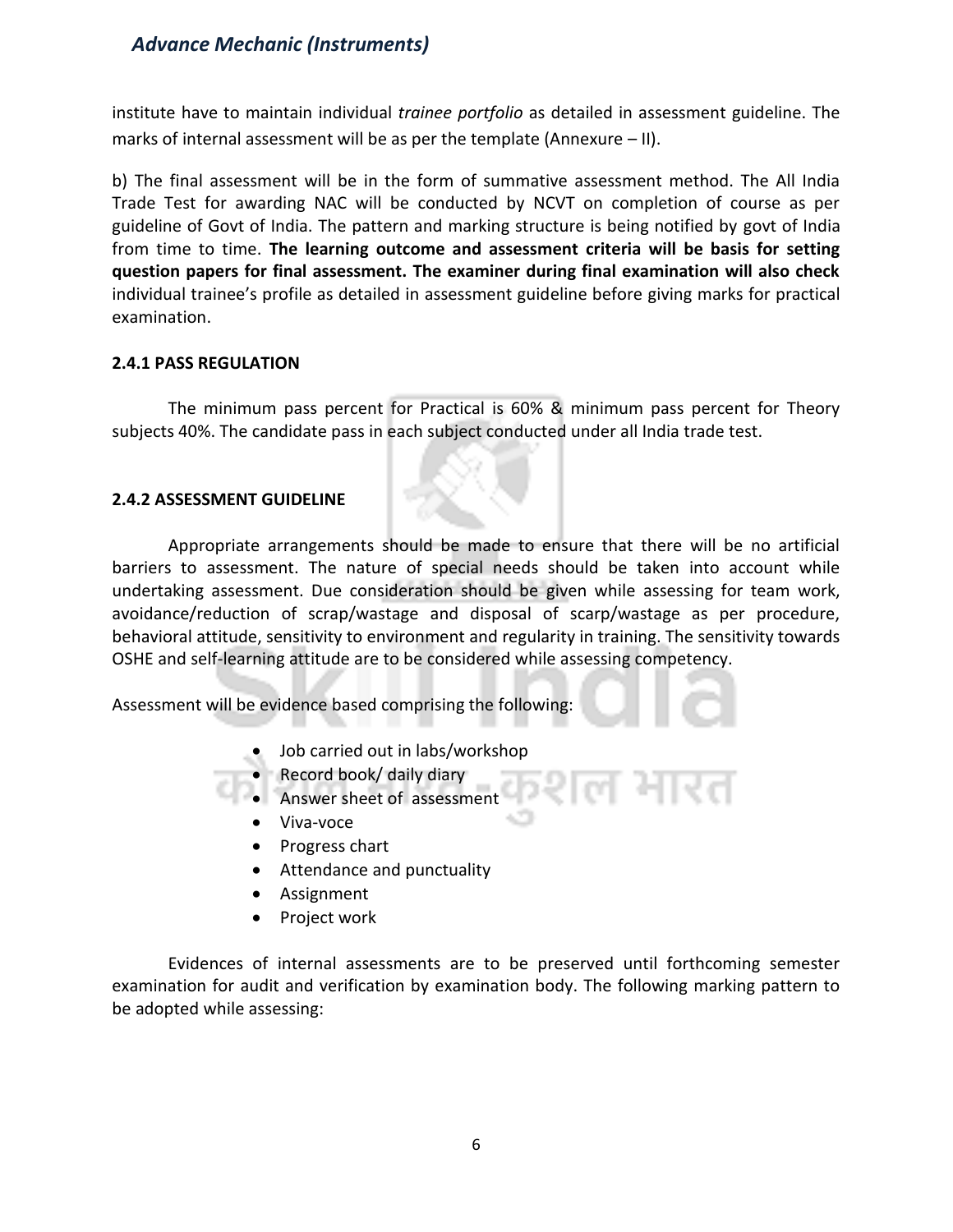| <b>Performance Level</b>                                                                                                                                                                                                                                                            | <b>Evidence</b>                                                                                                                                                                                                                                                                                                                                                                                |
|-------------------------------------------------------------------------------------------------------------------------------------------------------------------------------------------------------------------------------------------------------------------------------------|------------------------------------------------------------------------------------------------------------------------------------------------------------------------------------------------------------------------------------------------------------------------------------------------------------------------------------------------------------------------------------------------|
| (a) Weightage in the range of 60 -75% to be allotted during assessment                                                                                                                                                                                                              |                                                                                                                                                                                                                                                                                                                                                                                                |
| For performance in this grade, the candidate<br>with occasional guidance and showing due<br>regard for safety procedures and practices,<br>has produced work which demonstrates<br>attainment of an acceptable standard of<br>craftsmanship.                                        | Demonstration of good skill in the use of<br>hand tools, machine tools and workshop<br>equipment<br>Below 70% tolerance dimension/accuracy<br>achieved while undertaking different work<br>with those demanded by the<br>component/job/set standards.<br>A fairly good level of neatness and<br>consistency in the finish<br>Occasional support in completing the<br>project/job.              |
| (b) Weightage in the range of above75% - 90% to be allotted during assessment                                                                                                                                                                                                       |                                                                                                                                                                                                                                                                                                                                                                                                |
| For this grade, the candidate, with little<br>guidance and showing due regard for safety<br>procedures and practices, has produced<br>work which demonstrates attainment of a<br>reasonable standard of craftsmanship.                                                              | Good skill levels in the use of hand tools,<br>machine tools and workshop equipment<br>70-80% tolerance dimension/accuracy<br>achieved while undertaking different work<br>with those demanded by the<br>component/job/set standards.<br>A good level of neatness and consistency<br>in the finish<br>Little support in completing the<br>project/job                                          |
| (c) Weightage in the range of above 90% to be allotted during assessment                                                                                                                                                                                                            |                                                                                                                                                                                                                                                                                                                                                                                                |
| this<br>performance<br>For<br>in<br>candidate, with minimal or no support in<br>organization and execution and with due<br>regard for safety procedures and practices,<br>has produced work which demonstrates<br>attainment<br>of<br>high<br>standard<br>of<br>a<br>craftsmanship. | grade, the $\vert \bullet \vert$ High skill levels in the use of hand tools,<br>machine tools and workshop equipment<br>Above 80% tolerance dimension/accuracy<br>achieved while undertaking different work<br>with those demanded by the<br>component/job/set standards.<br>A high level of neatness and consistency in<br>the finish.<br>Minimal or no support in completing the<br>project. |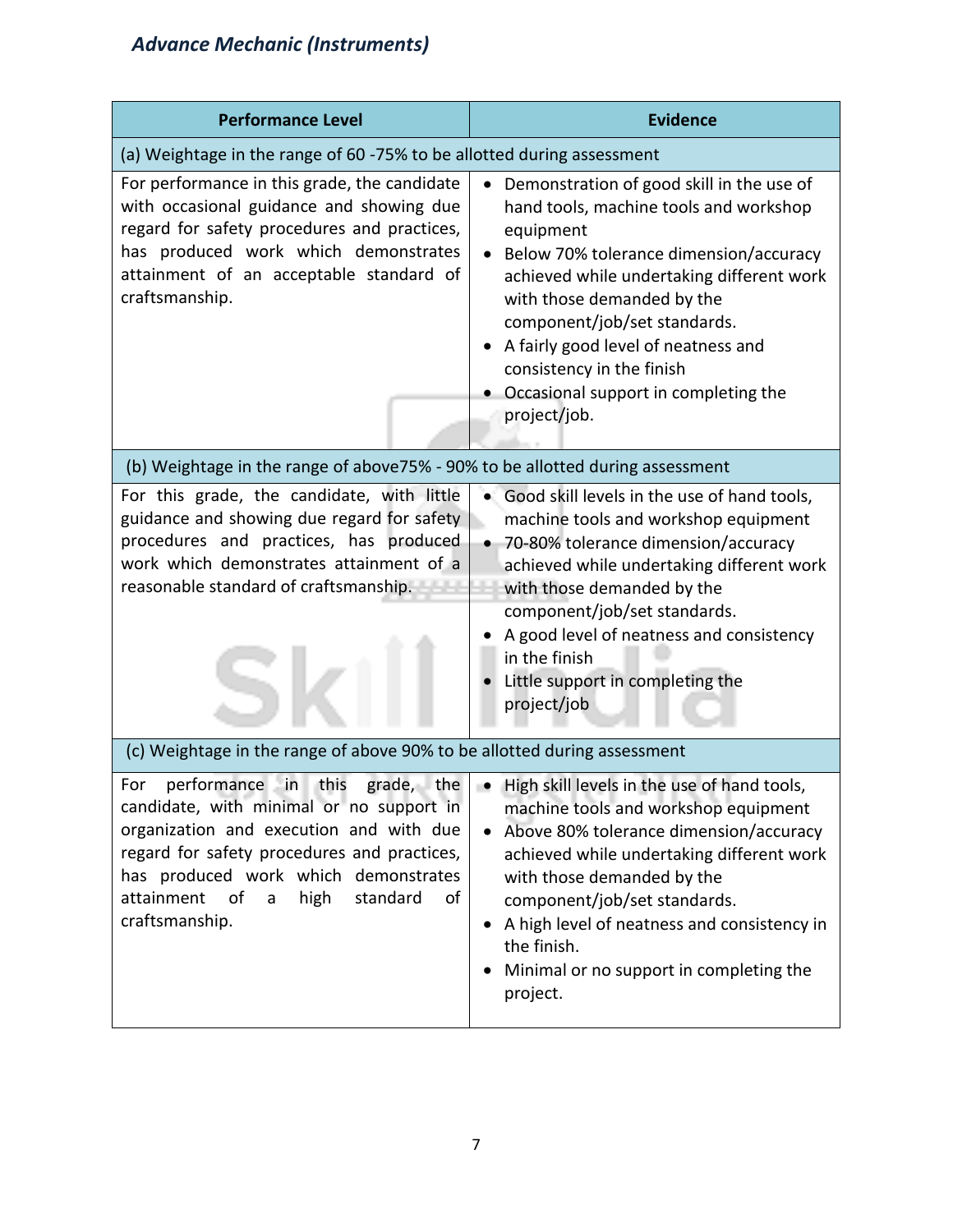#### **Brief description of Job roles:**

**Mechanic Precision Instrument, General** Mechanic, Precision Instrument General tests, repairs, overhauls and assembles various precision instruments and their parts for efficient performance. Examines instrument for defects. Dismantles components and cleans them in appropriate fluid such as petrol, kerosene etc. to find out extent of damage or wear and tear to parts. Removes minor defects of parts by grinding, filing, drilling, etc. and replaces worn out and damaged parts. Adjusts position of various parts using screwdriver, spanner etc. and assembles instrument to form complete unit. Makes simple electrical connections, solders contact points and performs other tasks as necessary. Tests performance either by visual observation or by conducting simple electrical and mechanical tests and ensures that repaired or assembled instrument conforms to prescribed efficiency. May make new components and assemble new instruments. May specialize in any particular type of instrument like mechanical, hydraulic, pneumatic, electrical, optical, orthopedic etc.

**Technician Instrumentation** Technician Instrumentation dismantles removes and replaces a range of instruments and faulty peripheral components down to unit and component level, setting up test equipment, troubleshooting components of instruments, calibrating them and also preparing service reports and accurately documenting parts replacement and repair.

**Mechanic Precision Instrument, Mechanical** Mechanic Precision Instrument, Mechanical makes, alters and adjusts mechanical instruments or mechanical parts of electrical and optical instruments by accurate milling, filing, grinding, lapping and other processes. Studies drawings or samples and examines precision instrument like balance, meters, pressure gauges etc. for defects. Dismantles instrument, cleans metal components in petrol, kerosene oil or otherwise and checks them to find out extent of damage and further serviceability. Makes new parts on lathe milling or other machines, if necessary. Sizes and fits metal parts by filing, scraping, grinding lapping etc. as necessary and ensures their desired accuracy by checking with precision measuring instruments shadow graph and other highly perfect devices. Assembles parts to form complete unit. Gets electrical components repaired by Electrician. Fits electrical and optical parts to instrument and adjusts them as required. Texts repaired or assembled instrument for clarity or vision sensitivity, correct meter and scale readings etc. as required and ensures stipulated performance within prescribed limits. Makes necessary adjustments and seals meters to avoid manipulations. May specialize in particular type of instruments like balance, pressure gauges, meters, the odolites, etc. May make new instruments from blue prints.

**Functional Tester** is responsible for checking functions of manufactured industrial equipment such as UPS, inverter, energy meter, PLC, oscilloscope, control panel. The individual at work tests specified functions of every product being assembled on the production line.

**Calibrator (Instrument and Apparatus)** tests and calibrates controlling, indicating, and measuring instruments and devices, such as monochromators, pressure regulators,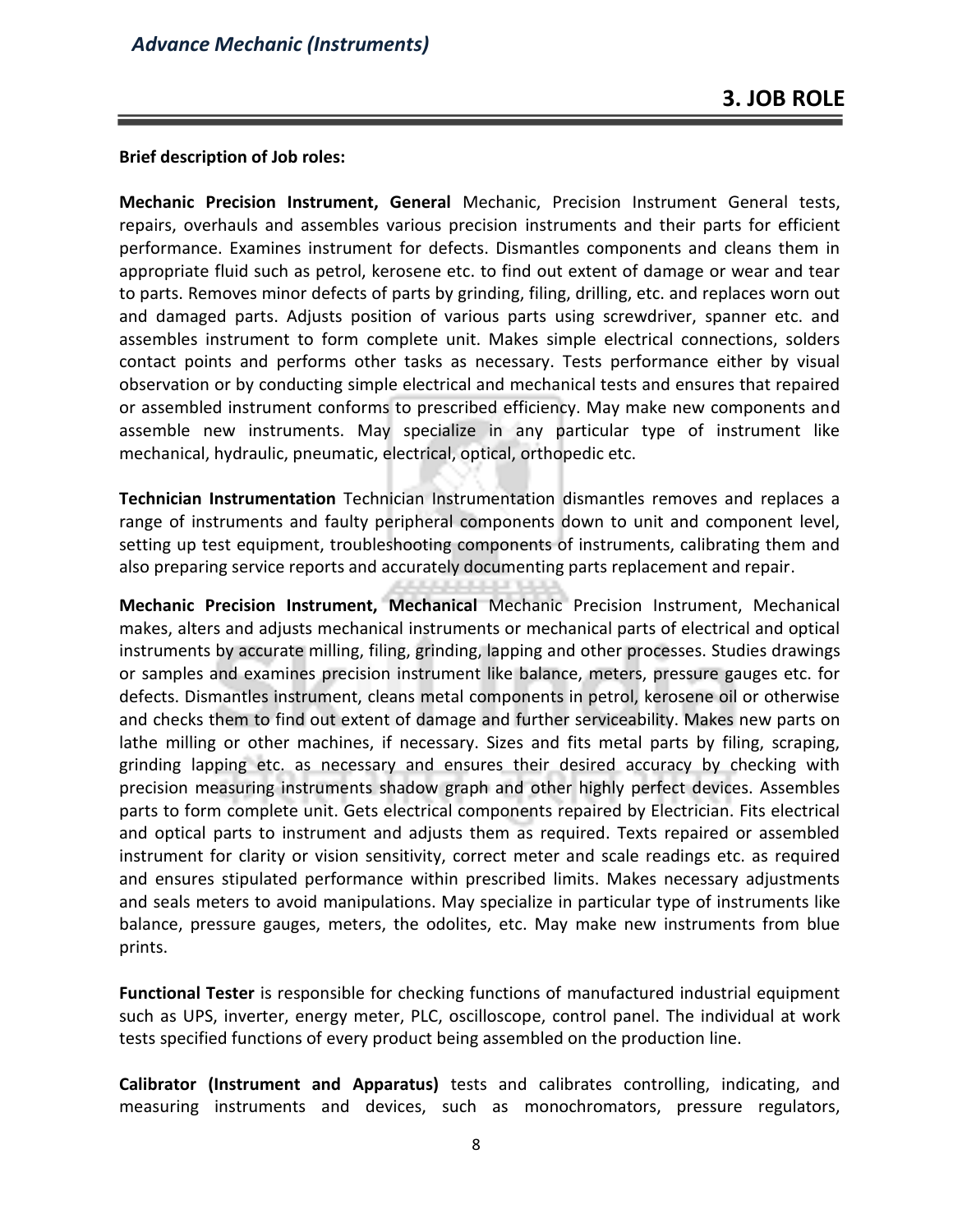tachometers, temperature controls, and thermometers, to ensure specified operating performance, using hand tools, testing and calibrating instruments and equipment, and precision measuring instruments: Reads quality control manual and testing specifications to obtain data to test or calibrate specific devices. Selects and installs accessories, such as adapters, indicating gauges, or holding devices on test or calibration fixture, and connects instrument or device to fixture, according to specifications, using hand tools. Sets controls to regulate factors, such as current flow, timing cycle, pressure, temperature, or vacuum, according to specifications, and activates test or calibration equipment. Observes readings on meters and gauges, and other displays and performance of the device or instrument to identify functional defects and determine calibration requirements. Adjusts calibration mechanisms to obtain specified operational performance of the device or instrument, using hand tools and precision measuring and calibrating instruments and equipment. Applies sealing compound on calibration mechanism to prevent readjustment of settings and loss of calibration. Rejects malfunctioning devices and routes devices to specified department for rework or salvaging of parts. May disassemble instrument or device to determine cause of defective operation and notify supervisory personnel of findings.

**Calibration Technician** sets, adjusts, validates or verifies mechanical, pneumatic, hydraulic, electrical, electronic, measuring and control instruments using reference standards in accordance with predetermined standard procedures.

**Mechanic, Precision Instrument, Electrical** Mechanic Precision Instrument Electrical; Meter Repairer, Electrical repairs and sets electrical parts of precision instruments such as megger, voltmeter, ammeter, condensers, galvanometers, etc., to high accuracy for recording correct readings by reviving, replacements and necessary adjustments. Studies drawings, circuit diagrams and other specifications and examines instrument visually to locate any apparent loose connection, short circuits etc. Dismantles instrument using insulated screw drivers, pliers, special spanners etc., and checks components, insulation wiring, fittings and other features with precision mechanical and electrical measuring instruments to locate wear and tear, short circuits and other defects. Cleans necessary or any fluid used in instrument and their various parts using special brushes. Checks gear shell, bearing jewels and other operating parts and repairs or replaces worn out and damaged ones. Assembles parts, replaces insulation and makes electrical wiring and connections according to diagram and prescribed specification. Examines assembled or repaired instrument by standard tests, makes necessary adjustments and ensures correct reading and desired performance within prescribed limits. Seals cut-outs, meters etc. to avoid manipulation. May wind coils, set new resistance and perform other electrical functions, if required.

**Automation Specialist** Individuals at this job are responsible for providing support to production operations through maintenance of process control systems installed at shop floor for various manufacturing processes

**Precision Instrument Makers and Repairers, other** perform number of low skilled and routine tasks such as dismantling instruments, filing, making connections, operating vacuum machine,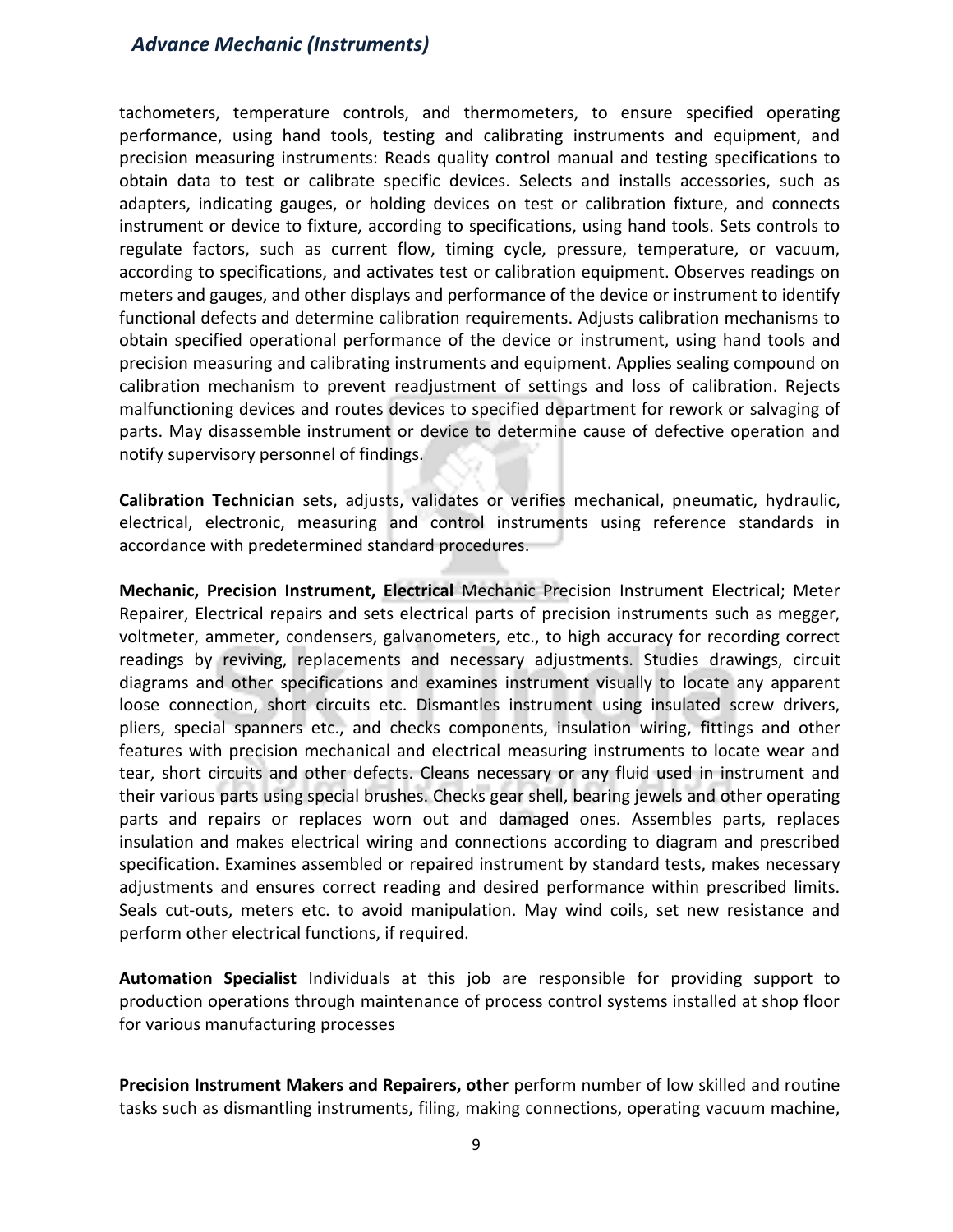soldering, sealing covers, cleaning lenses etc., and is designated as Instrument Mechanic Mate, Instrument Mechanic Helper.

Instrument Mechanic supports the plant operation and all machines operation is safe & running correctly by conducting inspections and preventive maintenance. His job role involves skilled mechanical and electrical and electronic work such as

- **•** Refer manuals, reading and interpreting circuit diagrams, blueprints and schematics
- inspecting and testing the operation of instruments and systems to diagnose faults using testing devices
- writing maintenance reports
- repairing and adjusting system components or removing and replacing defective parts
- calibrating components and instruments
- performing scheduled preventative maintenance work
- **.** installing control and measurement instruments on existing or new plant equipment
- observing safety in accordance with government and company standards

#### **Reference NCO 2015:**

- (i) 7311.0100 Mechanic Precision Instrument, General
- (ii) 7311.0101 Technician Instrumentation
- (iii) 7311.0400 Mechanic Precision Instrument, Mechanical
- (iv) 7543.0801 Functional Tester
- (v) 7311.1000 Calibrator (Instrument and Apparatus)
- (vi) 7311.1001 Calibration Technician
- (vii) 7412.0100 Mechanic, Precision Instrument, Electrical
- (viii) 7412.0101 Automation Specialist

. . .

(ix) 7311.9900 – Precision Instrument Makers and Repairers, other

the company of the company

# कौशल भारत-कुशल भारत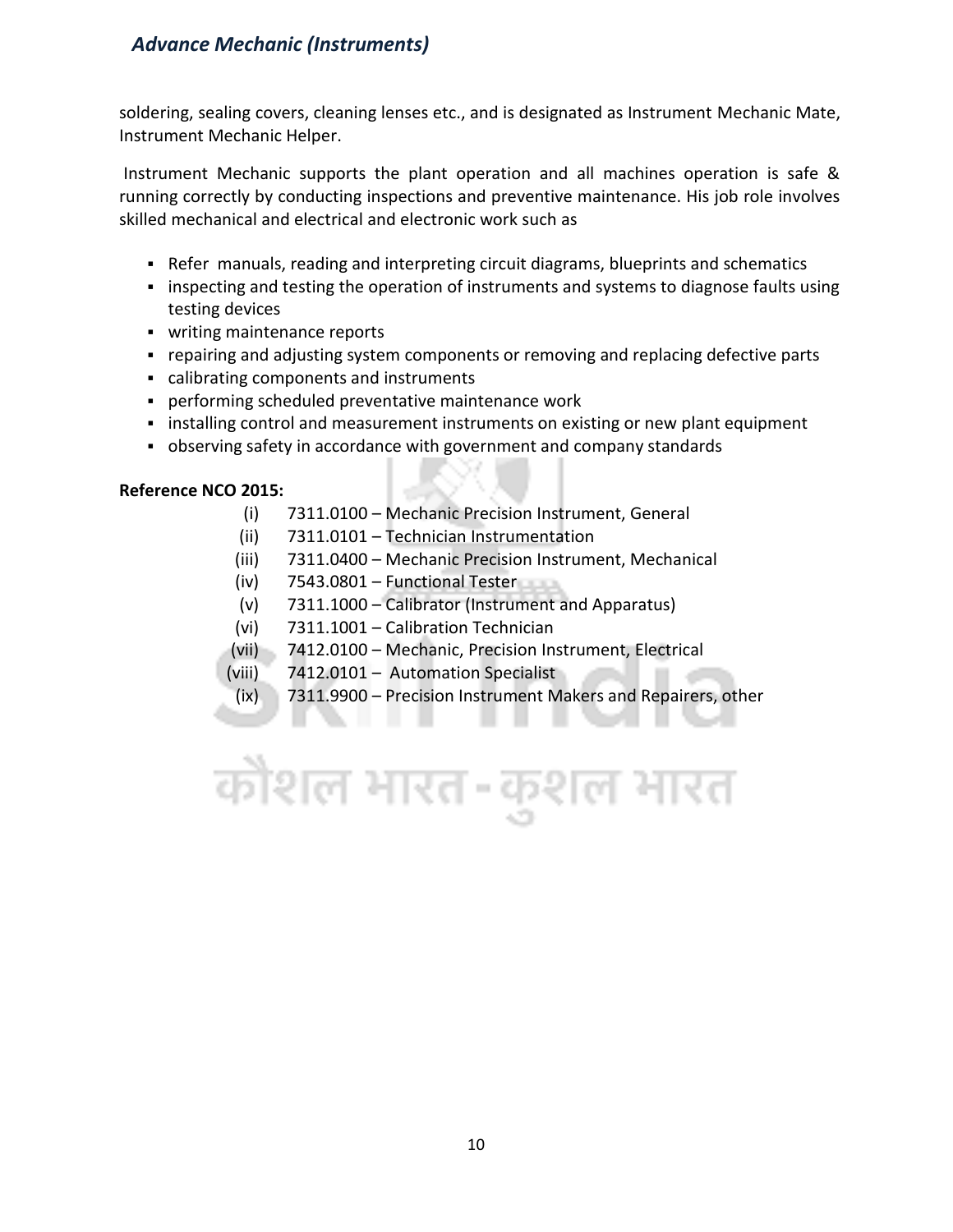#### **4. NSQF LEVEL COMPLIANCE**

 $\Box$ 

NSQF level for Advance Mechanic (Instruments) trade under ATS: **Level 5**

As per notification issued by Govt. of India dated- 27.12.2013 on National Skill Qualification Framework total 10 (Ten) Levels are defined.

Each level of the NSQF is associated with a set of descriptors made up of five outcome statements, which describe in general terms, the minimum knowledge, skills and attributes that a learner needs to acquire in order to be certified for that level.

Each level of the NSQF is described by a statement of learning outcomes in five domains, known as level descriptors. These five domains are:

- a. Process
- b. professional knowledge,
- c. professional skill,
- d. core skill and
- e. Responsibility.

The Broad Learning outcome of Advance Mechanic (Instruments) trade under ATS mostly matches with the Level descriptor at Level- 5.

The NSQF level-5 descriptor is given below:

na m

| <b>Level</b> | <b>Process</b><br><b>Required</b> | <b>Professional</b><br><b>Knowledge</b> | Professional<br><b>Skill</b> | <b>Core Skill</b> | <b>Responsibility</b> |
|--------------|-----------------------------------|-----------------------------------------|------------------------------|-------------------|-----------------------|
| Level 5      | Job that                          | Knowledge of                            | A range of                   | <b>Desired</b>    | Responsibility        |
|              | requires well                     | facts, principles,                      | cognitive and                | mathematical      | for own work          |
|              | developed skill, processes and    |                                         | practical skills             | skill,            | and                   |
|              | with clear                        | general                                 | required to                  | understanding     | Learning and          |
|              | choice of                         | concepts, in a                          | accomplish                   | of social,        | some                  |
|              | procedures in                     | field of work or                        | tasks and solve              | political and     | responsibility        |
|              | familiar                          | study                                   | problem by                   | some skill of     | for other's           |
|              | context.                          |                                         | selecting and                | collecting and    | works and             |
|              |                                   |                                         | applying basic               | organizing        | learning.             |
|              |                                   |                                         | methods, tools,              | information,      |                       |
|              |                                   |                                         | materials and                | communication.    |                       |
|              |                                   |                                         | information.                 |                   |                       |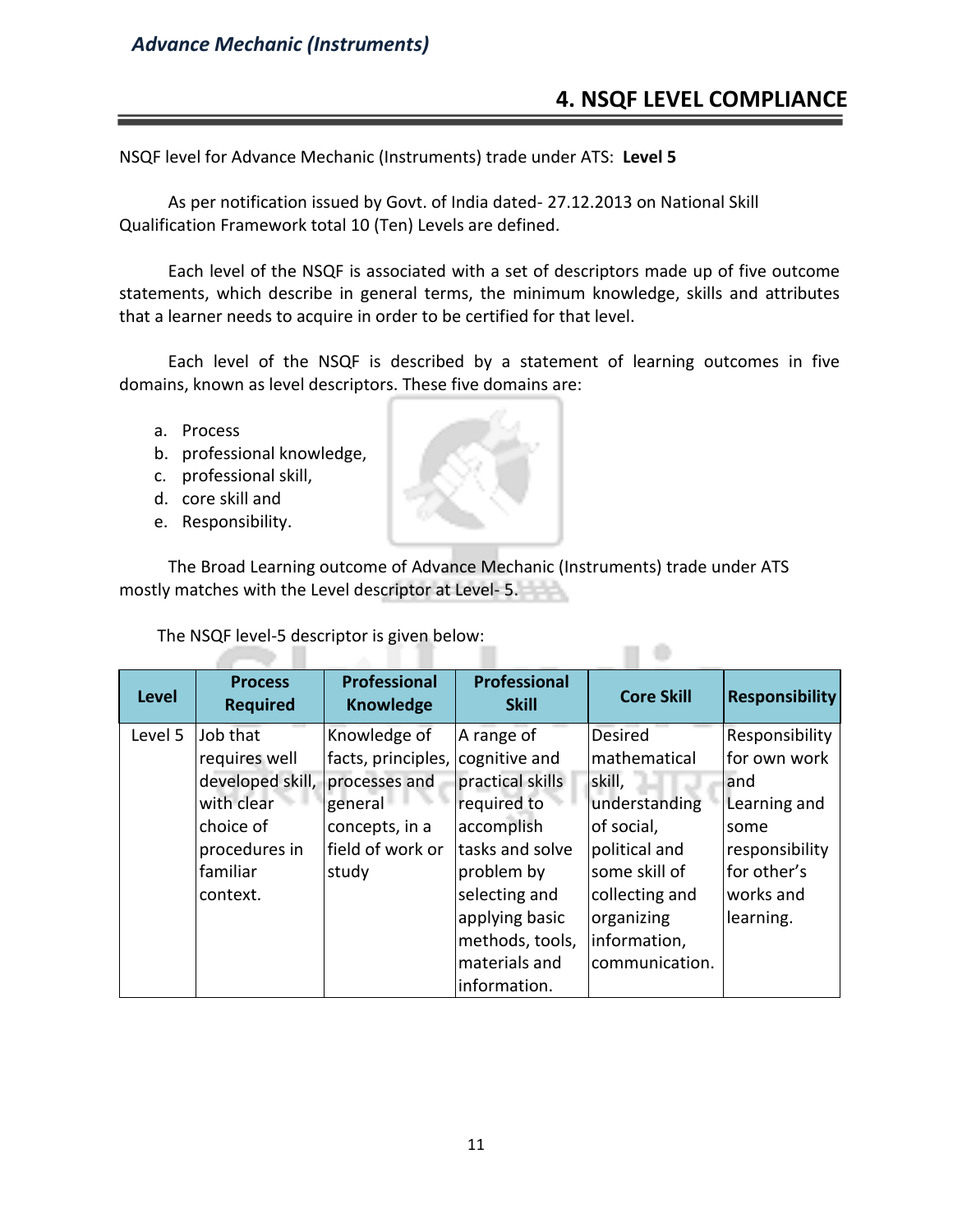#### **5. GENERAL INFORMATION**

| <b>Name of the Trade</b>                                                                   | Advance Mechanic (Instruments)                                                                                                                                                                  |  |  |
|--------------------------------------------------------------------------------------------|-------------------------------------------------------------------------------------------------------------------------------------------------------------------------------------------------|--|--|
| <b>NCO - 2015</b>                                                                          | 7311.0400, 7412.0100                                                                                                                                                                            |  |  |
| <b>NSQF Level</b>                                                                          | Level $-5$                                                                                                                                                                                      |  |  |
| <b>Duration of Apprenticeship</b><br><b>Training</b><br>(Basic Training + On-Job Training) | Two years (02 Blocks each of one year duration).                                                                                                                                                |  |  |
| <b>Duration of Basic Training</b>                                                          | a) Block $-I$ : 3 months<br>b) Block $- II : 3$ months<br><b>Total duration of Basic Training: 6 months</b>                                                                                     |  |  |
| <b>Duration of On-Job Training</b>                                                         | a) Block-I: 9 months<br>b) Block-II: 9 months<br><b>Total duration of Practical Training: 18 months</b>                                                                                         |  |  |
| <b>Entry Qualification</b>                                                                 | Passed 10th class examination under 10+2 system of<br>education or its equivalent.                                                                                                              |  |  |
| <b>Selection of Apprenticeship</b>                                                         | The apprentices will be selected as per Apprenticeship Act<br>amended time to time.                                                                                                             |  |  |
| <b>Instructors Qualification for</b><br><b>Basic Training</b>                              | As per ITI instructors qualifications as amended time to time<br>for the specific trade.                                                                                                        |  |  |
| <b>Infrastructure for Basic</b><br><b>Training</b>                                         | As per related Trade of ITI                                                                                                                                                                     |  |  |
| <b>Examination</b>                                                                         | The internal examination/assessment will be held on<br>completion of each block.<br>Final examination for all subjects will be held at the end of<br>course and same will be conducted by NCVT. |  |  |
| <b>Rebate to Ex-ITI Trainees</b>                                                           | 01year                                                                                                                                                                                          |  |  |
| <b>CTS trades eligible for</b><br><b>Advance Mechanic</b><br>(Instruments) Apprenticeship  | Broad Based Basic Training in Chemical Sector under Centre<br>of Excellence Scheme and Advanced module of Centre of<br>Excellence Scheme in Instruments Mechanic.                               |  |  |

*Note:*

- *Industry may impart training as per above time schedule for different block, however this is not fixed. The industry may adjust the duration of training considering the fact that all the components under the syllabus must be covered. However the flexibility should be given keeping in view that no safety aspects is compromised.*
- *For imparting Basic Training the industry to tie-up with ITIs having such specific trade and affiliated to NCVT.*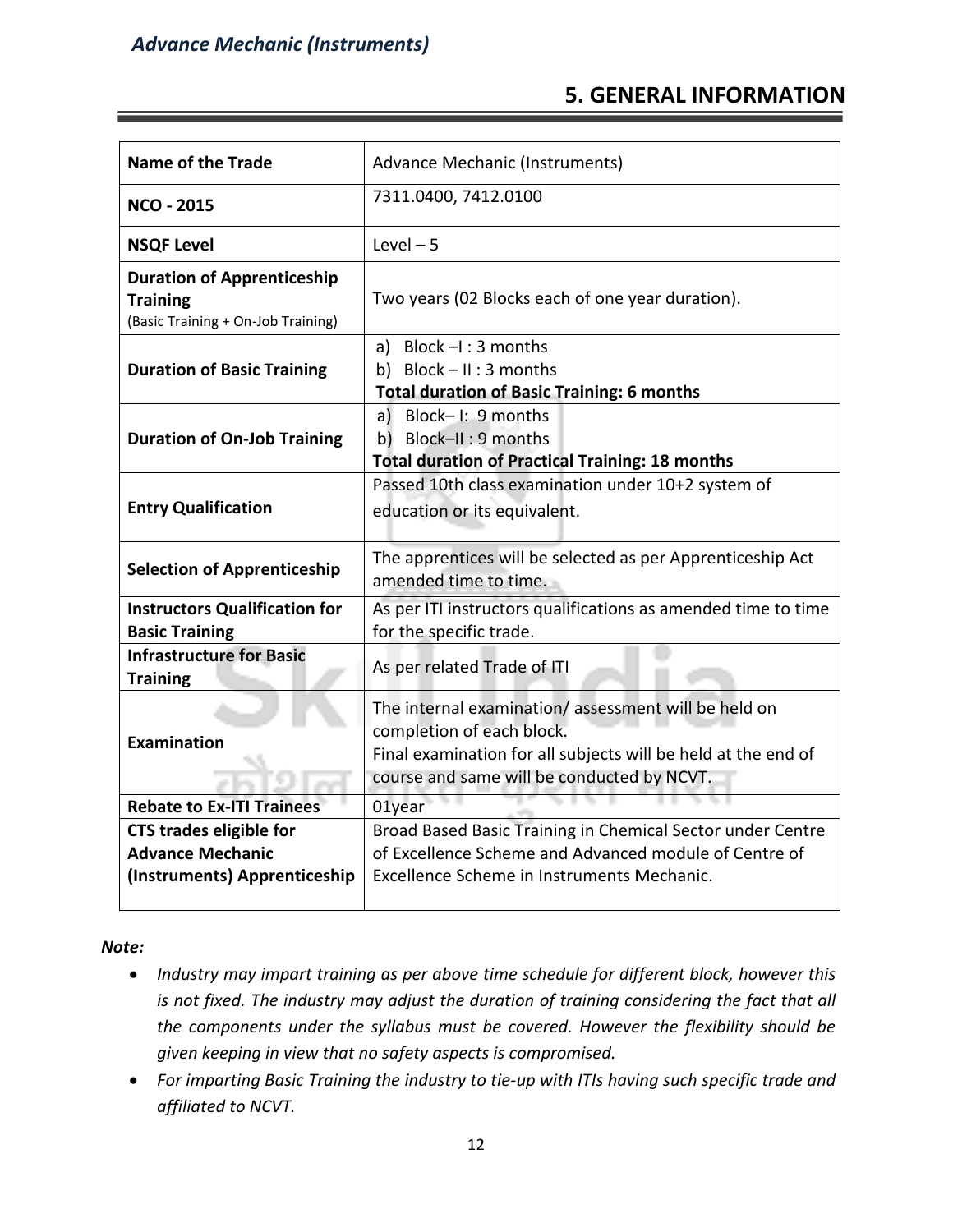#### **6. LEARNING OUTCOME**

#### **6.1 GENERIC LEARNING OUTCOME**

 The following are minimum broad Common Occupational Skills/Generic Learning Outcome after completion of the Advance Mechanic (Instruments) course of 02 years duration under ATS.

#### **Block I & II:-**

- 1. Recognize & comply safe working practices, environment regulation and housekeeping.
- 2. Understand and explain different mathematical calculation & science in the field of study including basic electrical. *[Different mathematical calculation & science –units, Fractions & Simplification, square roots, material science, Ratio &Proportion, Percentage, Work, Power & Energy, Algebra, Mensuration, Trigonometry, Mass, weight, density, Pressure]*
- 3. Interpret specifications, different engineering drawing and apply for different application in the field of work. *[Different engineering drawing-Geometrical construction, Dimensioning, Layout, Method of representation, Symbol, scales, symbolic representation of fastener and pipe joints, Electrical, electronic and digital symbols, P&I drawing symbols ISA 5.1]*
- 4. Select and ascertain measuring instrument and measure dimension of components and record data.
- 5. Explain the concept in productivity, quality tools, and labour welfare legislation and apply such in day to day work to improve productivity & quality.
- 6. Explain energy conservation, global warming and pollution and contribute in day to day work by optimally using available resources.
- 7. Explain personnel finance, entrepreneurship and manage/organize related task in day to day work for personal & societal growth.
- 8. Plan and organize the work related to the occupation.

#### **6.2 SPECIFIC LEARNING OUTCOME**

#### **Block – I**

- 1. Identify personal & plant safety procedures and use of safety equipment.
- 2. Prepare a Schematic Layout of the process and operation of the plant.
- 3. Find faults, troubleshoot, calibrate, connect common electrical measuring instruments, Continuity Testers, meggers, earth resistance testers and multi meters etc.
- 4. Test, connect with devices, start and control and reverse the direction of rotation of DC motors, AC single phase and three phase induction motors, synchronous motors.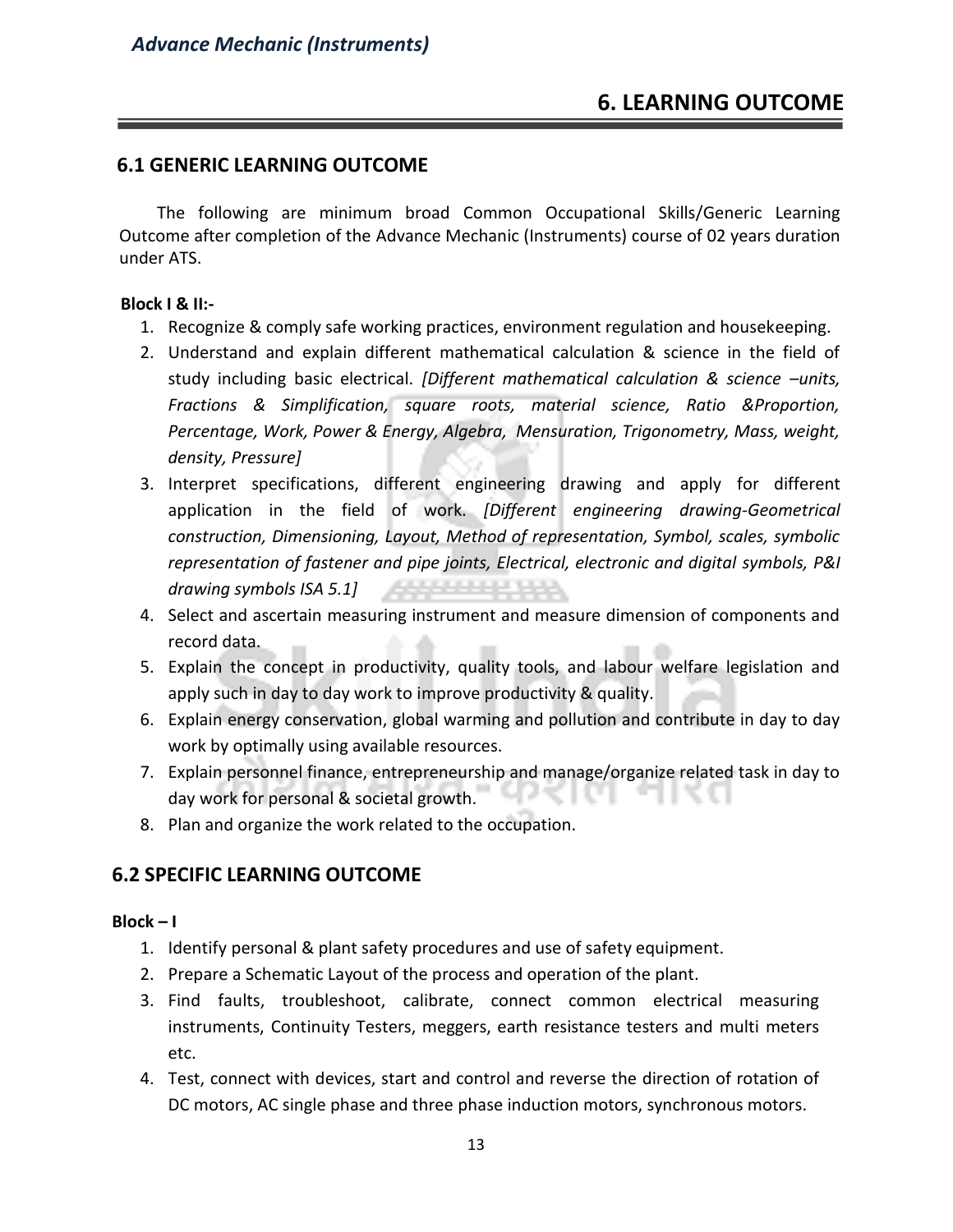- 5. Interpret electrical (Single line diagrams& MCC Panel wiring) & electronic circuits and its drawings. Test, operate & troubleshoot electronic based circuit.
- 6. Prepare, cable glanding, crimp, terminate and test various power/instrumentation cables used in industries.
- 7. Perform different soldering like metal to metal, wire to wire, wires to plugs, wires to connectors, wires to component PCB and de-soldering work.
- 8. Test basic electrical (MCBs, push buttons, relay, contactors)/electronic components (diodes, transistors, capacitors, coils, resistors etc.) using proper measuring instruments.
- 9. Configure, install, troubleshoot, upgrade and interconnect given computer system.
- 10. Test, operate and analyse the basic analog and digital electronic circuits.
- 11. Test and Operate microcontroller (8051) based systems.

#### **Block – II**

- 12. Identify location of the various sensing element, transmitter, controller, final control valve of a control loop.
- 13. Demonstrate and apply the mounting arrangements for field & control room instruments (Panel mounting, Wall mounting, Yoke mounting etc.).
- 14. Examine care, safety and proper use of hydraulic & pneumatic tubing & fittings, coupling and connectors.
- 15. Carry out Dismantling, Cleaning and Re-assembling of Air-Filters, Air Regulators. Connect pneumatic instruments & adjust as per name plate.
- 16. Remove and Re-Fit a plant instrument after properly isolating the section of plant. Follow Plant Procedure like SOP work order, clearance Certificates etc.
- 17. Calibrate and Maintain field instruments (displacement, pressure, flow, level, temperature etc.) and panel instruments (indicator, controller, convertor, recorder) used in instrumentation field.
- 18. Dismantle, inspect, calibrate and assemble various Control Valves, Valve Positioner, Convertor, various types of final elements and actuators.
- 19. Install and maintain various types of Control Loops like ON OFF, PID, and feedback control loops etc and components (sensing clement, single indicator/recorder, controller and final control element), relays and annunciator.
- 20. Familiarize with instrument drawing in sketching; identify instruments symbols and blocks diagrams of existing units in the plant. Check Instrument and Panel Installation as per layout plan.
- 21. Install and maintain analytical instruments.
- 22. Install, test and maintain recorders, data loggers.
- 23. Test and calibrate digital protocol (HART) instruments. Prepare and test networking cables.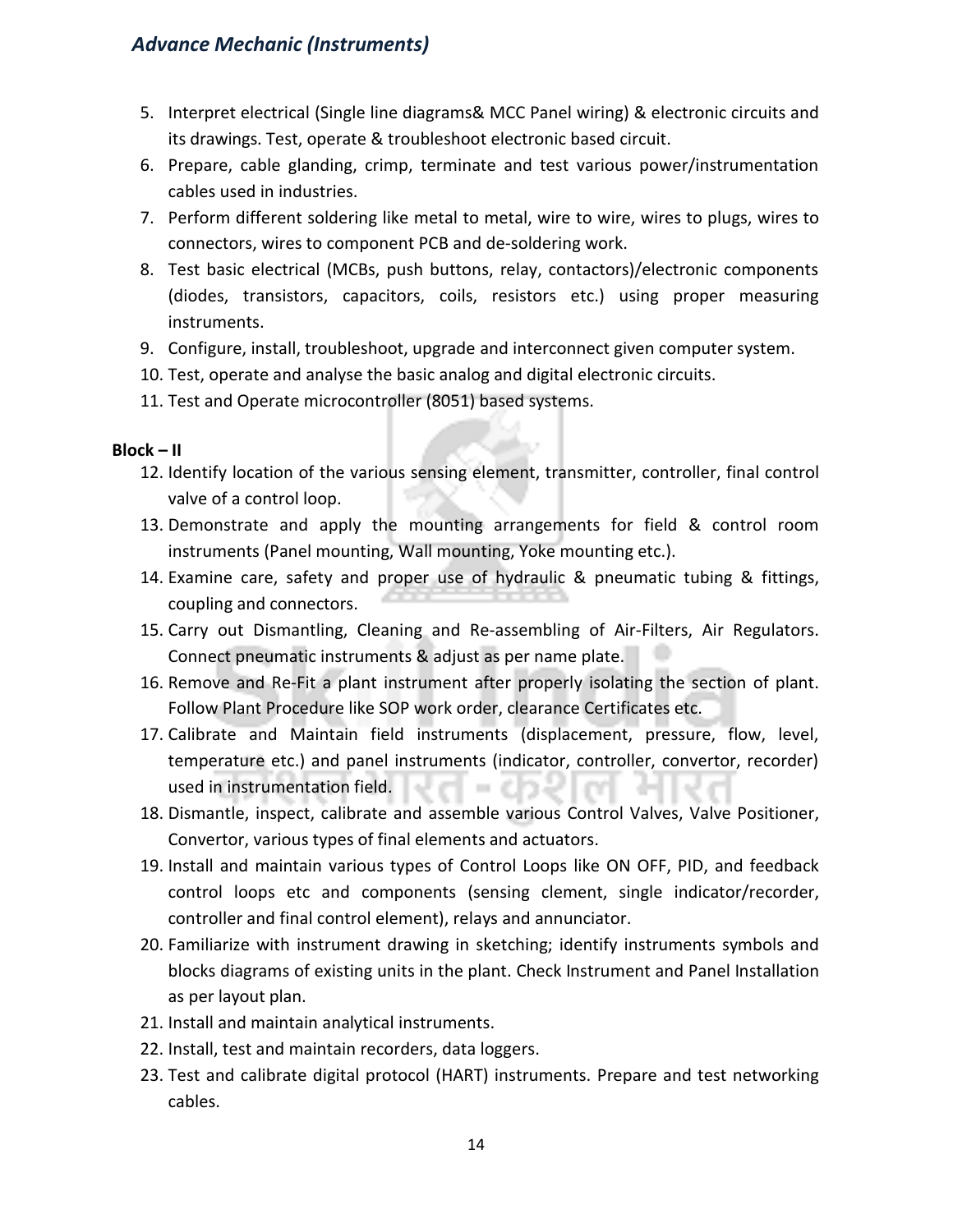- 24. Operate PLC & HMI. Execute and correct programs in PLC. Check communication of PLC with HMI.
- 25. Operate DCS & SCADA system in the industry. Check PC interface of intelligent devices.

*Note: Learning outcomes are reflection of total competencies of a trainee and assessment will be carried out as per assessment criteria.*



## Skill India कौशल भारत-कुशल भारत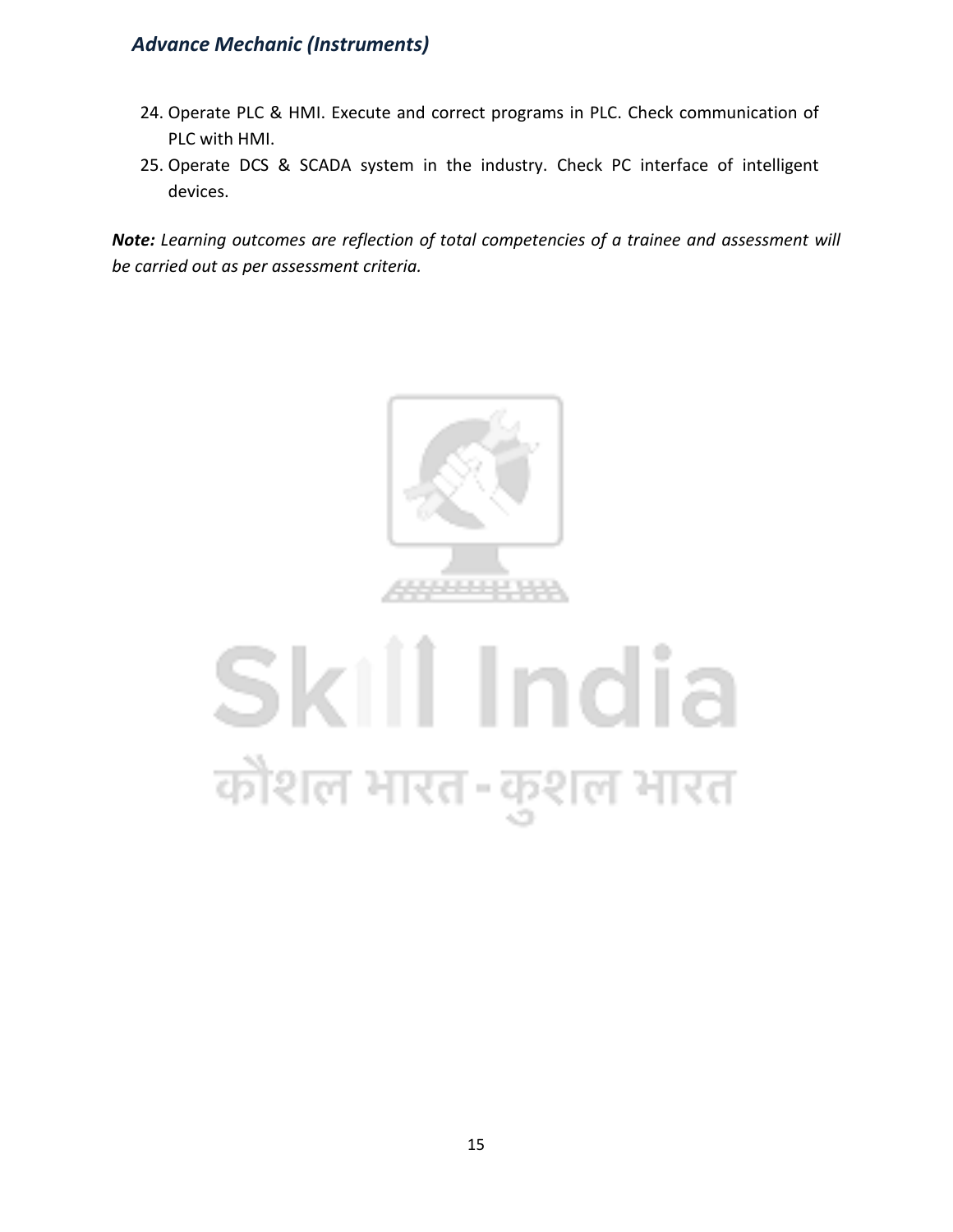#### **7. LEARNING OUTCOME WITH ASSESSMENT CRITERIA**

| <b>GENERIC LEARNING OUTCOME</b>                                                              |      |                                                                                                                                                                                          |  |
|----------------------------------------------------------------------------------------------|------|------------------------------------------------------------------------------------------------------------------------------------------------------------------------------------------|--|
| <b>LEARNING OUTCOMES</b>                                                                     |      | <b>ASSESSMENT CRITERIA</b>                                                                                                                                                               |  |
| 1. Recognize & comply safe<br>working practices, environment<br>regulation and housekeeping. | 1.1  | Follow and maintain procedures to achieve a<br>working environment<br>line<br>safe<br>in<br>with<br>occupational health and safety regulations and<br>requirements.                      |  |
|                                                                                              | 1.2  | Recognize and report all unsafe situations<br>according to site policy.                                                                                                                  |  |
|                                                                                              | 1.3  | Identify and take necessary precautions on fire<br>and safety hazards and report according to site<br>policy and procedures.                                                             |  |
|                                                                                              | 1.4  | Identify, handle and store /<br>dispose off<br>dangerous/unsalvageable<br>goods<br>and<br>substances according to site<br>policy<br>and<br>procedures following safety regulations and   |  |
|                                                                                              | 1.5  | requirements.<br>Identify and observe site policies and procedures<br>in regard to illness or accident.                                                                                  |  |
|                                                                                              | 1.6  | Identify safety alarms accurately.                                                                                                                                                       |  |
|                                                                                              | 1.7  | Report supervisor/ Competent of authority in the<br>event of accident or sickness of any staff and<br>record accident details correctly according to site<br>accident/injury procedures. |  |
|                                                                                              | 1.8  | Identify and observe site evacuation procedures<br>according to site policy.                                                                                                             |  |
|                                                                                              | 1.9  | Identify Personal Productive Equipment (PPE)<br>and use the same as per related working<br>environment.                                                                                  |  |
|                                                                                              | 1.10 | Identify basic first aid and use them under<br>different circumstances.                                                                                                                  |  |
|                                                                                              | 1.11 | Identify different fire extinguisher and use the<br>same as per requirement.                                                                                                             |  |
|                                                                                              | 1.12 | Identify environmental pollution & contribute to<br>avoidance of same.                                                                                                                   |  |
|                                                                                              | 1.13 | Take opportunities to use energy and materials in<br>an environmentally friendly manner                                                                                                  |  |
|                                                                                              | 1.14 | Avoid waste and dispose waste as per procedure                                                                                                                                           |  |
|                                                                                              | 1.15 | Recognize different components of 5S and apply                                                                                                                                           |  |
|                                                                                              |      | the same in the working environment.                                                                                                                                                     |  |
|                                                                                              |      |                                                                                                                                                                                          |  |
| 2. Understand, explain different                                                             | 2.1  | Explain concept of basic science related to the                                                                                                                                          |  |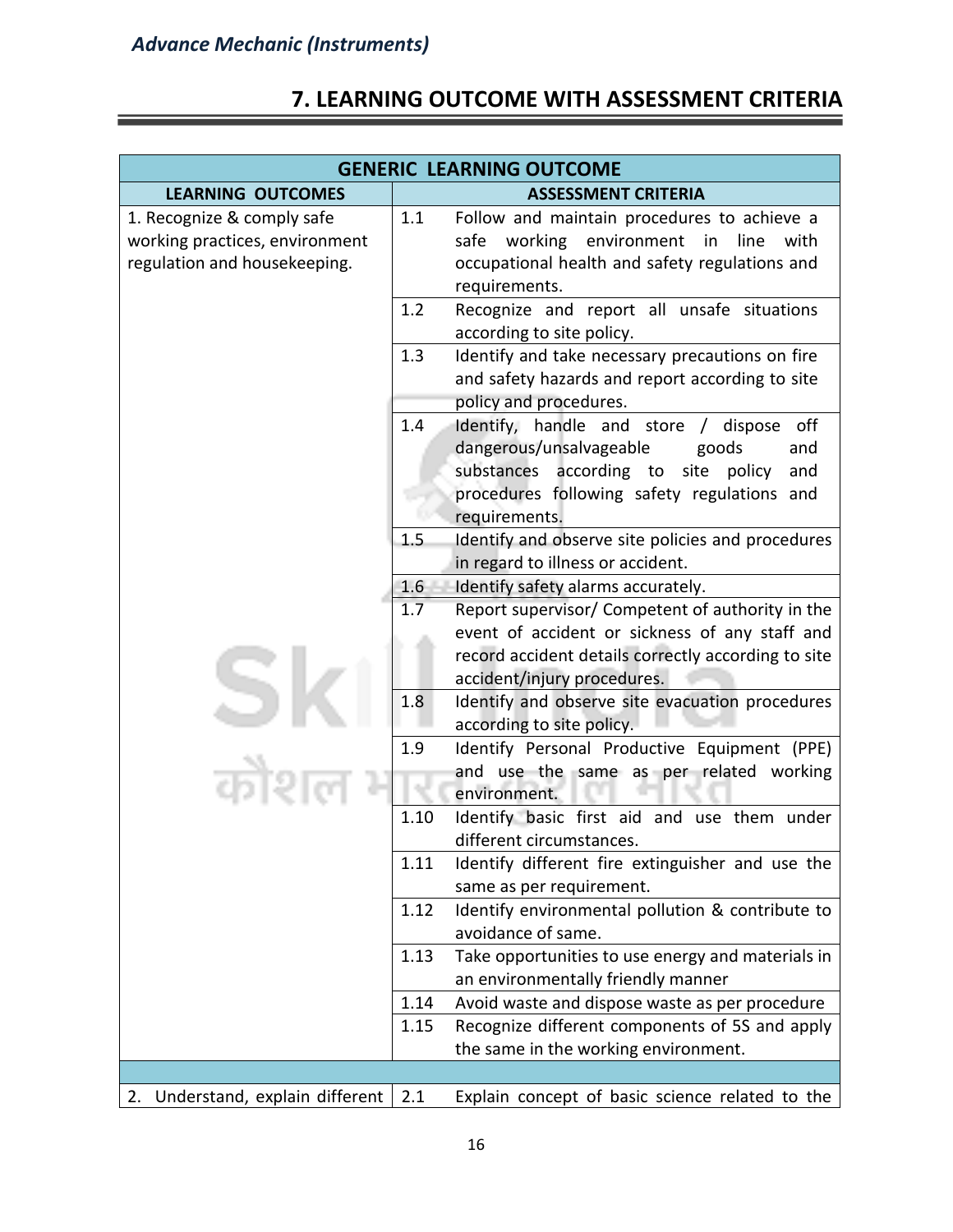| mathematical calculation<br>&<br>science in the field of study apply<br>in day to day work.[Different<br>mathematical<br>calculation<br>&<br>science - Conversion of Units,<br>& Mensuration-<br>Percentage,<br>Area & Volume of different<br>solids,<br>surfaces<br>and<br>and<br>Properties of materials, Ferrous &<br>non-ferrous metals, Mass, weight<br>, Density, Specific Gravity etc.] | field such as Material science - Properties of<br>materials, Ferrous & non-ferrous metals, etc.<br>Mass, weight, Density, Specific Gravity etc.<br>2.2<br>2.3<br>Use scale/ tapes to measure as per specification.<br>2.4<br>Calculate area / volume of the materials.<br>2.5<br>list of appropriate<br>Prepare<br>materials<br>by<br>interpreting detail drawings and determine<br>quantities of such materials.<br>2.6<br>Ensure dimensional accuracy of assembly by<br>using different instruments/gauges. |
|------------------------------------------------------------------------------------------------------------------------------------------------------------------------------------------------------------------------------------------------------------------------------------------------------------------------------------------------------------------------------------------------|---------------------------------------------------------------------------------------------------------------------------------------------------------------------------------------------------------------------------------------------------------------------------------------------------------------------------------------------------------------------------------------------------------------------------------------------------------------------------------------------------------------|
|                                                                                                                                                                                                                                                                                                                                                                                                |                                                                                                                                                                                                                                                                                                                                                                                                                                                                                                               |
| 3.<br>Interpret<br>specifications,                                                                                                                                                                                                                                                                                                                                                             | Read & interpret the information on drawings and<br>3.1                                                                                                                                                                                                                                                                                                                                                                                                                                                       |
| different engineering<br>drawing<br>apply<br>for<br>different<br>and                                                                                                                                                                                                                                                                                                                           | apply in executing practical work.                                                                                                                                                                                                                                                                                                                                                                                                                                                                            |
| application in the field of work.                                                                                                                                                                                                                                                                                                                                                              | Read & analyse the specification to ascertain the<br>3.2<br>material requirement, tools, and machining                                                                                                                                                                                                                                                                                                                                                                                                        |
| [Different engineering drawing-.                                                                                                                                                                                                                                                                                                                                                               | /assembly /maintenance parameters.                                                                                                                                                                                                                                                                                                                                                                                                                                                                            |
| figures<br>like<br>Geometrical                                                                                                                                                                                                                                                                                                                                                                 | Encounter drawings with missing/unspecified key<br>3.3                                                                                                                                                                                                                                                                                                                                                                                                                                                        |
| Triangles, Square,<br>Rectangle,                                                                                                                                                                                                                                                                                                                                                               | information and make own calculations to fill in                                                                                                                                                                                                                                                                                                                                                                                                                                                              |
| Rhombus, Parallelogram, Circle                                                                                                                                                                                                                                                                                                                                                                 | missing dimension/parameters to carry out the                                                                                                                                                                                                                                                                                                                                                                                                                                                                 |
| etc., Lettering & Numbering,                                                                                                                                                                                                                                                                                                                                                                   | work.                                                                                                                                                                                                                                                                                                                                                                                                                                                                                                         |
| Freehand sketching of Hand tools                                                                                                                                                                                                                                                                                                                                                               | 3.4 Read & interpret the signs and symbols for                                                                                                                                                                                                                                                                                                                                                                                                                                                                |
| used for Advance Mechanic                                                                                                                                                                                                                                                                                                                                                                      | electrical components and AC/DC systems.                                                                                                                                                                                                                                                                                                                                                                                                                                                                      |
| (Instruments)/ Wireman<br>Electrician/ trade & wire joints,                                                                                                                                                                                                                                                                                                                                    | 3.5 Encounter drawings with electrical circuit diagrams                                                                                                                                                                                                                                                                                                                                                                                                                                                       |
| Signs & symbols for Electrical                                                                                                                                                                                                                                                                                                                                                                 | and layout diagrams.                                                                                                                                                                                                                                                                                                                                                                                                                                                                                          |
| components used in electrical                                                                                                                                                                                                                                                                                                                                                                  |                                                                                                                                                                                                                                                                                                                                                                                                                                                                                                               |
| circuits and AC/DC<br>systems,                                                                                                                                                                                                                                                                                                                                                                 |                                                                                                                                                                                                                                                                                                                                                                                                                                                                                                               |
| wiring<br>diagram<br>Electrical<br>οf                                                                                                                                                                                                                                                                                                                                                          |                                                                                                                                                                                                                                                                                                                                                                                                                                                                                                               |
| different<br>lamps, Schematic                                                                                                                                                                                                                                                                                                                                                                  |                                                                                                                                                                                                                                                                                                                                                                                                                                                                                                               |
| diagram of plate and pipe                                                                                                                                                                                                                                                                                                                                                                      |                                                                                                                                                                                                                                                                                                                                                                                                                                                                                                               |
| earthing, insulators used in over                                                                                                                                                                                                                                                                                                                                                              |                                                                                                                                                                                                                                                                                                                                                                                                                                                                                                               |
| head line, Layout diagram of a<br>substation, Single line Diagram of                                                                                                                                                                                                                                                                                                                           |                                                                                                                                                                                                                                                                                                                                                                                                                                                                                                               |
| Electrical substation feeders.]                                                                                                                                                                                                                                                                                                                                                                |                                                                                                                                                                                                                                                                                                                                                                                                                                                                                                               |
|                                                                                                                                                                                                                                                                                                                                                                                                |                                                                                                                                                                                                                                                                                                                                                                                                                                                                                                               |
| 4. Select and ascertain measuring                                                                                                                                                                                                                                                                                                                                                              | 4.1 Select appropriate measuring instruments such as                                                                                                                                                                                                                                                                                                                                                                                                                                                          |
| instrument and measure                                                                                                                                                                                                                                                                                                                                                                         | Ammeter, voltmeter, meggar, earth tester etc. (as                                                                                                                                                                                                                                                                                                                                                                                                                                                             |
| dimension of components and                                                                                                                                                                                                                                                                                                                                                                    | per tool list).                                                                                                                                                                                                                                                                                                                                                                                                                                                                                               |
| record data.                                                                                                                                                                                                                                                                                                                                                                                   | 4.2 Ascertain the functionality & correctness of the                                                                                                                                                                                                                                                                                                                                                                                                                                                          |
|                                                                                                                                                                                                                                                                                                                                                                                                | instrument.                                                                                                                                                                                                                                                                                                                                                                                                                                                                                                   |
|                                                                                                                                                                                                                                                                                                                                                                                                | 4.3 Measure dimension of the components & record                                                                                                                                                                                                                                                                                                                                                                                                                                                              |
|                                                                                                                                                                                                                                                                                                                                                                                                | data to analyse the with given                                                                                                                                                                                                                                                                                                                                                                                                                                                                                |
|                                                                                                                                                                                                                                                                                                                                                                                                | drawing/measurement.                                                                                                                                                                                                                                                                                                                                                                                                                                                                                          |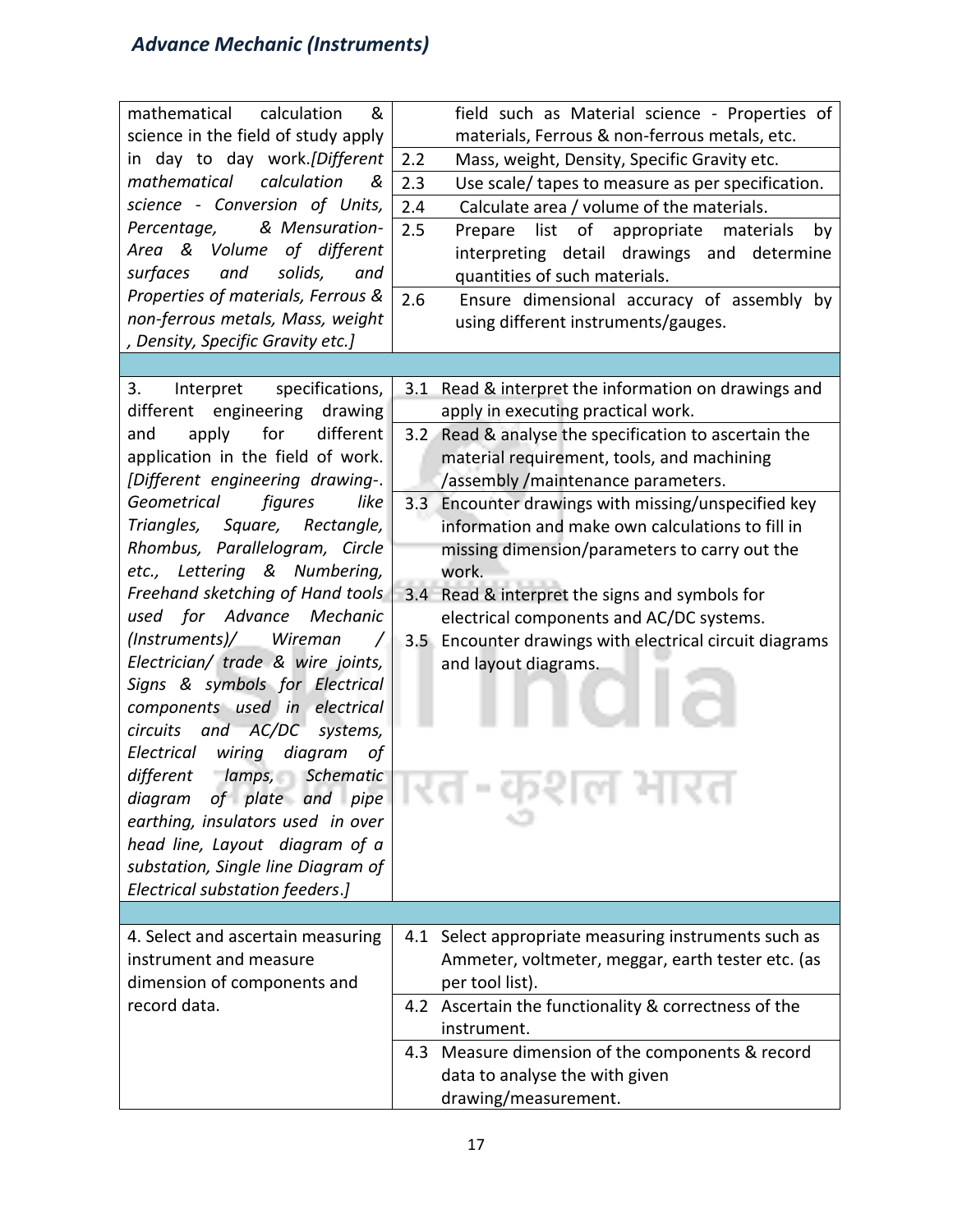| Explain the concept<br>5.<br>in                                   |     | 5.1 Explain the concept of productivity and quality                          |
|-------------------------------------------------------------------|-----|------------------------------------------------------------------------------|
| productivity, quality tools, and                                  |     | tools and apply during execution of job.                                     |
| labour welfare legislation and                                    | 5.2 | Understand the basic concept of labour welfare                               |
| apply such in day to day work to                                  |     | legislation and adhere to responsibilities and                               |
| improve productivity & quality.                                   |     | remain sensitive towards such laws.                                          |
|                                                                   | 5.3 | Knows benefits guaranteed under various acts.                                |
|                                                                   |     |                                                                              |
| 6. Explain energy conservation,                                   | 6.1 | Explain the concept of energy conservation, global                           |
| global warming and pollution and                                  |     | pollution and utilize the<br>available<br>warming,                           |
| contribute in day to day work by                                  |     | recourses optimally & remain sensitive to avoid                              |
| optimally<br>available<br>using                                   |     | environment pollution.                                                       |
| resources.                                                        | 6.2 | Dispose waste following standard procedure.                                  |
|                                                                   |     |                                                                              |
| 7. Explain personnel finance,                                     | 7.1 | Explain personnel finance and entrepreneurship.                              |
| entrepreneurship and                                              |     | 7.2 Explain role of Various Schemes and Institutes for                       |
| manage/organize related task in<br>day to day work for personal & |     | self-employment i.e. DIC, SIDA, SISI, NSIC, SIDO,                            |
|                                                                   |     | Idea for financing/ non financing support agencies                           |
| societal growth.                                                  |     | to familiarizes with the Policies /Programmes &                              |
|                                                                   |     | procedure & the available scheme.                                            |
|                                                                   |     | 7.3 Prepare Project report to become an entrepreneur                         |
|                                                                   |     | for submission to financial institutions.                                    |
|                                                                   |     |                                                                              |
| 8. Plan and organize the work                                     |     | 8.1 Use documents, drawings and recognize hazards in                         |
| related to the occupation.                                        |     | the work site.                                                               |
|                                                                   | 8.2 | Plan workplace/ assembly location with due                                   |
| कौशल                                                              |     | consideration to operational stipulation                                     |
|                                                                   |     | 8.3 Communicate effectively with others and plan<br>project tasks<br>/lon_et |
|                                                                   |     | 8.4 Assign roles and responsibilities of the co-trainees                     |
|                                                                   |     | for execution of the task effectively and monitor                            |
|                                                                   |     | the same.                                                                    |
| CDECIEIC OLITCOME                                                 |     |                                                                              |

#### **SPECIFIC OUTCOME**

#### **Block-I & II (Section:10 in the competency based curriculum)**

*Assessment Criteria i.e. the standard of performance, for each specific learning outcome mentioned under block – I & block – II (section: 10) must ensure that the trainee achieves well developed skill with clear choice of procedure in familiar context. Assessment criteria should broadly cover the aspect of Planning (Identify, ascertain, estimate etc.); Execution (perform, illustration, demonstration etc. by applying 1) a range of cognitive and practical skills required to accomplish tasks and solve problems by selecting and applying basic methods, tools, materials and information 2) Knowledge of facts, principles, processes, and general concepts, in a field of work or study 3)Desired Mathematical Skills and some skill of*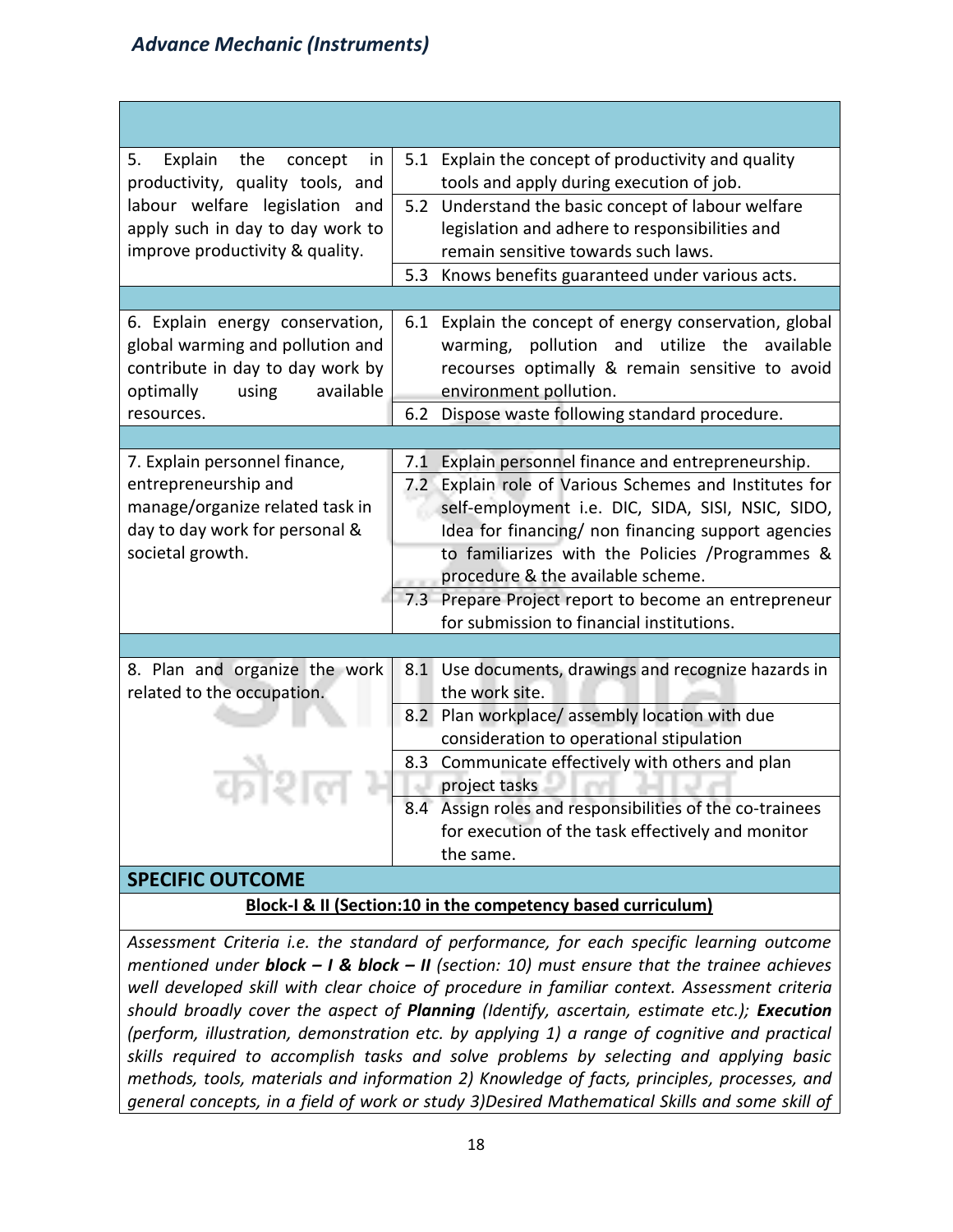*collecting and organizing information, communication) and Checking / Testing to ensure functionality during the assessment of each outcome. The assessments parameters must also ascertain that the candidate is responsible for own work and learning and some responsibility for other's work and learning.*



## Skill India कोशल भारत-कुशल भारत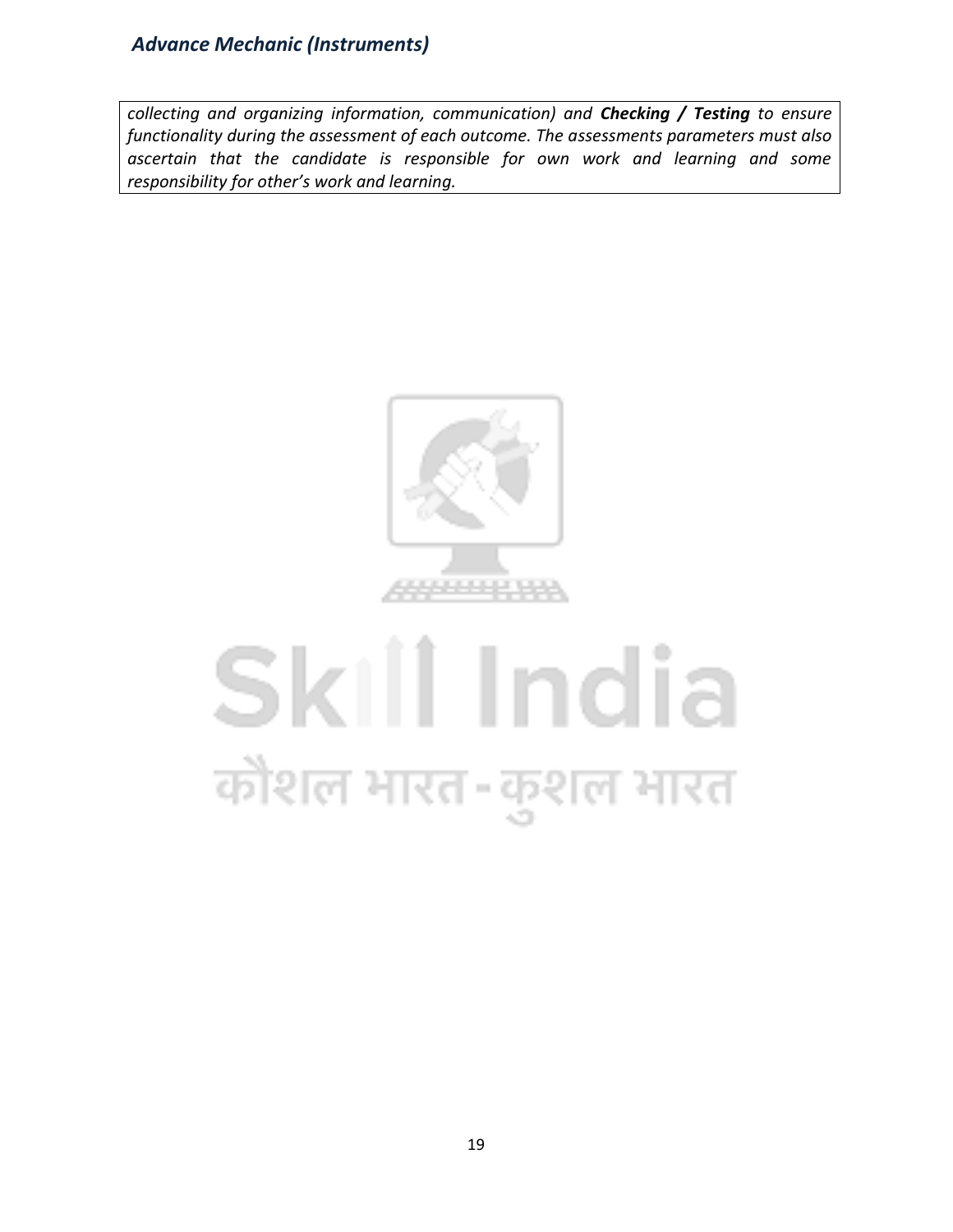### **BASIC TRAINING (Block – I)**

#### **Duration: (03) Three Months**

| <b>Week</b><br>No. | <b>Professional Skills (Trade Practical)</b>                             | <b>Professional Knowledge (Trade Theory)</b>                                   |  |  |
|--------------------|--------------------------------------------------------------------------|--------------------------------------------------------------------------------|--|--|
| 1                  | Measuring system's Handling of all                                       | Study of all latest instruments volume,                                        |  |  |
|                    | latest instruments volume, pressure,                                     | pressure, level instruments,                                                   |  |  |
|                    | level instruments.                                                       |                                                                                |  |  |
| $\overline{2}$     | Handling of product catalog, slide                                       | Study of product catalog, slide shows,                                         |  |  |
|                    | shows, transfer sheet                                                    | transfer sheet                                                                 |  |  |
| 3                  | Handling of control system and final                                     | Study of control system and final control                                      |  |  |
|                    | control system.                                                          | system                                                                         |  |  |
| 4                  | Application of measuring system.                                         | Application of measuring system.                                               |  |  |
| $5-6$              | Supervisory control of data acquisition                                  | Communication protocol Overview<br>of                                          |  |  |
|                    | system Overview of DCS, Architecture-                                    | System<br>Programmable<br>SCADA<br>logic                                       |  |  |
|                    | block diagram, field control station,                                    | controller, Programming with PLC, HMI-                                         |  |  |
|                    | operator station, Features of operator                                   | (Human machine meter face) feature of                                          |  |  |
|                    | station, Networking with different                                       | HML (Human machine meter face)                                                 |  |  |
|                    | control stations and operator station,                                   | feature of HMI, communication of PLC                                           |  |  |
|                    | Communication protocol Overview of                                       | with HMI, Use of desktop PCs with                                              |  |  |
|                    | SCADA System, component of system,                                       | windows (Human machine meter face)                                             |  |  |
|                    | PLC (Programmable logic controller)                                      | feature meter face) feature of HMI, 3)                                         |  |  |
|                    | Programming with PLC, HMI- (Human                                        | communication of PLC with HMI 4) Use of                                        |  |  |
|                    | machine meter face) feature of HMI,                                      | desktop PCs with windows operating                                             |  |  |
|                    | communication of PLC with HMI, Use                                       | system, DCS & SCADA System                                                     |  |  |
|                    | of desktop PCs with windows operating                                    |                                                                                |  |  |
| $\overline{7}$     | system, DCS & SCADA System                                               |                                                                                |  |  |
|                    | Calibration of pressure gauge, vacuum<br>gauge, Temp indicator RTD i/p & | Introduction to calibration pressure                                           |  |  |
|                    | Thermocouple i/p, Universal controller,                                  | gauge calibration vacuum gauge, Temp<br>indicator -RTD i/p & Thermocouple i/p, |  |  |
|                    | D.P. Transmitter, Control valves - PID                                   | Universal controller, D.P. Transmitter,                                        |  |  |
|                    | ON-OFF with positioned.                                                  | Control valves - PID ON-OFF<br>with                                            |  |  |
| 8                  | Process indicator - Level, Pressure, pH                                  | positioned<br>Process indicator - Level,                                       |  |  |
|                    | indicator, Conductivity indicator,                                       | Pressure, pH indicator, Conductivity                                           |  |  |
|                    | weight balance Study of Solenoid                                         | indicator,<br>weight<br>balance. Study<br>of                                   |  |  |
|                    | Valve. Timers, Dial thermometer I/P                                      | Solenoid<br>Valve<br>Dial<br>Timers,                                           |  |  |
|                    | Converter Flow meter - Water meter,                                      | thermometer I/P Converter Flow meter -                                         |  |  |
|                    | Voltmeter, Rota meter.                                                   | Water meter, Voltmeter, Rota meter.                                            |  |  |
| 9                  | Understanding Sensor traducer signal                                     | Introduction Sensor traducer, signal                                           |  |  |
|                    | conditioning.                                                            | conditioning.                                                                  |  |  |
| $10 - 12$          | <b>Master instruments</b><br>1)                                          | Dead weight tester Universal calibration                                       |  |  |
|                    | Dead weight tester<br>2)                                                 | Monometer Master Flow meter                                                    |  |  |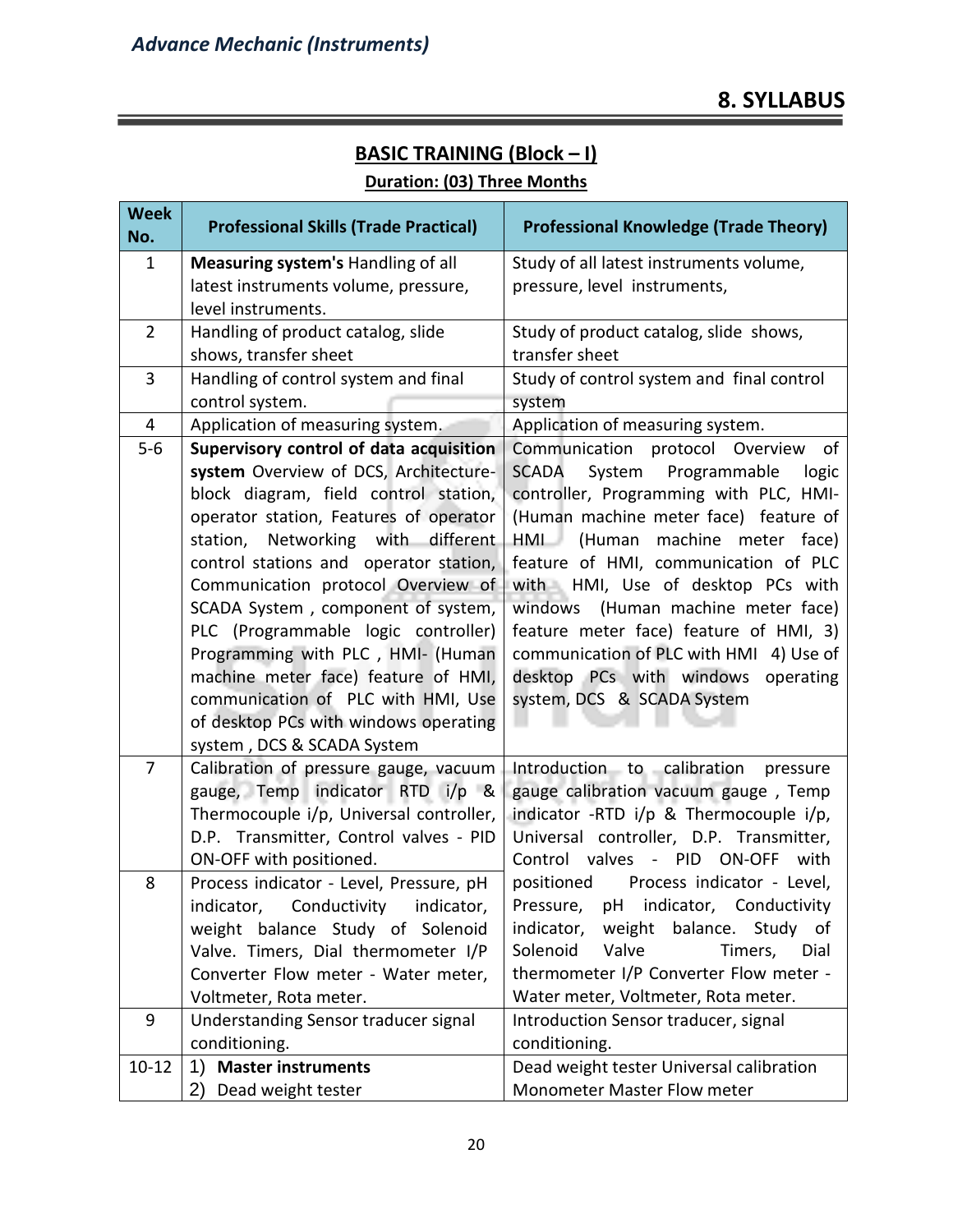|    | Universal calibration<br>3'          | Conductivity simulation PH buffer    |  |
|----|--------------------------------------|--------------------------------------|--|
|    | Monometer Master Flow meter<br>4)    | simulation PH-buffer Standard weight |  |
|    | 5<br>Timer                           | Multi meter analog digital           |  |
|    | Conductivity simulation<br>6)        |                                      |  |
|    | pH-buffer                            |                                      |  |
|    | Standard weight<br>8)                |                                      |  |
|    | Multi meter analog digital<br>9      |                                      |  |
| 13 | <b>Assessment/Examination 03days</b> |                                      |  |

**Note: -** *More emphasis to be given on video/real-life pictures during theoretical classes. Some real-life pictures/videos of related industry operations may be shown to the trainees to give a feel of Industry and their future assignment.*



## Skill India कोशल भारत-कुशल भारत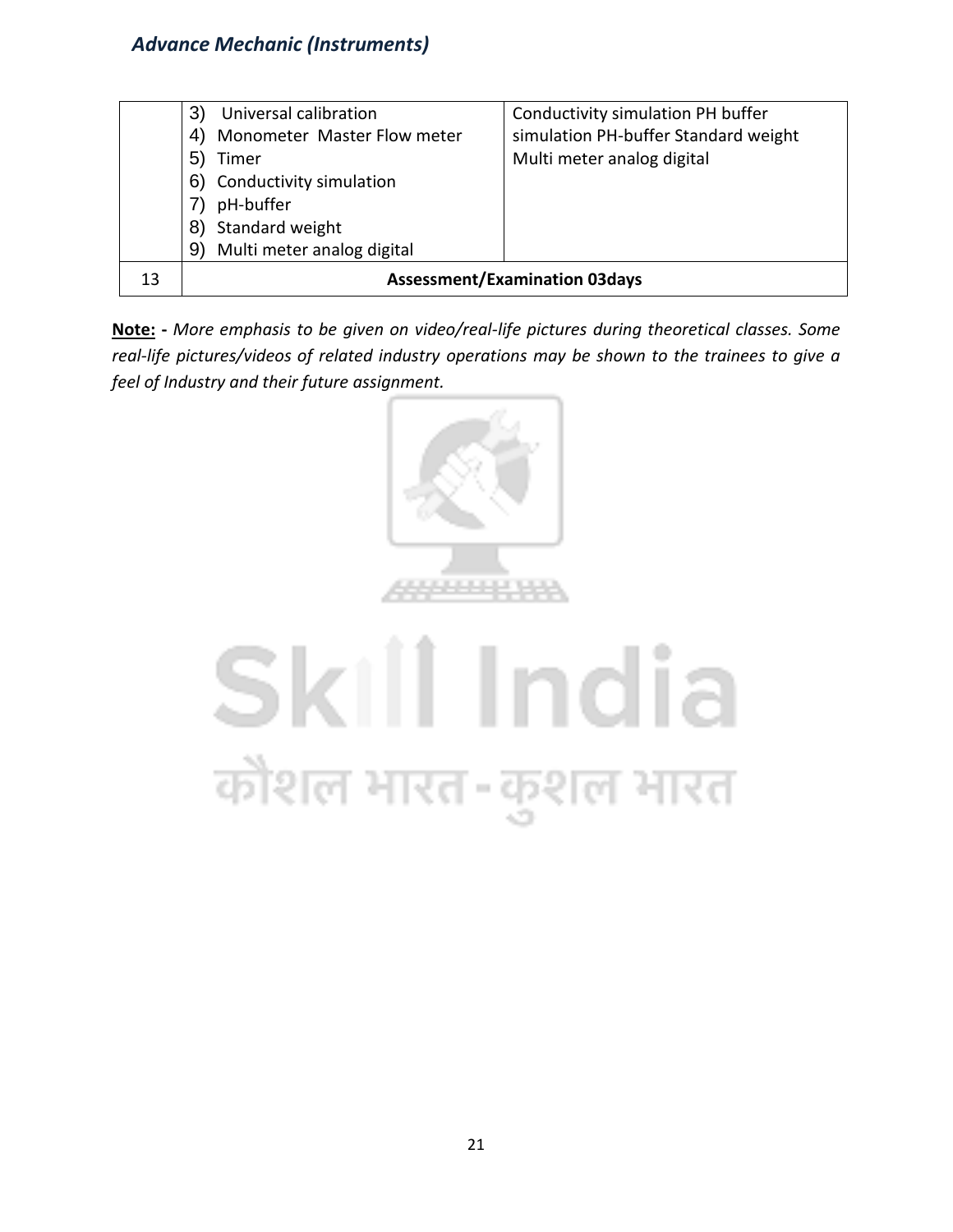#### **BASIC TRAINING (Block – II)**

#### **Duration: (03) Three Months**

| <b>Week</b><br>No. | <b>Professional Skills (Trade Practical)</b>                                                                                                                                                                                                                                                                                                                                                                                                                        | <b>Professional Knowledge (Trade Theory)</b>                                                                                                                                                                                                                                                                                                                                                                                                                               |
|--------------------|---------------------------------------------------------------------------------------------------------------------------------------------------------------------------------------------------------------------------------------------------------------------------------------------------------------------------------------------------------------------------------------------------------------------------------------------------------------------|----------------------------------------------------------------------------------------------------------------------------------------------------------------------------------------------------------------------------------------------------------------------------------------------------------------------------------------------------------------------------------------------------------------------------------------------------------------------------|
| $1 - 2$            | Understanding basic primary element<br>Each type of process parameters (Flow,<br>temp, pressure, level) Brief theory of<br>each primary element Flow - orifice, Rota<br>meters level -D.P. instrument, displayer<br>measurement, ultrasonic level<br>type<br>measurement, Non contact type Ruder &<br>Pressure -Bourdon<br>Radioactive type<br>tube type, capacitance type, strain gauge<br>type. Temp -thermostats, thermocouple<br>RTD, Field system, bimetallic. | Introduction to basic primary element<br>Each type of process parameters (Flow,<br>temp, pressure, level) Brief theory of<br>each primary element Flow - orifice,<br>Rota meters level -D.P. instrument,<br>displayer type measurement, ultrasonic<br>level measurement, Non contact type<br>Ruder & Radioactive type Pressure -<br>Bourdon tube type, capacitance type,<br>strain gauge type. Temp - thermostats,<br>thermocouple<br>RTD, Field<br>system,<br>bimetallic. |
| 3                  | Understanding final control element,<br>control valves Selection of proper control<br>valve. Sizing of control valves Automation<br>of control valve operation Actuators and<br>valve petitioners, IP Converters. Control<br>loop - close loop and open loop system<br>Solenoid / Remote operated ON-OFF valve<br>Safety valve Pressure regulating valve.                                                                                                           | Introduction to final control element,<br>control valves Automation of control<br>valve operation Actuators and valve<br>positioners, IP Converters.<br>Control<br>loop - close loop and open loop system<br>Solenoid /Remote operated ON-OFF<br>valve Safety valve Pressure regulating<br>valve.                                                                                                                                                                          |
| 4                  | Basic control theory<br>and<br>industrial applications of each type of<br>controls Introduction to advance control<br>devices<br>Digital<br>Microprocessor base control<br>and<br>monitoring devices<br>- recorders<br>and<br>scanners                                                                                                                                                                                                                              | Basic control theory and applications<br>Industrial applications of each type of<br><b>Introduction</b><br>controls<br>advance<br>to<br>control devices Digital Microprocessor<br>base control and monitoring devices-<br>recorders and scanners.                                                                                                                                                                                                                          |
| 5                  | ON -OFF Controller Single loop controller<br>and multi loop controller Configuration   controller and multi loop controller<br>and programming of<br>above devices<br>Tuning of controllers Understanding DCS<br>and PLC PC interface of intelligent device                                                                                                                                                                                                         | Controller<br>ON-OFF<br>Single<br>loop<br>Configuration and programming of<br>above devices Tuning of controllers<br>Introduction to DCS and PLC<br><b>PC</b><br>interface of intelligent device                                                                                                                                                                                                                                                                           |
| $6 - 7$            | Process and industrial safety Hazards to<br>chemical process and nature of<br>various<br>process, Legal provisions Safety devices -<br>valves, safety relief valves (<br>safety<br>thermal& pressure) rapture<br>Nitrogen<br>blanketing<br>system, self regulation,                                                                                                                                                                                                 | Hazards to various chemical process<br>nature of process<br>and<br>Legal<br>Safety devices - safety<br>provisions<br>valves, safety relief valves (thermal &<br>pressure ) rapture disk<br>Nitrogen<br>blanketing<br>system, self regulation,                                                                                                                                                                                                                              |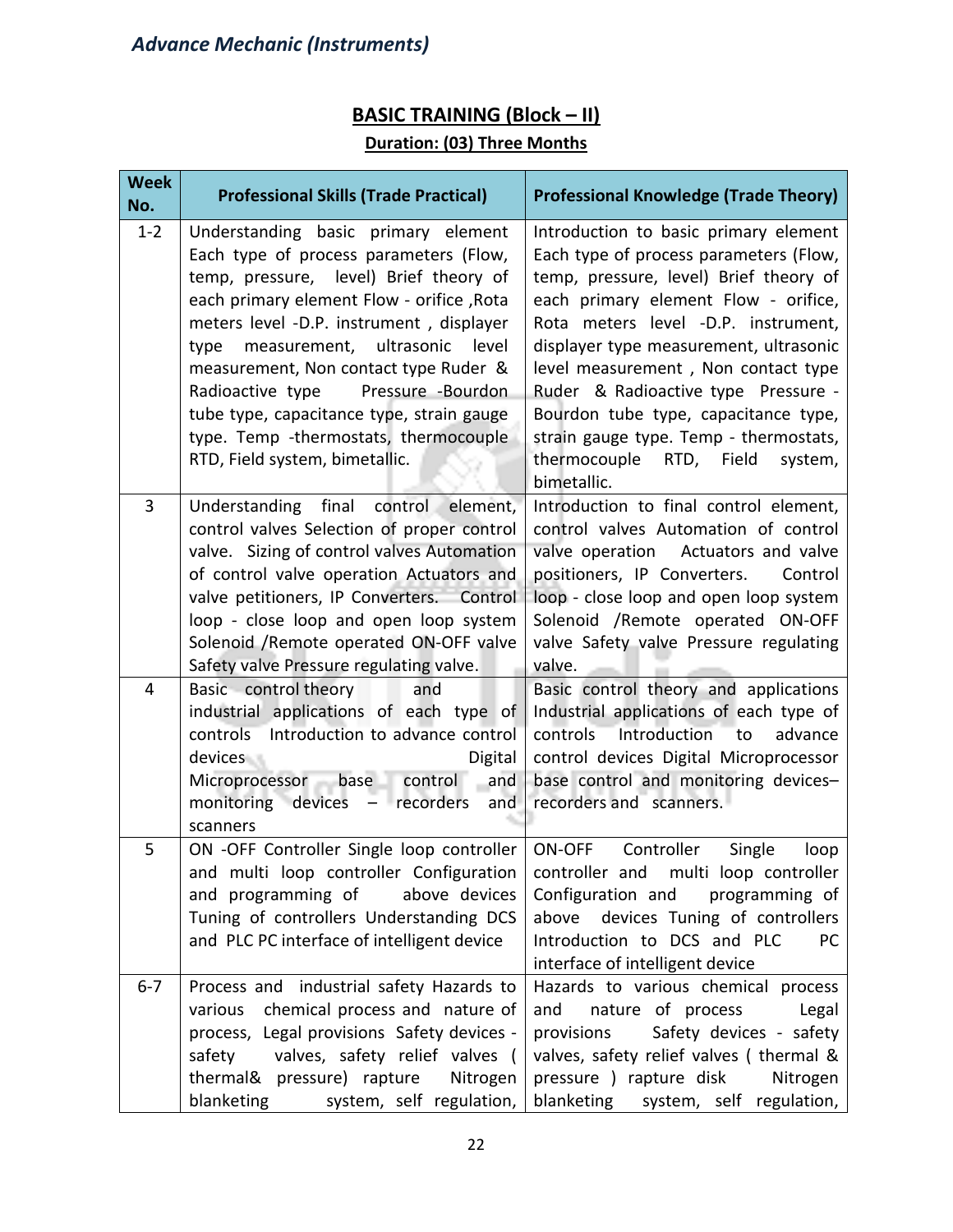|           | pressure control valve safety vacuum        | pressure control valve safety vacuum      |
|-----------|---------------------------------------------|-------------------------------------------|
|           | Fire alarm and smoke detection Hydrogen     | relief Fire alarm and smoke detection     |
|           | Safety interlock and /systematic shut down  | Hydrogen gasses<br>Safety<br>system       |
|           | system                                      | interlock and trip /systematic shut       |
|           |                                             | down system                               |
| $8 - 10$  | of DCS, Architecture-block<br>Overview      | Overview of DCS, Architecture-block       |
|           | diagram, field control station, operator    | diagram, field control station, operator  |
|           | station, Features of operator satin,        | station, Features of operator satin,      |
|           | different<br>Networking with<br>control     | Networking with different<br>control      |
|           | stations<br>station,<br>and<br>operator     | stations<br>and<br>operator<br>station,   |
|           | Communication protocol conventional         | Communication protocol conventional       |
|           | system, protocol conventional system        | system, Profibus P.A. foundation field    |
|           | profibus P.A. foundation field bus.         | bus.                                      |
| $11 - 12$ | Handling of traffic control system          | Handling of traffic control system        |
|           | Purpose of traffic control system Use of    | Purpose of traffic control system. Use of |
|           | photo cells, different types of material    | photo cells, different types of material  |
|           | used. Wiring diagram Benefits of traffic    | used. Wiring diagram                      |
|           | control system Practice about electrical    | Benefits of traffic control system Study  |
|           | Understanding of EPABX system<br>logic      | of electrical logic Introduction to EPABX |
|           | Variable frequency device(in plant) (paint, | Variable frequency device(in<br>system    |
|           | packing industry, detergent industry)       | plant)<br>(paint,<br>packing<br>industry, |
|           |                                             | detergent industry)                       |
| 13        | <b>Assessment/Examination 03 days</b>       |                                           |

**Note: -** *More emphasis to be given on video/real-life pictures during theoretical classes. Some real-life pictures/videos of related industry operations may be shown to the trainees to give a feel of Industry and their future assignment.*

कोशल भारत-कुशल भारत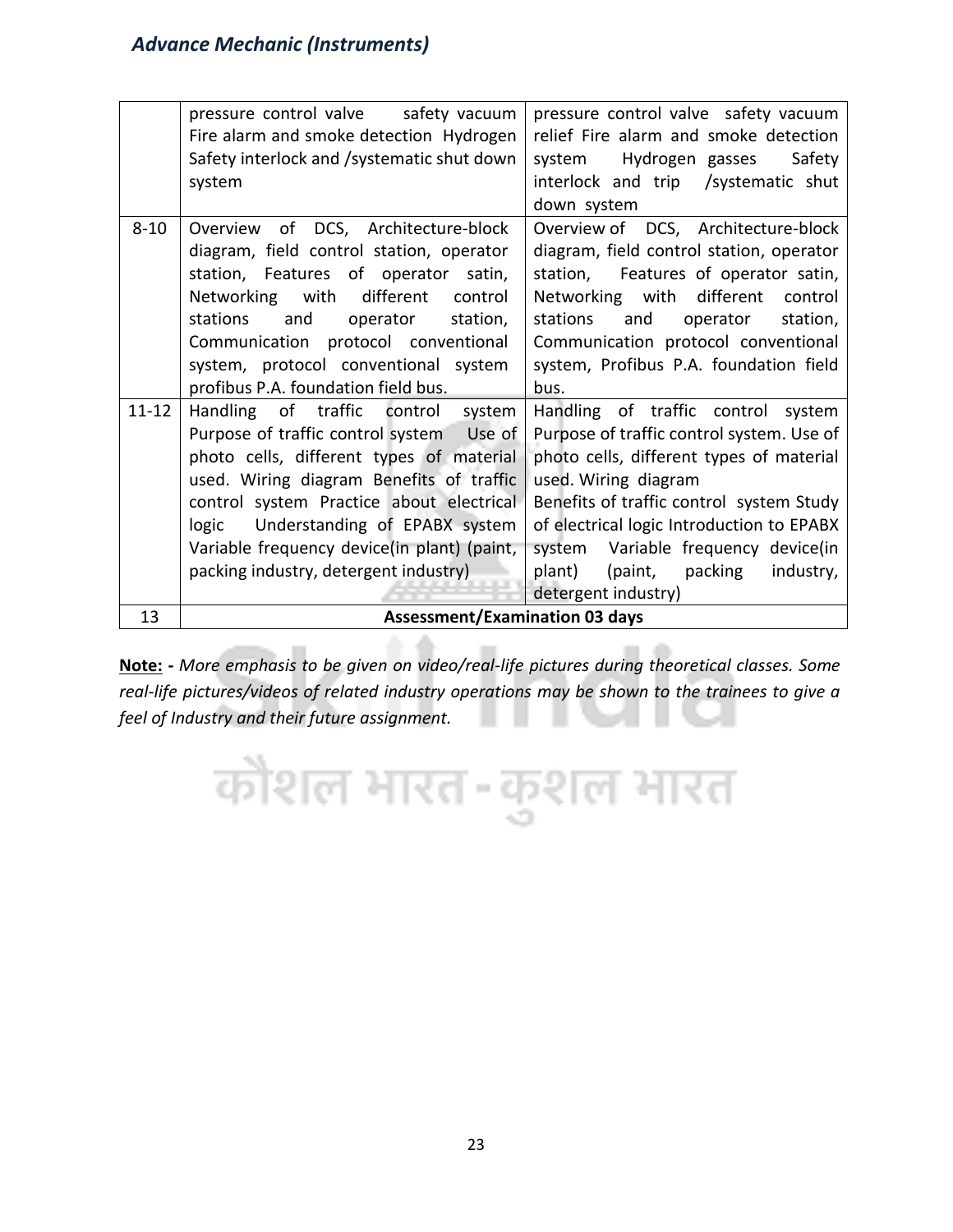#### **9. SYLLABUS - CORE SKILLS**

#### **9.1 WORKSHOP CALCULATION SCIENCE & ENGINEERING DRAWING**

|     | $Block - I$                                                                 |                                                                                      |  |
|-----|-----------------------------------------------------------------------------|--------------------------------------------------------------------------------------|--|
| SI. | <b>Workshop Calculation and Science</b>                                     | <b>Engineering Drawing</b>                                                           |  |
| No. | (Duration: - 20 hrs.)                                                       | (Duration: - 30 hrs.)                                                                |  |
| 1.  | Unit: Systems of unit- FPS, CGS, MKS/SI                                     | Engineering Drawing: Introduction and its                                            |  |
|     | unit, unit of length, Mass and time,                                        | importance                                                                           |  |
|     | Conversion of units.                                                        | Viewing of engineering drawing sheets.<br>Method of Folding of printed Drawing Sheet |  |
|     |                                                                             | as per BIS SP: 46-2003.                                                              |  |
|     |                                                                             | Drawing Instruments: their Standard and                                              |  |
|     |                                                                             | uses.                                                                                |  |
|     |                                                                             | Drawing board, T-Square, Drafter (Drafting                                           |  |
|     |                                                                             | M/c), Set Squares, Protractor, Drawing                                               |  |
|     |                                                                             | Instrument Box (Compass, Dividers, Scale,                                            |  |
|     |                                                                             | Diagonal Scales etc.), Pencils of different                                          |  |
|     |                                                                             | Grades, Drawing pins / Clips.                                                        |  |
| 2.  | Fractions & Simplification: Fractions,                                      | Lines:                                                                               |  |
|     | Decimal fraction, Multiplication and<br>Division of Fractions and Decimals, | <b>Definition</b> , types and applications<br>in                                     |  |
|     | conversion of Fraction to Decimal and                                       | Drawing as per BIS SP:46-2003<br>Classification of lines (Hidden, centre,            |  |
|     | vice versa. Simple problems.                                                | construction, Extension,<br>Dimension,                                               |  |
|     | Simplification using BODMAS.                                                | Section).                                                                            |  |
|     |                                                                             | Drawing lines of given length (Straight,                                             |  |
|     |                                                                             | curved).                                                                             |  |
|     |                                                                             | Drawing of parallel lines, perpendicular                                             |  |
|     |                                                                             | line.                                                                                |  |
|     |                                                                             | Methods of Division of line segment.                                                 |  |
| 3.  | Square Root: Square and Square Root,                                        | Drawing of Geometrical Figures: Definition,                                          |  |
|     | method of finding out square roots,                                         | nomenclature and practice of -                                                       |  |
|     | Simple problem using calculator.                                            | - Angle: Measurement and its types, method                                           |  |
|     |                                                                             | of bisecting.                                                                        |  |
|     |                                                                             | - Triangle -different types.                                                         |  |
|     |                                                                             | -Rectangle, Square, Rhombus, Parallelogram.<br>- Circle and its elements.            |  |
| 4.  | Ratio ∷: Simple calculation                                                 | Lettering and Numbering as per BIS SP46-                                             |  |
|     | on related problems.                                                        | 2003:                                                                                |  |
|     |                                                                             | - Single Stroke, Double Stroke, inclined,                                            |  |
|     |                                                                             | Upper case and Lower case.                                                           |  |
| 5.  | Introduction,<br>Simple<br>Percentage:                                      | Hand<br>sketch:<br>Hand<br>tools<br><b>Free</b><br>and                               |  |
|     | calculation.<br>Changing percentage to                                      | measuring instruments used in electronics                                            |  |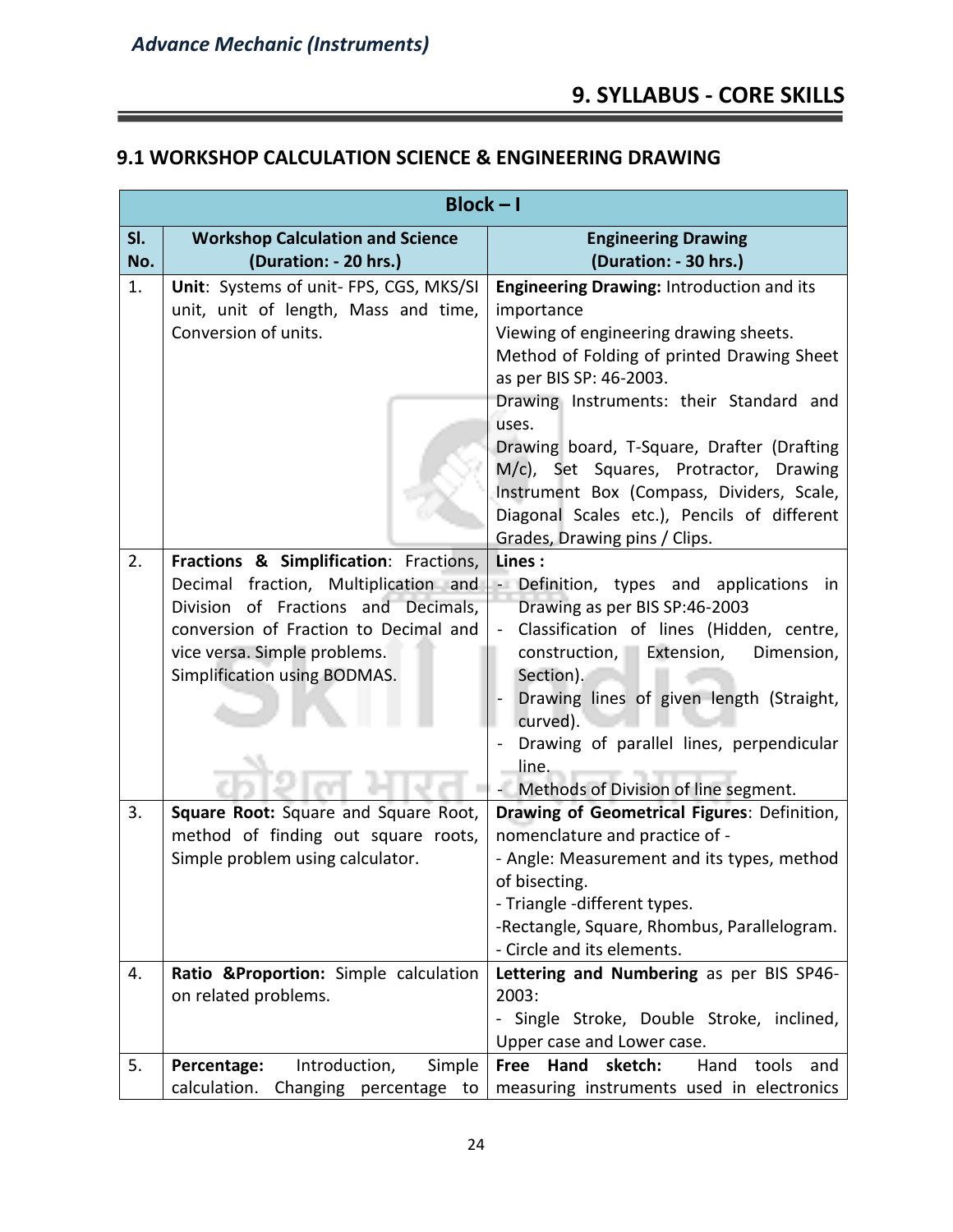|    | decimal and fraction and vice-versa.                                   | mechanics trades.                         |  |
|----|------------------------------------------------------------------------|-------------------------------------------|--|
| 6. | Material Science: Properties -Physical   Free hand drawing:            |                                           |  |
|    | & Mechanical, Types -Ferrous & Non-                                    | - Lines, polygons, ellipse, etc.          |  |
|    | Ferrous, difference between Ferrous   - Geometrical figures and blocks | with                                      |  |
|    | and Non-Ferrous metals, introduction of   dimension.                   |                                           |  |
|    | Iron, Cast Iron, Wrought Iron, Steel,                                  | - Transferring measurement from the given |  |
|    | difference between Iron and Steel, Alloy                               | object to the free hand sketches.         |  |
|    | steel, carbon steel, stainless steel, Non-                             |                                           |  |
|    | Ferrous metals, Non-Ferrous Alloys.                                    |                                           |  |

|     | <b>Block-II</b>                                                    |                                              |  |
|-----|--------------------------------------------------------------------|----------------------------------------------|--|
| SI. | <b>Workshop Calculation and Science</b>                            | <b>Engineering Drawing</b>                   |  |
| No. | (Duration: - 20 hrs.)                                              | (Duration: - 30 hrs.)                        |  |
| 1.  | Mass , Weight and Density : Mass, Unit                             | Symbolic Representation (as per BIS SP:46-   |  |
|     | of Mass, Weight, difference between                                | 2003) of :                                   |  |
|     | mass and weight, Density, unit of                                  | - Fastener (Rivets, Bolts and Nuts)          |  |
|     | density, specific gravity of metals                                | - Bars and profile sections                  |  |
|     |                                                                    | - Weld, brazed and soldered joints.          |  |
|     |                                                                    | - Piping joints and fittings                 |  |
| 2.  | Work, Power and Energy: work, unit of                              | Construction of Scales and diagonal scale    |  |
|     | work, power, unit of power, Horse                                  | P&I drawing symbols ISA 5.1                  |  |
|     | power of engines, mechanical efficiency,                           | cable schedule                               |  |
|     | energy, use of energy, potential and                               |                                              |  |
|     | kinetic energy, examples of potential                              |                                              |  |
|     | energy and kinetic energy.<br>Subtraction,                         | Electrical<br>and                            |  |
| 3.  | Algebra:<br>Addition,<br>Division,<br>Algebraic<br>Multiplication, | electronics<br>element<br>and<br>components  |  |
|     | formula, Linear equations (with two                                | LED, IRLED, photo diode, photo transistor,   |  |
|     | variables).                                                        | opto- coupler symbols symbols of Logic       |  |
|     |                                                                    | gates                                        |  |
| 4.  | Mensuration: Area and perimeter of                                 | Half adder, full adder, multiplexer and de-  |  |
|     | rectangle,<br>parallelogram,<br>square,                            | multiplexer                                  |  |
|     | triangle, circle, semi circle.                                     |                                              |  |
|     | Volume of solids - cube, cuboid, cylinder                          |                                              |  |
|     | and Sphere.                                                        |                                              |  |
|     | Surface area of solids - cube, cuboid,                             |                                              |  |
|     | cylinder and Sphere.                                               |                                              |  |
| 5.  | Trigonometry: Trigonometrical ratios,                              | UJT, FET, MOSFET, DIAC, TRIC, SCR, IGBT      |  |
|     | measurement of angles.                                             | symbols and circuits of FET Amplifier, SCR   |  |
|     | Trigonometric tables.                                              | using UJT triggering, snubber circuit, light |  |
|     | Finding<br>height<br>distance<br>and<br>by                         | dimmer circuit using TRIAC, UJT based free   |  |
|     | trigonometry.                                                      | running oscillator.                          |  |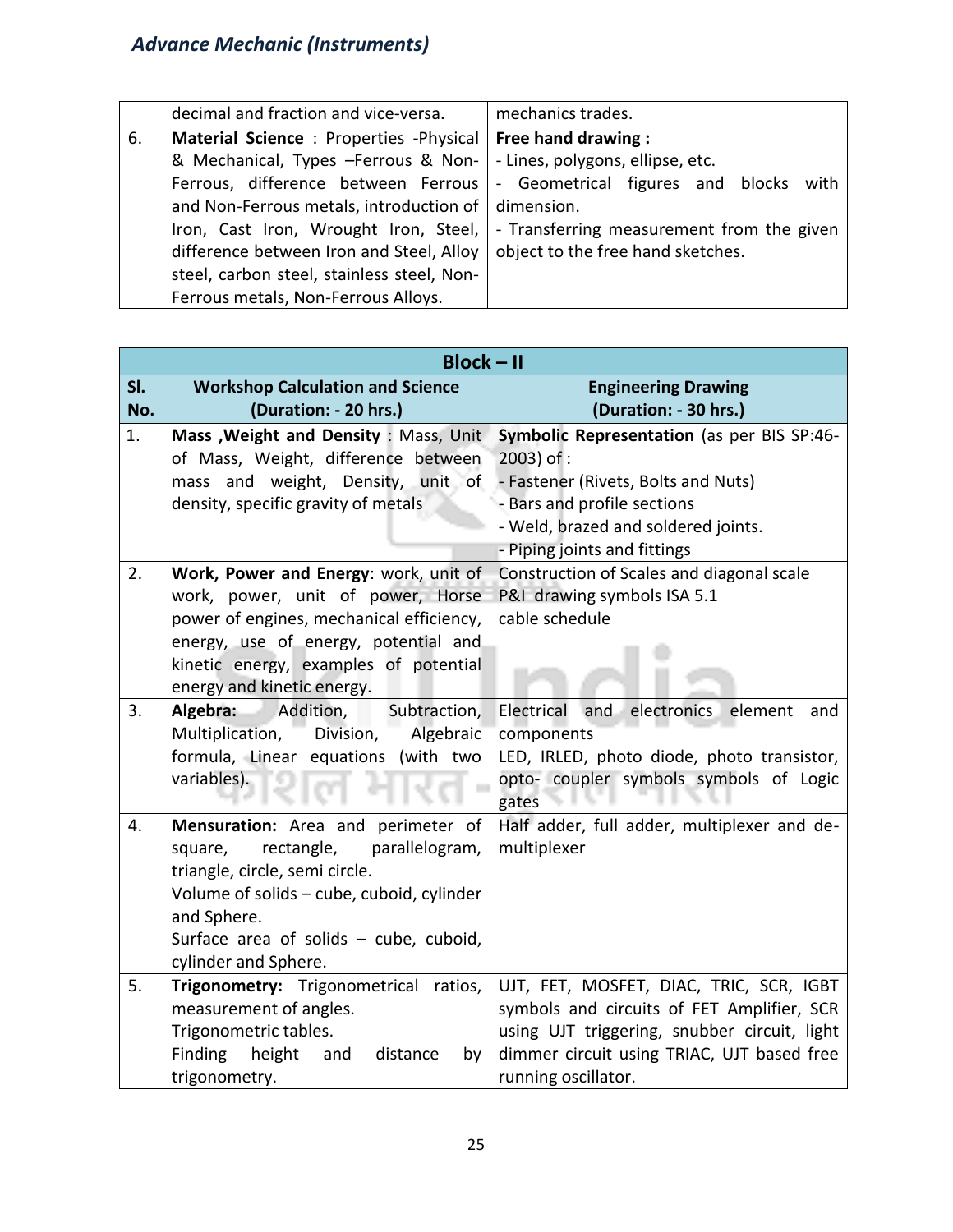#### **9.2 EMPLOYABILITY SKILLS**

 **(DURATION: - 110 HRS.)**

| $Block - I$                                |                                                                                                                                   |                     |  |
|--------------------------------------------|-----------------------------------------------------------------------------------------------------------------------------------|---------------------|--|
| (Duration - 55 hrs.)                       |                                                                                                                                   |                     |  |
| 1. English Literacy                        |                                                                                                                                   | Duration: 20 Hrs.   |  |
| Pronunciation                              |                                                                                                                                   | <b>Marks</b><br>:09 |  |
|                                            | Accentuation (mode of pronunciation) on simple words, Diction<br>(use of word and speech)                                         |                     |  |
|                                            |                                                                                                                                   |                     |  |
| <b>Functional Grammar</b>                  | Transformation of sentences, Voice change, Change of tense,                                                                       |                     |  |
|                                            | Spellings.                                                                                                                        |                     |  |
|                                            |                                                                                                                                   |                     |  |
| <b>Reading</b>                             | Reading and understanding simple sentences about self, work and                                                                   |                     |  |
|                                            | environment                                                                                                                       |                     |  |
|                                            |                                                                                                                                   |                     |  |
| <b>Writing</b>                             | Construction of simple sentences Writing                                                                                          |                     |  |
|                                            | simple English                                                                                                                    |                     |  |
| Speaking / Spoken                          | Speaking with preparation on self, on family, on friends/ classmates,                                                             |                     |  |
| <b>English</b>                             | on know, picture reading gain confidence through role-playing and                                                                 |                     |  |
|                                            | discussions on current happening job description, asking about                                                                    |                     |  |
|                                            | someone's job habitual actions. Cardinal (fundamental) numbers                                                                    |                     |  |
|                                            | ordinal numbers. Taking messages, passing messages on and filling in                                                              |                     |  |
|                                            | message forms Greeting and introductions office hospitality, Resumes                                                              |                     |  |
|                                            | or curriculum vita essential parts, letters of application reference to                                                           |                     |  |
|                                            | previous communication.                                                                                                           |                     |  |
| 2. I.T. Literacy                           |                                                                                                                                   | Duration: 20 Hrs.   |  |
|                                            |                                                                                                                                   | <b>Marks</b><br>:09 |  |
| <b>Basics of Computer</b>                  | Introduction,<br>Computer and<br>applications,<br>its                                                                             | Hardware<br>and     |  |
|                                            | peripherals, Switching on-Starting and shutting down of computer.                                                                 |                     |  |
| <b>Computer Operating</b><br><b>System</b> | Basics of Operating System, WINDOWS, The user interface of<br>Windows OS, Create, Copy, Move and delete Files and Folders, Use of |                     |  |
|                                            | External memory like pen drive, CD, DVD etc, Use of Common                                                                        |                     |  |
|                                            | applications.                                                                                                                     |                     |  |
|                                            |                                                                                                                                   |                     |  |
| Word processing and                        | Basic operating of Word Processing, Creating, opening and closing                                                                 |                     |  |
| Worksheet                                  | Documents, use of shortcuts, Creating and Editing of Text, Formatting                                                             |                     |  |
|                                            | the Text, Insertion & creation of Tables. Printing document.                                                                      |                     |  |
|                                            | Basics of Excel worksheet, understanding basic commands, creating                                                                 |                     |  |
|                                            | simple worksheets, understanding sample worksheets, use of simple                                                                 |                     |  |
|                                            | formulas and functions, Printing of simple excel sheets.                                                                          |                     |  |
|                                            |                                                                                                                                   |                     |  |
|                                            | Computer Networking Basic of computer Networks (using real life examples), Definitions of                                         |                     |  |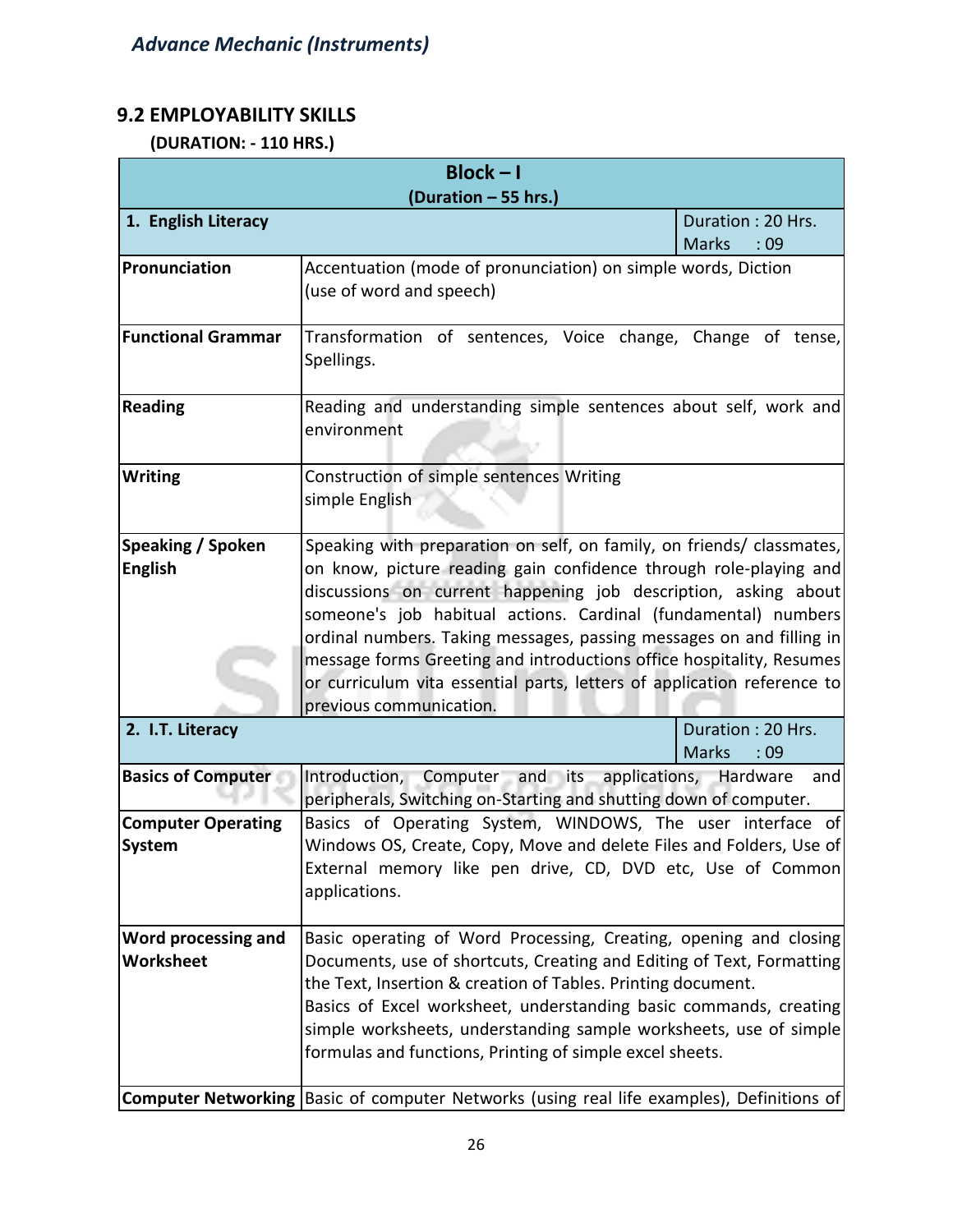| and Internet                   | Local Area Network (LAN), Wide Area Network (WAN), Internet,         |                                    |  |  |
|--------------------------------|----------------------------------------------------------------------|------------------------------------|--|--|
|                                | Concept of Internet (Network of Networks),                           |                                    |  |  |
|                                | Meaning of World Wide Web (WWW), Web Browser, Web Site, Web          |                                    |  |  |
|                                | page and Search Engines. Accessing the Internet using Web Browser,   |                                    |  |  |
|                                | Downloading and Printing Web Pages, Opening an email account and     |                                    |  |  |
|                                | use of email. Social media sites and its implication.                |                                    |  |  |
|                                | Information Security and antivirus tools, Do's and Don'ts in         |                                    |  |  |
|                                | Information Security, Awareness of IT - ACT, types of cyber crimes.  |                                    |  |  |
| <b>3. Communication Skills</b> |                                                                      | Duration: 15 Hrs.                  |  |  |
|                                |                                                                      | <b>Marks</b><br>:07                |  |  |
| Introduction to                | Communication and its importance                                     |                                    |  |  |
| <b>Communication Skills</b>    | Principles of Effective communication                                |                                    |  |  |
|                                | Types of communication - verbal, non verbal, written, email, talking |                                    |  |  |
|                                | on phone.                                                            |                                    |  |  |
|                                | communication<br>Non verbal                                          | -characteristics, components-Para- |  |  |
|                                | language                                                             |                                    |  |  |
|                                | Body language                                                        |                                    |  |  |
|                                | Barriers to communication and dealing with barriers.                 |                                    |  |  |
|                                | Handling nervousness/ discomfort.                                    |                                    |  |  |
|                                |                                                                      |                                    |  |  |
| <b>Listening Skills</b>        | Listening-hearing and listening, effective listening, barriers       | to                                 |  |  |
|                                | effective listening guidelines for effective listening.              |                                    |  |  |
|                                | Triple- A Listening - Attitude, Attention & Adjustment.              |                                    |  |  |
|                                | <b>Active Listening Skills.</b>                                      |                                    |  |  |
|                                |                                                                      |                                    |  |  |
| <b>Motivational Training</b>   | Characteristics Essential to Achieving Success.                      |                                    |  |  |
|                                | The Power of Positive Attitude.                                      |                                    |  |  |
|                                | Self awareness                                                       |                                    |  |  |
|                                | <b>Importance of Commitment</b>                                      |                                    |  |  |
|                                | <b>Ethics and Values</b>                                             |                                    |  |  |
|                                | Ways to Motivate Oneself<br>.                                        |                                    |  |  |
|                                | Personal Goal setting and Employability Planning.                    |                                    |  |  |
|                                |                                                                      |                                    |  |  |
|                                | Manners, Etiquettes, Dress code for an interview                     |                                    |  |  |
|                                | Do's & Don'ts for an interview.                                      |                                    |  |  |
| <b>Facing Interviews</b>       |                                                                      |                                    |  |  |
| <b>Behavioral Skills</b>       | Problem Solving                                                      |                                    |  |  |
|                                | <b>Confidence Building</b>                                           |                                    |  |  |
|                                | Attitude                                                             |                                    |  |  |
| $Block - II$                   |                                                                      |                                    |  |  |
| Duration - 55 hrs.             |                                                                      |                                    |  |  |
|                                | 4. Entrepreneurship Skills<br>Duration: 15 Hrs.                      |                                    |  |  |
|                                |                                                                      | <b>Marks</b><br>:06                |  |  |
| <b>Concept of</b>              | Entrepreneur - Entrepreneurship - Enterprises:-Conceptual issue      |                                    |  |  |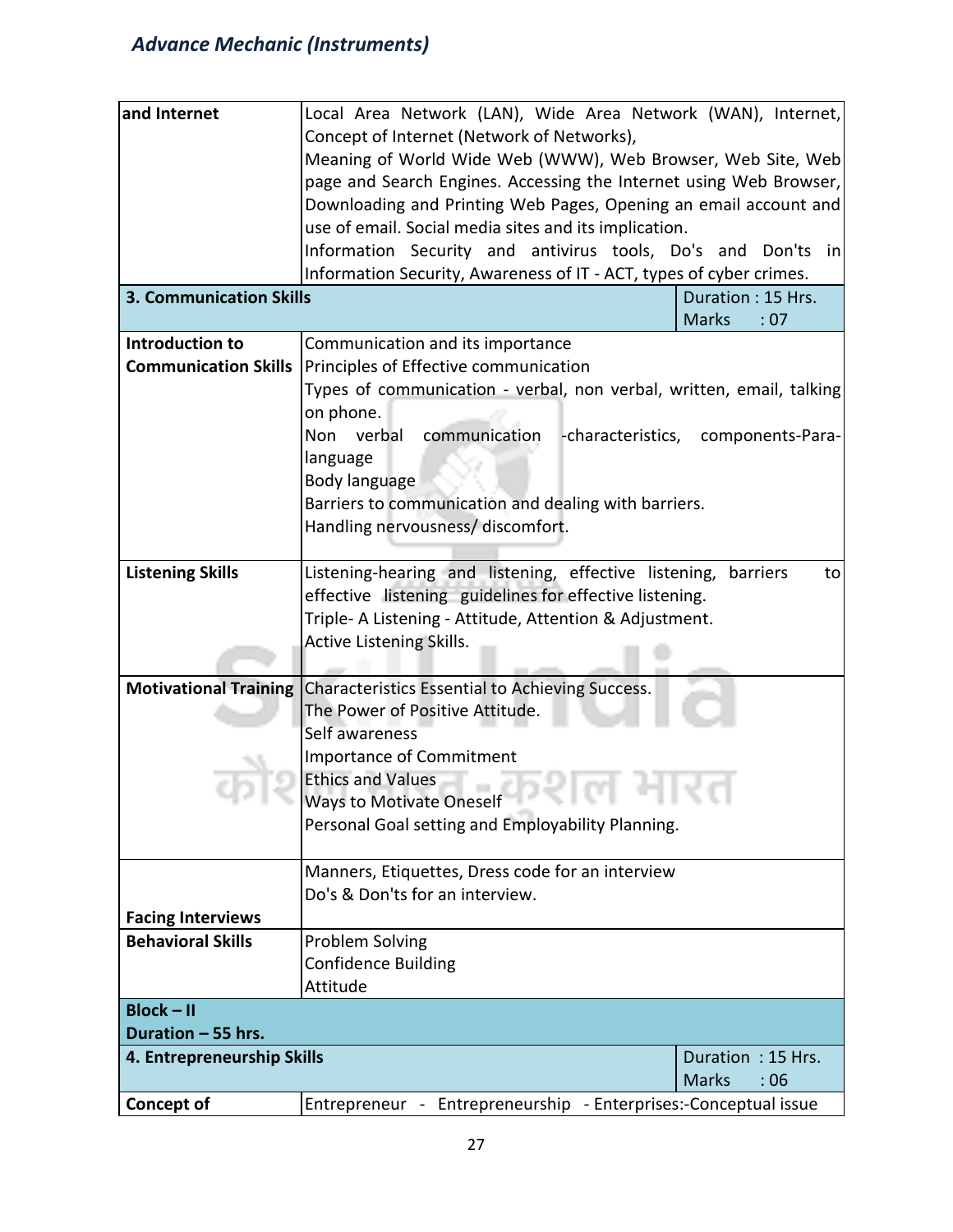| Entrepreneurship                 | Entrepreneurship vs.<br>management, Entrepreneurial motivation.<br>Performance & Record, Role & Function of entrepreneurs in relation<br>to the enterprise & relation to the economy, Source of business ideas, |                     |  |
|----------------------------------|-----------------------------------------------------------------------------------------------------------------------------------------------------------------------------------------------------------------|---------------------|--|
|                                  | Entrepreneurial opportunities, The process of setting up a business.                                                                                                                                            |                     |  |
| <b>Project Preparation &amp;</b> | Qualities of a good Entrepreneur, SWOT and Risk Analysis. Concept &                                                                                                                                             |                     |  |
| <b>Marketing analysis</b>        | application of PLC, Sales & distribution Management. Different                                                                                                                                                  |                     |  |
|                                  | Between Small Scale & Large Scale Business, Market Survey, Method                                                                                                                                               |                     |  |
|                                  | of marketing, Publicity and advertisement, Marketing Mix.                                                                                                                                                       |                     |  |
| <b>Institutions Support</b>      | Preparation of Project. Role of Various Schemes and Institutes for self-                                                                                                                                        |                     |  |
|                                  | employment i.e. DIC, SIDA, SISI, NSIC, SIDO, Idea for financing/ non                                                                                                                                            |                     |  |
|                                  | financing support agencies to familiarizes with the Policies                                                                                                                                                    |                     |  |
|                                  | /Programmes & procedure & the available scheme.                                                                                                                                                                 |                     |  |
| Investment                       | Project formation, Feasibility, Legal formalities i.e., Shop Act,                                                                                                                                               |                     |  |
| Procurement                      | Estimation & Costing, Investment procedure - Loan procurement -                                                                                                                                                 |                     |  |
|                                  | <b>Banking Processes.</b>                                                                                                                                                                                       |                     |  |
| 5. Productivity                  |                                                                                                                                                                                                                 | Duration: 10 Hrs.   |  |
|                                  |                                                                                                                                                                                                                 | <b>Marks</b><br>:05 |  |
| <b>Benefits</b>                  | Personal / Workman - Incentive, Production linked Bonus,                                                                                                                                                        |                     |  |
|                                  | Improvement in living standard.                                                                                                                                                                                 |                     |  |
|                                  |                                                                                                                                                                                                                 |                     |  |
| <b>Affecting Factors</b>         | Skills, Working Aids, Automation, Environment, Motivation - How                                                                                                                                                 |                     |  |
|                                  | improves or slows down.                                                                                                                                                                                         |                     |  |
| <b>Comparison with</b>           | Comparative productivity in developed countries (viz. Germany, Japan                                                                                                                                            |                     |  |
| developed countries              | and Australia) in selected industries e.g. Manufacturing, Steel, Mining,                                                                                                                                        |                     |  |
|                                  | Construction etc. Living standards of those countries, wages.                                                                                                                                                   |                     |  |
|                                  |                                                                                                                                                                                                                 |                     |  |
|                                  |                                                                                                                                                                                                                 |                     |  |
| <b>Personal Finance</b>          |                                                                                                                                                                                                                 |                     |  |
| Management                       | Handling ATM, KYC registration, safe cash<br>Banking processes,<br>handling, Personal risk and Insurance.                                                                                                       |                     |  |
|                                  | 6. Occupational Safety, Health and Environment Education                                                                                                                                                        | Duration: 15 Hrs.   |  |
|                                  |                                                                                                                                                                                                                 | <b>Marks</b><br>:06 |  |
| Safety & Health                  | Introduction to Occupational Safety and Health importance of safety                                                                                                                                             |                     |  |
|                                  | and health at workplace.                                                                                                                                                                                        |                     |  |
|                                  |                                                                                                                                                                                                                 |                     |  |
| <b>Occupational Hazards</b>      | Basic Hazards, Chemical Hazards, Vibroacoustic Hazards, Mechanical                                                                                                                                              |                     |  |
|                                  | Hazards, Electrical Hazards, Thermal Hazards. Occupational health,                                                                                                                                              |                     |  |
|                                  | Occupational hygienic, Occupational Diseases/ Disorders & its                                                                                                                                                   |                     |  |
|                                  | prevention.                                                                                                                                                                                                     |                     |  |
|                                  |                                                                                                                                                                                                                 |                     |  |
| <b>Accident &amp; safety</b>     | Basic principles for protective equipment.<br>Accident Prevention techniques - control of accidents and safety                                                                                                  |                     |  |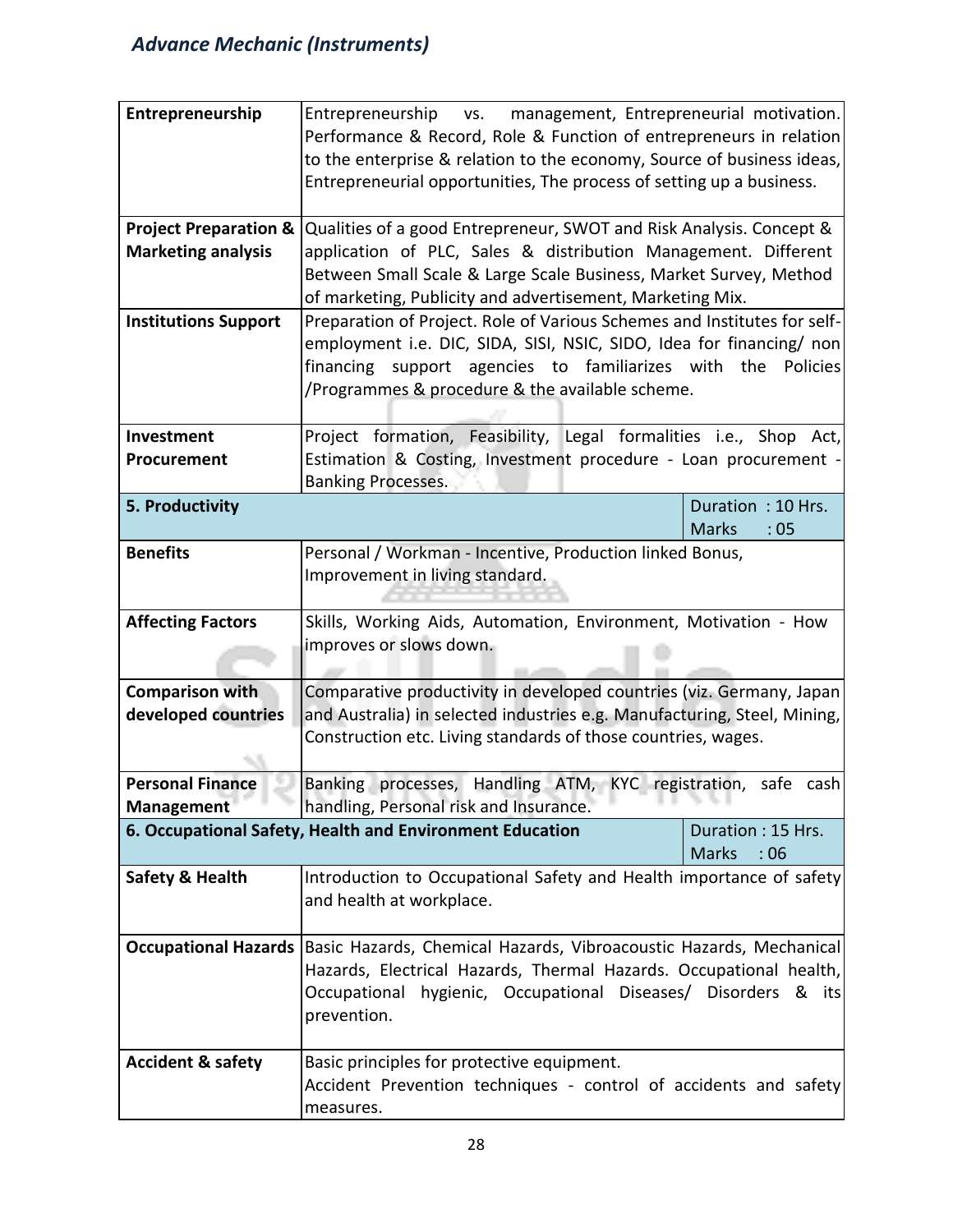| <b>First Aid</b>              | Care of injured & Sick at the workplaces, First-Aid & Transportation of  |                              |  |
|-------------------------------|--------------------------------------------------------------------------|------------------------------|--|
|                               | sick person.                                                             |                              |  |
|                               |                                                                          |                              |  |
| <b>Basic Provisions</b>       | Idea of basic provision legislation of India.                            |                              |  |
|                               | safety, health, welfare under legislative of India.                      |                              |  |
|                               |                                                                          |                              |  |
| Ecosystem                     | Introduction to Environment. Relationship between Society and            |                              |  |
|                               | Environment, Ecosystem and Factors causing imbalance.                    |                              |  |
|                               |                                                                          |                              |  |
| <b>Pollution</b>              | Pollution and pollutants including liquid, gaseous, solid and hazardous  |                              |  |
|                               | waste.                                                                   |                              |  |
|                               |                                                                          |                              |  |
| <b>Energy Conservation</b>    | Conservation of Energy, re-use and recycle.                              |                              |  |
|                               |                                                                          |                              |  |
| <b>Global warming</b>         | Global warming, climate change and Ozone layer depletion.                |                              |  |
| <b>Ground Water</b>           | Hydrological cycle, ground and surface water, Conservation and           |                              |  |
|                               | Harvesting of water.                                                     |                              |  |
|                               |                                                                          |                              |  |
| Environment                   | Right attitude towards environment, Maintenance of in -house             |                              |  |
|                               | environment.                                                             |                              |  |
|                               |                                                                          | Duration: 05 Hrs.            |  |
| 7. Labour Welfare Legislation |                                                                          |                              |  |
|                               |                                                                          | <b>Marks</b><br>:03          |  |
| <b>Welfare Acts</b>           | Benefits guaranteed under various acts- Factories Act, Apprenticeship    |                              |  |
|                               | Act, Employees State Insurance Act (ESI), Payment Wages Act,             |                              |  |
|                               | Employees Provident Fund Act, The Workmen's compensation Act.            |                              |  |
|                               |                                                                          |                              |  |
| 8. Quality Tools              |                                                                          | Duration: 10 Hrs.            |  |
|                               |                                                                          | <b>Marks</b><br>$\cdot$ : 05 |  |
|                               | Quality Consciousness Meaning of quality, Quality characteristic.        |                              |  |
|                               |                                                                          |                              |  |
| <b>Quality Circles</b>        | Definition, Advantage of small group activity, objectives of quality     |                              |  |
|                               | Circle, Roles and function of Quality Circles in Organization, Operation |                              |  |
|                               | of Quality circle. Approaches to starting Quality Circles, Steps for     |                              |  |
|                               | continuation Quality Circles.                                            |                              |  |
|                               |                                                                          |                              |  |
| <b>Quality Management</b>     | Idea of ISO 9000 and BIS systems and its importance in maintaining       |                              |  |
| <b>System</b>                 | qualities.                                                               |                              |  |
|                               |                                                                          |                              |  |
| <b>House Keeping</b>          | Purpose of House-keeping, Practice of good Housekeeping.                 |                              |  |
|                               |                                                                          |                              |  |
| <b>Quality Tools</b>          | Basic quality tools with a few examples.                                 |                              |  |
|                               |                                                                          |                              |  |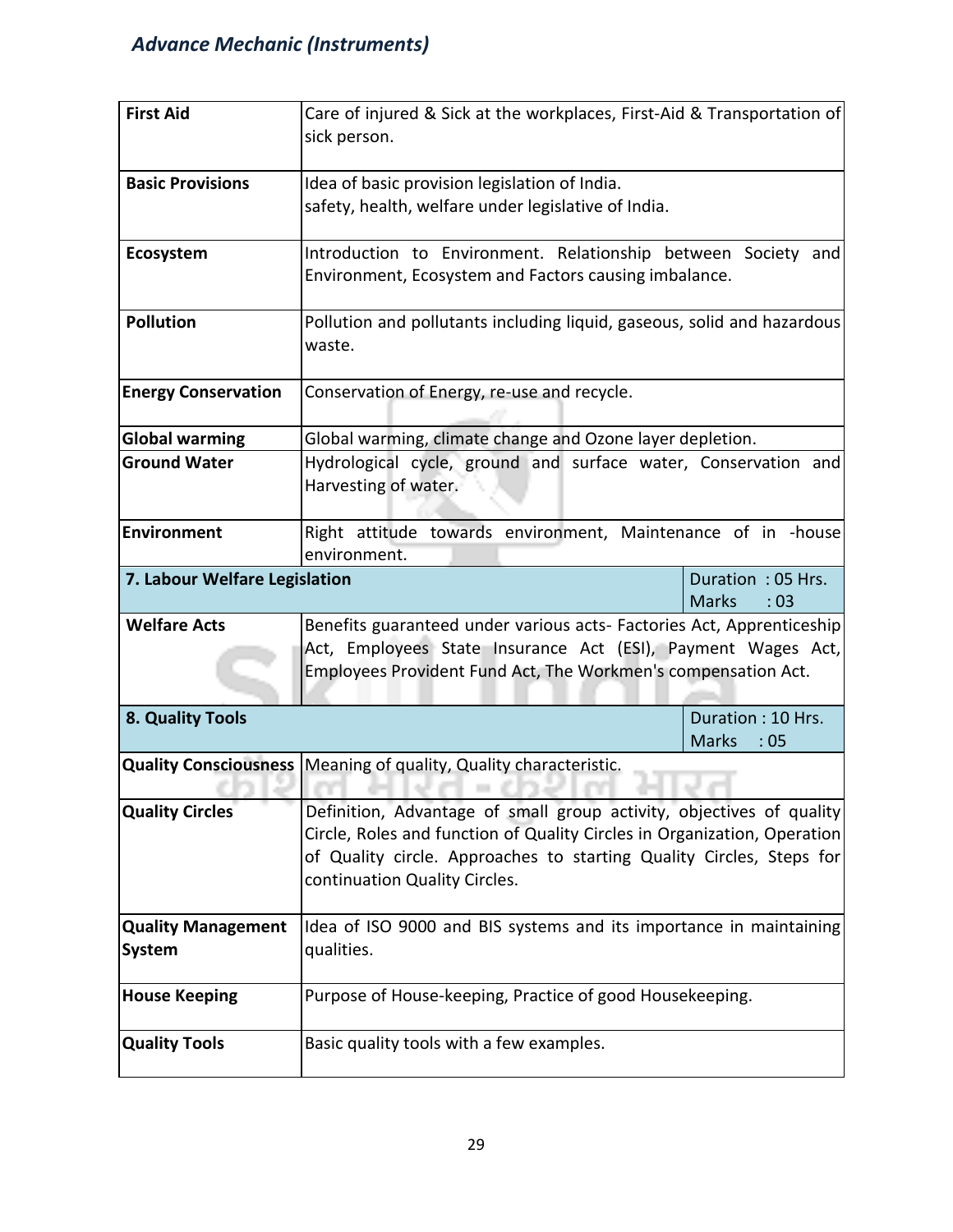#### **10. DETAILS OF COMPETENCIES (ON-JOB TRAINING)**

The **competencies/ specific outcomes** on completion of On-Job Training are detailed below: -

#### **Block – I**

- 1. Identify personal & plant safety procedures and use of safety equipment.
- 2. Prepare a Schematic Layout of the process and operation of the plant.
- 3. Find faults, troubleshoot, calibrate, connect common electrical measuring instruments, Continuity Testers, meggers, earth resistance testers and multi meters etc.
- 4. Test, connect with devices, start and control and reverse the direction of rotation of DC motors, AC single phase and three phase induction motors, synchronous motors.
- 5. Interpret electrical (Single line diagrams& MCC Panel wiring) & electronic circuits and its drawings. Test, operate & troubleshoot electronic based circuit.
- 6. Prepare, cable glanding, crimp, terminate and test various power/instrumentation cables used in industries.
- 7. Perform different soldering like metal to metal, wire to wire, wires to plugs, wires to connectors, wires to component PCB and de-soldering work.
- 8. Test basic electrical (MCBs, push buttons, relay, contactors)/electronic components (diodes, transistors, capacitors, coils, resistors etc.) using proper measuring instruments.
- 9. Configure, install, troubleshoot, upgrade and interconnect given computer system.
- 10. Test, operate and analyse the basic analog and digital electronic circuits.
- 11. Test and Operate microcontroller (8051) based systems.

#### **Block – II**

- 12. Identify location of the various sensing element, transmitter, controller, final control valve of a control loop.
- 13. Demonstrate and apply the mounting arrangements for field & control room instruments (Panel mounting, Wall mounting, Yoke mounting etc.).
- 14. Examine care, safety and proper use of hydraulic & pneumatic tubing & fittings, coupling and connectors.
- 15. Carry out Dismantling, Cleaning and Re-assembling of Air-Filters, Air Regulators. Connect pneumatic instruments & adjust as per name plate.
- 16. Remove and Re-Fit a plant instrument after properly isolating the section of plant. Follow Plant Procedure like SOP work order, clearance Certificates etc.
- 17. Calibrate and Maintain field instruments (displacement, pressure, flow, level, temperature etc.) and panel instruments (indicator, controller, convertor, recorder) used in instrumentation field.
- 18. Dismantle, inspect, calibrate and assemble various Control Valves, Valve Positioner, Convertor, various types of final elements and actuators.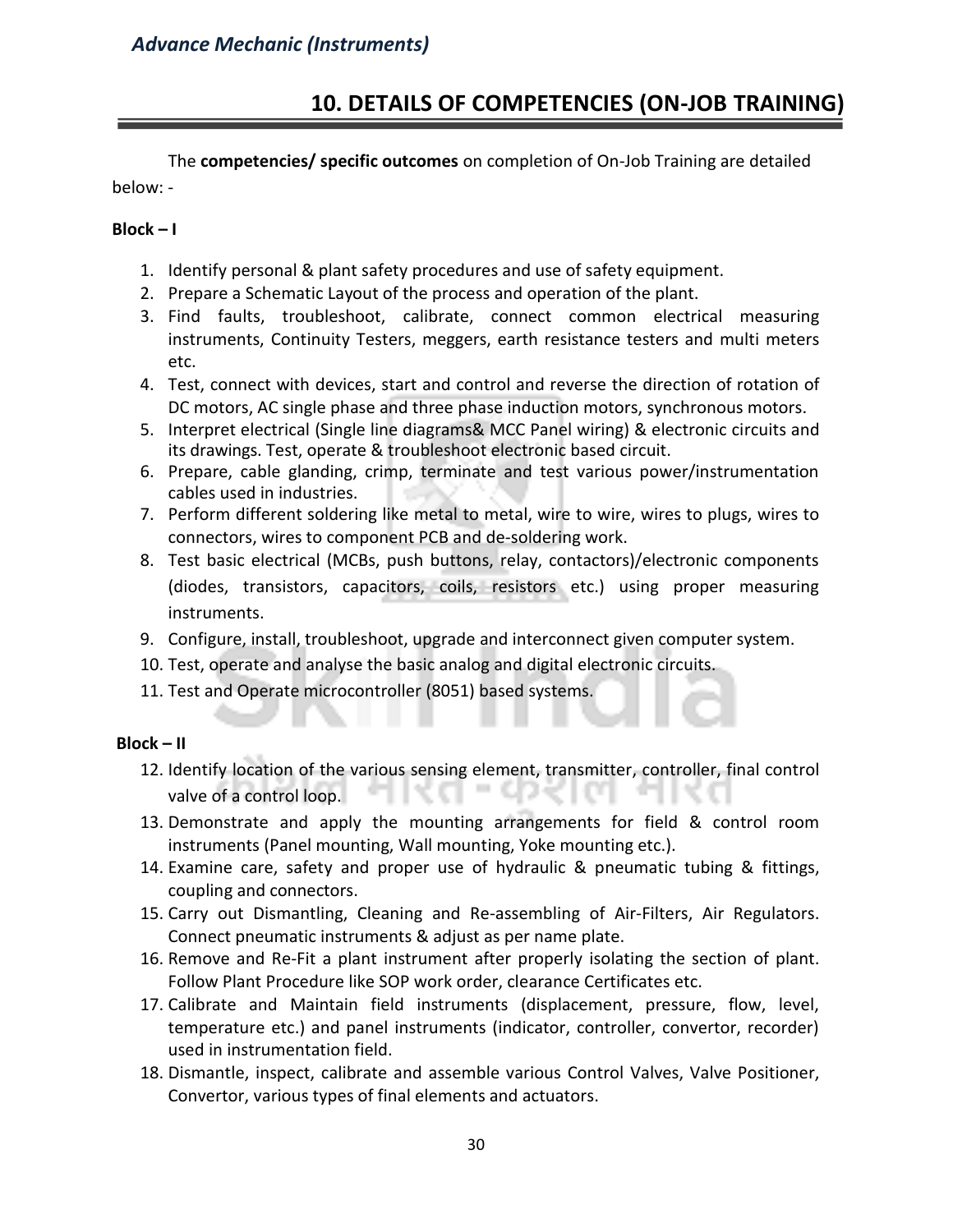- 19. Install and maintain various types of Control Loops like ON OFF, PID, feedback control loops etc and components (sensing clement, single indicator/recorder, controller and final control element), relays and annunciator.
- 20. Familiarize with instrument drawing in sketching, identify instruments symbols and blocks diagrams of existing units in the plant. Check Instrument and Panel Installation as per layout plan.
- 21. Install and maintain analytical instruments.
- 22. Install, test and maintain recorders, data loggers.
- 23. Test and calibrate digital protocol (HART) instruments. Prepare and test networking cables.
- 24. Operate PLC & HMI. Execute and correct programs in PLC. Check communication of PLC with HMI.
- 25. Operate DCS & SCADA system in the industry. Check PC interface of intelligent devices.

#### *Note:*

- *1. Industry must ensure that above mentioned competencies are achieved by the trainees during their on job training.*
- *2. In addition to above competencies/ outcomes industry may impart additional training relevant to the specific industry.*

2322222 2422

## Skill India कोशल भारत-कुशल भारत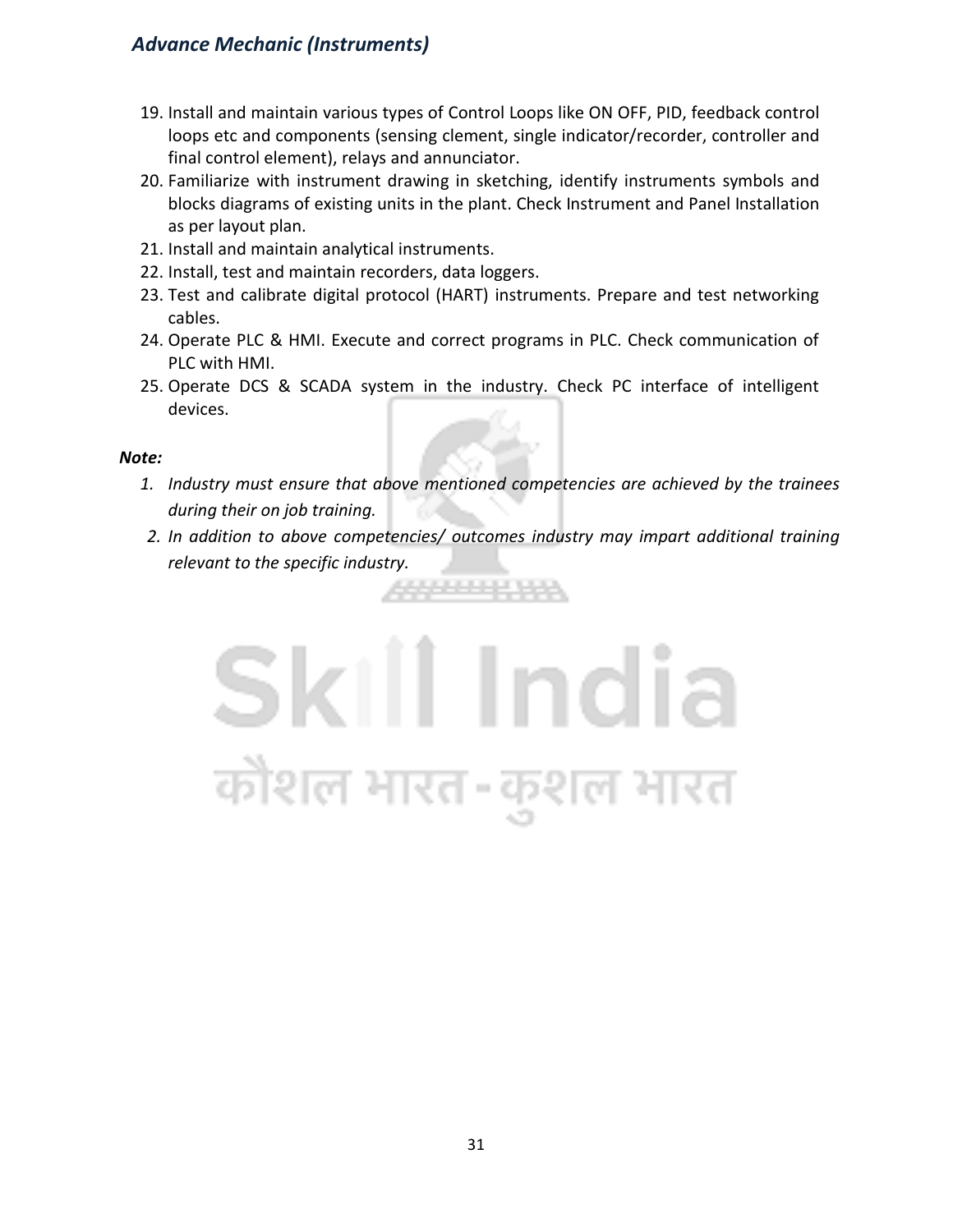#### INFRASTRUCTURE FOR PROFESSIONAL SKILL & PROFESSIONAL KNOWLEDGE

| <b>ADVANCE MECHANIC (INSTRUMENTS)</b>                               |                                                                                       |                          |          |  |  |
|---------------------------------------------------------------------|---------------------------------------------------------------------------------------|--------------------------|----------|--|--|
| LIST OF TOOLS AND EQUIPMENT for Basic Training (For 20 Apprentices) |                                                                                       |                          |          |  |  |
|                                                                     | A. TRAINEES TOOL KIT (For each additional unit trainees tool kit Sl. 1-09 is required |                          |          |  |  |
|                                                                     | additionally)                                                                         |                          |          |  |  |
| SI.                                                                 | <b>Name of the Tool &amp; Equipments</b><br><b>Specification</b>                      |                          |          |  |  |
| no.                                                                 |                                                                                       |                          | Quantity |  |  |
| 1.                                                                  | Steel Rule (metric and English                                                        | 150mm                    | 20 nos.  |  |  |
|                                                                     | Marking)                                                                              |                          |          |  |  |
| 2.                                                                  | Watch maker screw driver                                                              | Set of six or above      | 20 nos.  |  |  |
| 3.                                                                  | <b>Plier flat Nose</b>                                                                | 100mm                    | 20 nos.  |  |  |
| 4.                                                                  | Hammer ball pain. With handle                                                         | 250gms                   | 20 nos.  |  |  |
| 5.                                                                  | Twiserfine point                                                                      | 125mm                    | 20 nos.  |  |  |
| 6.                                                                  | File hand smooth                                                                      | 200mm                    | 20 nos.  |  |  |
| 7.                                                                  | File Flat 2 <sup>nd</sup> cut                                                         | 200mm                    | 20 nos.  |  |  |
| 8.                                                                  | Screw driver set                                                                      | Set of 5 pieces or above | 20 nos.  |  |  |
| 9.<br>Adjustable spanner<br><b>15 mm</b>                            |                                                                                       | 20 nos.                  |          |  |  |
|                                                                     | <b>B: TOOLS INSTRUMENTS AND GENERAL SHOP OUTFITS</b>                                  |                          |          |  |  |
| 10.                                                                 | Neon(phase) tester                                                                    | Voltage: 230volt         | 4nos.    |  |  |
| 11.                                                                 | Eye glass3" focus watchmaker                                                          | 3"focus                  | 4nos.    |  |  |
| 12.                                                                 | Angle plate                                                                           |                          | 2nos.    |  |  |
| 13.                                                                 | Vee block with clamp pair                                                             |                          | 2nos.    |  |  |
| 14.                                                                 | Hacksaw frame adjustable                                                              | 200-300 mm               | 8 nos.   |  |  |
| 15.                                                                 | Hammer ball pain                                                                      | 450gms.withhandle        | 2nos.    |  |  |
| 16.                                                                 | Electric soldering iron(pencil tip)                                                   | 6watt                    | 4nos.    |  |  |
| 17.                                                                 | Vice bench                                                                            | jaw100mm                 | 4nos.    |  |  |
| 18.                                                                 | Pointer extractors(puller)                                                            | 45                       | 4nos.    |  |  |
| 19.                                                                 | Punch center                                                                          | 100×10mm                 | 2nos.    |  |  |
| 20.                                                                 | Plier side cutting                                                                    | 150mm                    | 2nos.    |  |  |
| 21.                                                                 | Flaring toolset                                                                       |                          | 1set     |  |  |
| 22.                                                                 | Micrometer outside                                                                    | 0to25mm                  | 1no.     |  |  |
| 23.                                                                 | Micrometer outside                                                                    | 25to50mm                 | 1no.     |  |  |
| 24.                                                                 | Vernier height gauge                                                                  | 300 mm                   | 2nos.    |  |  |
| 25.                                                                 | Combination set                                                                       | 300mm                    | 1no.     |  |  |
| 26.                                                                 | Vernier caliper                                                                       | 150mm                    | 2nos.    |  |  |
| 27.                                                                 | Standard wire gauge                                                                   | 1 to 30 SWG or above can | 1no.     |  |  |
|                                                                     |                                                                                       | measurable               |          |  |  |
| 28.                                                                 | Feeler gauge leaf type                                                                | 26 blades, eng. & metric | 1no.     |  |  |
| 29.                                                                 | Radius gauge leaf type                                                                | 1to15mm                  | 1no.     |  |  |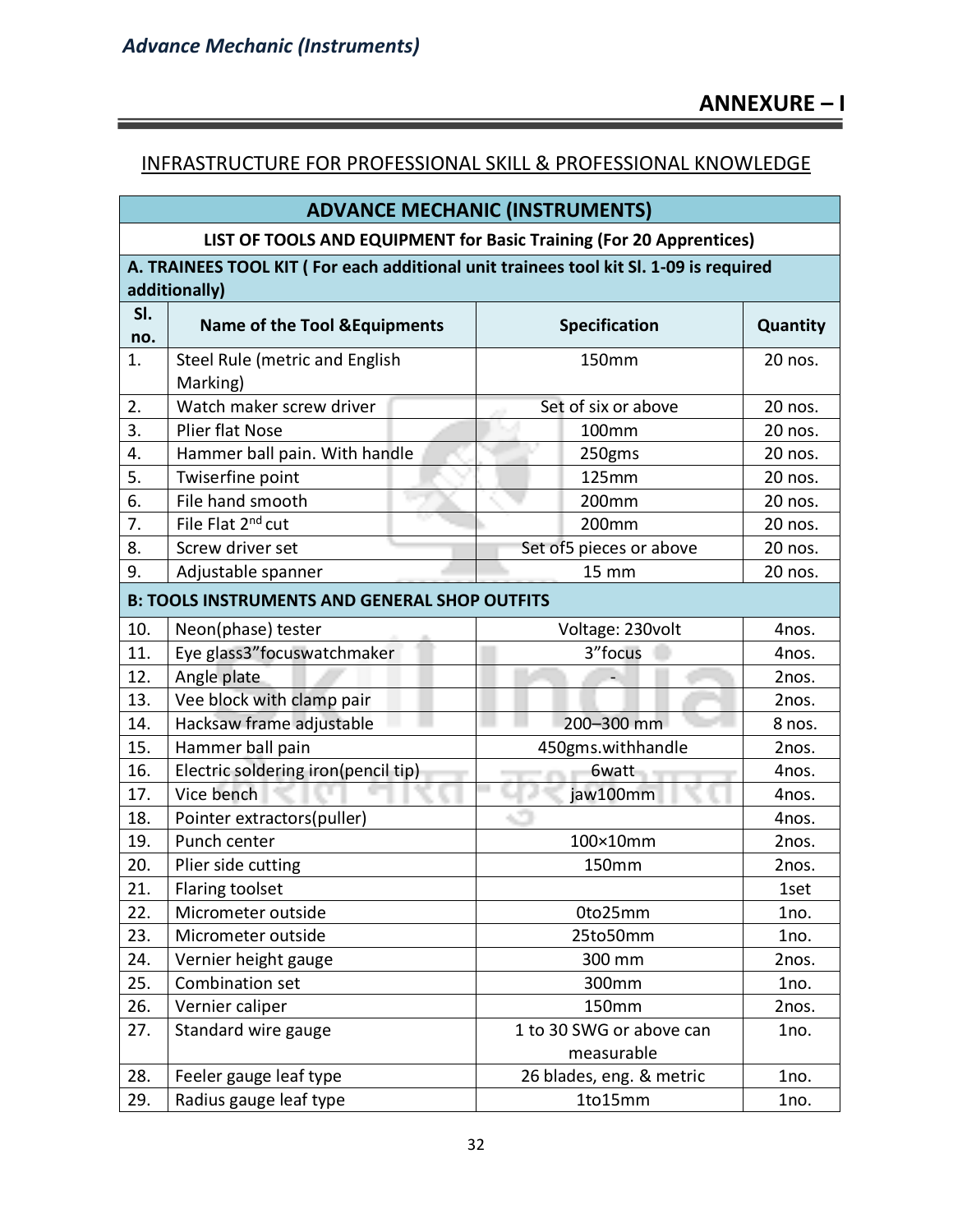| 30. | Dial test indicator in mm with            | Standard size                        | 1no.      |  |  |  |  |
|-----|-------------------------------------------|--------------------------------------|-----------|--|--|--|--|
|     | accessories.                              |                                      |           |  |  |  |  |
| 31. | Micrometer inside                         | 25mmwithextension                    | 1no.      |  |  |  |  |
|     |                                           | upto150mm                            |           |  |  |  |  |
| 32. | Combination plier heavy duty              | 150mm                                | Gnos.     |  |  |  |  |
| 33. | Fire buckets                              |                                      | 4nos.     |  |  |  |  |
| 34. | Tube cutter                               |                                      | 1no.      |  |  |  |  |
| 35. | Tube bender                               |                                      | 1no.      |  |  |  |  |
|     | <b>C: GENERAL MACHINERY INSTALLATIONS</b> |                                      |           |  |  |  |  |
| 36. | Digital panel meters,                     | 4digit                               | 6 nos.    |  |  |  |  |
| 37. | Digital line frequency indicator          |                                      | 2nos.     |  |  |  |  |
| 38. | D.C. regulated power supply               | 0-15 or 30 V /2A or above            | 2 nos.    |  |  |  |  |
|     |                                           | With digital display                 |           |  |  |  |  |
| 39. | Digital multi signal generator with       | Generator-1 MHz or above             | 1no.      |  |  |  |  |
|     | frequencycounter                          | Square, sign, triangle generation    |           |  |  |  |  |
|     |                                           | Frequency counter- 10Hz or           |           |  |  |  |  |
|     |                                           | above Digital display                |           |  |  |  |  |
| 40. | Digital function generator                | Generator-10 MHz or above            | 1 no.     |  |  |  |  |
|     |                                           | Digital display                      |           |  |  |  |  |
| 41. | Pulse generator                           | 2 MHz or above                       | 1 no.     |  |  |  |  |
| 42. | Digital insulation tester and megger      | 100 M ohm or above                   | 1no. each |  |  |  |  |
| 43. | Digital multimeter                        | Voltage (AC &DC) 0-700 V or          | 2nos.     |  |  |  |  |
|     |                                           | above                                |           |  |  |  |  |
|     |                                           | Current 0-100 mA or above            |           |  |  |  |  |
|     |                                           | 0-10 A or above                      |           |  |  |  |  |
|     |                                           | Resistance 0-1M or above             |           |  |  |  |  |
|     |                                           | Facility of continuity test, Diode   |           |  |  |  |  |
|     |                                           | test etc                             |           |  |  |  |  |
|     |                                           | Manual selection                     |           |  |  |  |  |
| 44. | Analog multimeter T                       | Voltage (AC &DC) 0-700 V or<br>above | 2nos.     |  |  |  |  |
|     |                                           | Current 0-100 mA or above            |           |  |  |  |  |
|     |                                           | 0-10 A or above                      |           |  |  |  |  |
|     |                                           | Resistance 0-1M or above             |           |  |  |  |  |
|     |                                           | Manual selection                     |           |  |  |  |  |
| 45. | Digital L.C.R. bridge/meter               | Measures resistance, inductance,     | 1no.      |  |  |  |  |
|     |                                           | capacitance, quality factor etc      |           |  |  |  |  |
| 46. | Wire types train gauge (load              |                                      | 4nos.     |  |  |  |  |
|     | cell/cantilevered)                        |                                      | (2nos.    |  |  |  |  |
|     | Instrument/Trainer                        |                                      | each)     |  |  |  |  |
| 47. | Vibrometer sensing elements with          |                                      | 2nos.     |  |  |  |  |
|     | application Trainer                       |                                      |           |  |  |  |  |
| 48. | Accelo merter                             |                                      | 1no.      |  |  |  |  |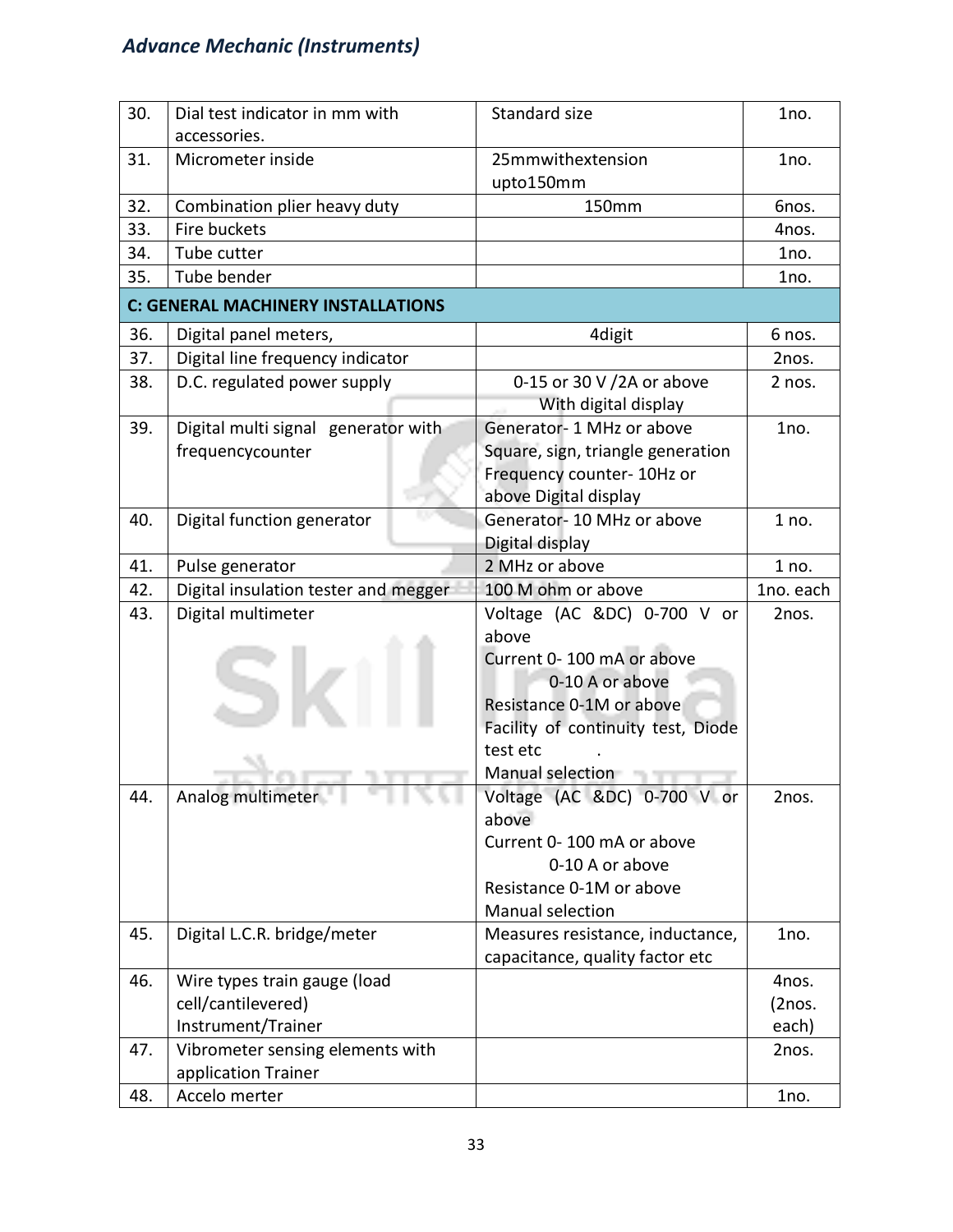| 49. | Seismic instruments                       |                               | 2nos.     |
|-----|-------------------------------------------|-------------------------------|-----------|
| 50. | Decade resistance, capacitive and         | Resistance box-0 to 10 M ohms | 1no. each |
|     | inductance boxes                          | or above                      |           |
|     |                                           | Capacitive and inductive box  |           |
|     |                                           | range as required             |           |
| 51. | DC moving coil miliam meters (various     | $0-25$ mA                     | 2nos.     |
|     | ranges)                                   | $0-100$ mA                    |           |
|     |                                           | 0-250 mA                      |           |
|     |                                           | 0-750mA                       |           |
| 52. | Centre zero galvanometers                 | 30-0-30 or above              | 2nos.     |
|     |                                           | Size-100 mm or above          |           |
| 53. | AC moving iron type voltmeter             | $0-50V$                       | 3nos.     |
|     | (various ranges)                          | 0-150V                        |           |
|     |                                           | $0 - 300V$                    |           |
| 54. | AC moving iron type ammeter               | $0-1A$                        | 3nos.     |
|     | (various ranges)                          | $0-10A$                       |           |
|     |                                           | $0-50A$                       |           |
| 55. | Watt meter dynamometer type               | Single Phase                  | 1no.      |
|     |                                           | 3000 watts /10 A or above     |           |
|     |                                           | AC type, 230V compatible      |           |
| 56. | Power factor meter                        | Single phase                  | 1no.      |
|     |                                           | 10 A or above                 |           |
|     |                                           | AC type, 230V compatible      |           |
| 57. | Watt hour meter induction type            | Single phase                  | 2nos.     |
|     |                                           | 5 A or above                  |           |
| 58. | Ampere hour meter                         | Single phase                  | 1no.      |
|     |                                           | 10 A or above                 |           |
| 59. | Ohmmeter                                  | 0-10M ohms                    | 2nos.     |
| 60. | Instrumentation amplifier trainer         |                               | 1no.      |
| 61. | Trainers on network circuits              |                               | 1no       |
| 62. | Discreet component trainer                |                               | 1no.      |
| 63. | Trainers online arcircuits i.e.           |                               | 1no.      |
|     | operational amplifiers                    |                               |           |
| 64. | Trainer on basic digital electronics i.e. |                               |           |
|     | logic gates Boolean                       |                               | 1no.      |
|     | Expression adder subtractor               |                               |           |
|     | flip flop counter register                |                               |           |
|     | converter etc.                            |                               |           |
| 65. | Trainers on power supplier's half         |                               | 2no.      |
|     | wave rectifier full wave regulated        |                               |           |
|     | power supply                              |                               |           |
| 66. | SCR driven/controlled power supply        |                               | 1no.      |
|     | trainer                                   |                               |           |
| 67. | Micro Controller Trainer                  |                               | 1 no      |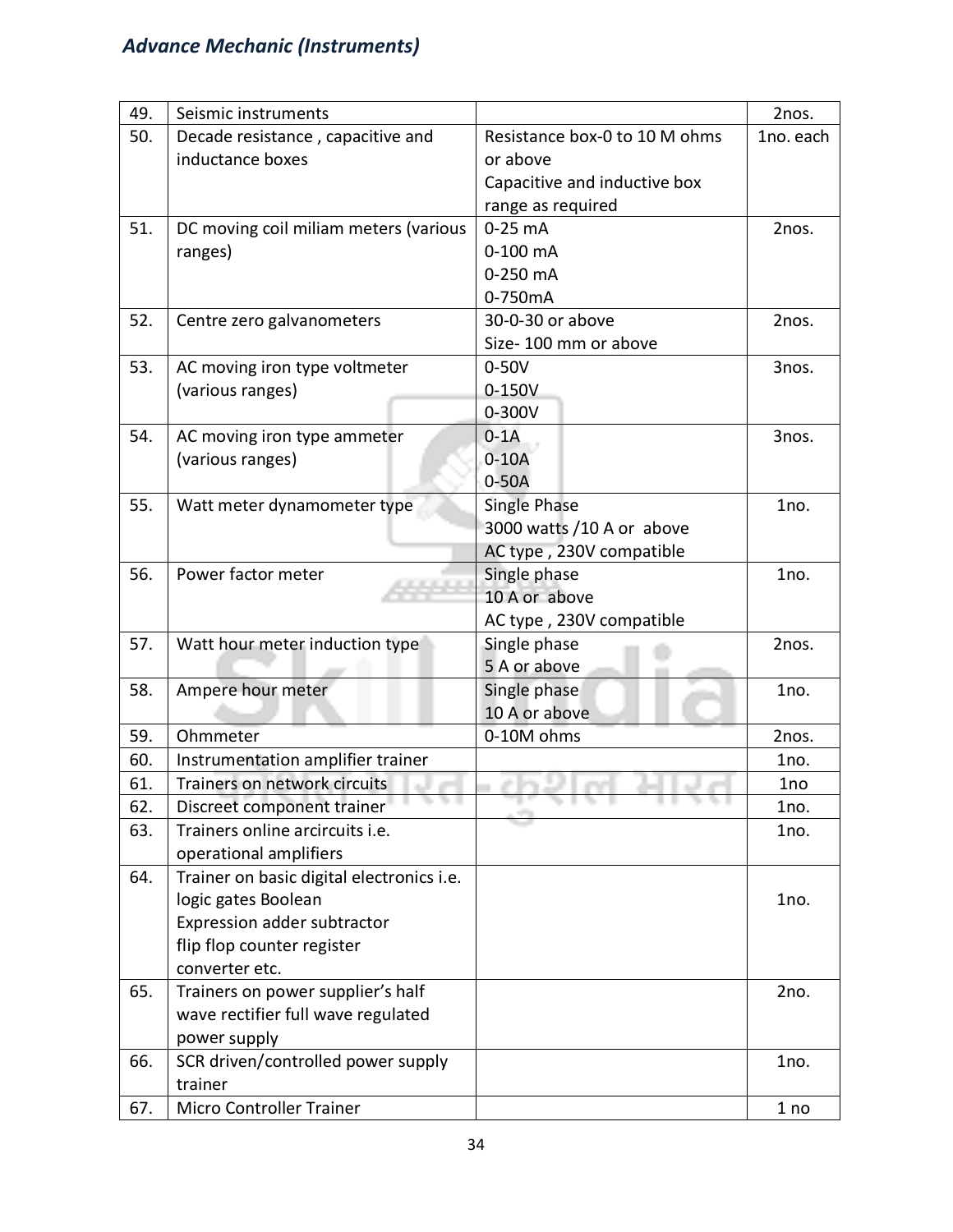| 68. | Trainer on RS485 to RS232 converter. |                                   | 1 no.    |
|-----|--------------------------------------|-----------------------------------|----------|
|     |                                      |                                   | each     |
| 69. | Pressure Comparator                  |                                   | 1no.     |
| 70. | Pressure regulators with filter and  | Range: 0-10 bar                   | 1no.     |
|     | input & output gauges                | With input and output gauge       |          |
| 71. | Pressure transmitter for gauge and   | Pressure transmitter :            | 1no.each |
|     | vacuum                               | Input 0-7 bar or above            |          |
|     |                                      | Output 4-20 mA                    |          |
|     |                                      | Vacuum transmitter                |          |
|     |                                      | Input:                            |          |
|     |                                      | 0-30inch Hg                       |          |
|     |                                      | Output 4-20 mA                    |          |
| 72. | Differential pressure                | Input: 0-1000 mm Wc or above      | 1no.     |
|     | transmitter(electronic-              | Output: 4-20 mA                   |          |
| 73. | Bourdon tube type, bellow type and   | Dial size- 4 inch above           | 2nos.    |
|     | Diaphragm type pressure gauges of    | Sensing element-SS or phosphor    | each     |
|     | various ranges                       | bronze                            |          |
|     |                                      | Range- as required                |          |
| 74. | Pressure measurement trainer         | Consisting one pressure process   | 1no.     |
|     |                                      | vessel minimum 20 liter capacity  |          |
|     |                                      | Bourden tube pressure gauge       |          |
|     |                                      | (C and spiral type one each) (0-7 |          |
|     |                                      | kg/cm2) diaphram type pressure    |          |
|     |                                      | gauge (0-7 kg/cm2)                |          |
|     |                                      | electronic pressure transmitter   |          |
|     |                                      | (input 0-7 Kg/cm2, output 4 to    |          |
|     |                                      | 20 mA) pnumatic pressure          |          |
|     |                                      | trasmitter                        |          |
|     |                                      | (input 0-7 kg/cm2, output 3 to    |          |
|     |                                      | 15 psi)                           |          |
|     |                                      | Pressure switch(0-7 kg/cm2)       |          |
|     |                                      | Absolute pressure gauge (7        |          |
|     |                                      | kg/cm2)                           |          |
|     |                                      | FRL unit with input and output    |          |
|     |                                      | gauge                             |          |
|     |                                      | All the instruments are with      |          |
|     |                                      | safety hand valve, flanged        |          |
|     |                                      | arrangement for easy assembling   |          |
|     |                                      | and dismantling, with all         |          |
|     |                                      | necessary accessories and         |          |
|     |                                      | meters for operating and          |          |
|     |                                      | measurement.                      |          |
|     |                                      | Tank consisting two extra         |          |
|     |                                      | tapping for connecting any other  |          |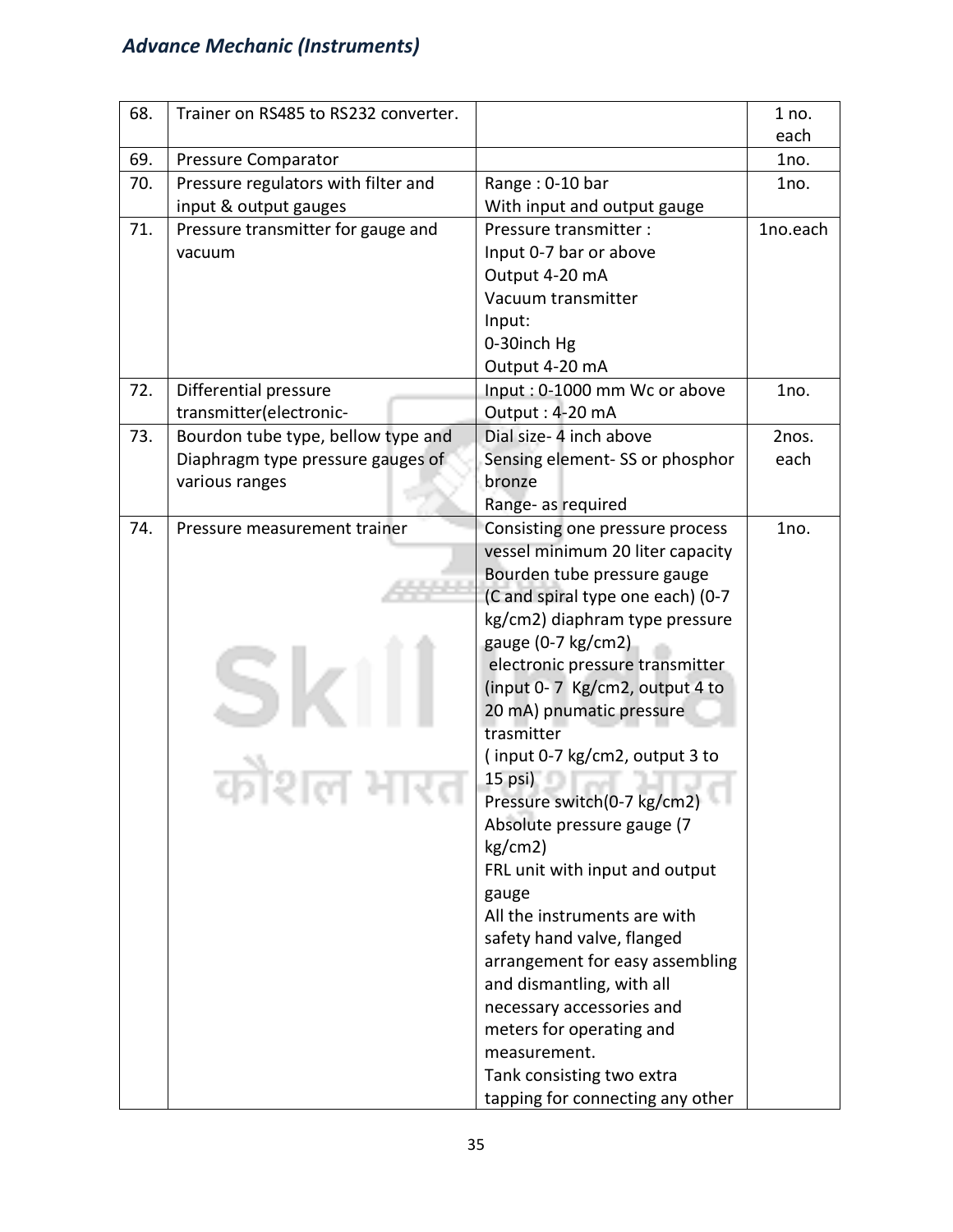|     |                                     | measurements.                               |           |
|-----|-------------------------------------|---------------------------------------------|-----------|
| 75. | Pressure controller                 | Controller:                                 | 1 no.     |
|     |                                     | Input-4 to 20 mA                            |           |
|     |                                     | Output-4 to 20 mA                           |           |
|     |                                     | Auto and manual tuning                      |           |
|     |                                     | Digital display of process and set          |           |
|     |                                     | point                                       |           |
|     |                                     | Transmitter:                                |           |
|     |                                     | Range: 0-5 bar or above                     |           |
|     |                                     | Zero and span tunable                       |           |
|     |                                     | Output-4-20 mA                              |           |
|     |                                     | Compatible supply                           |           |
|     |                                     | Process tank : size as required             |           |
|     |                                     | Control valve : as required                 |           |
|     |                                     | I/P converter : i/p 4-20 mA                 |           |
|     |                                     | $o/p -3-15mA$                               |           |
| 76. | Pressure switches of various ranges | Range: 0-5 bar, 0-1 bar                     | 4nos.     |
|     |                                     | 0-20 bar or other suitable range            | each      |
| 77. | Different types of manometers       | U tube type                                 | 1no. each |
|     |                                     | - mercury filled, 600-0-600 mm              |           |
|     |                                     | or above Well type                          |           |
|     |                                     | -0-30 inch or above                         |           |
|     |                                     | Inclined type                               |           |
|     |                                     | 0-500 mm or above                           |           |
| 78. | P to I and I to P converters        | I to P converter (input 4 to 20             | 1no.      |
|     |                                     | mA, output 3 to 15 psi)                     | each.     |
|     |                                     | P to I converter (input 0- 1                |           |
|     |                                     | $Kg/cm2$ , output 4 to 20 mA)               |           |
|     |                                     | With pressure gauge0-2 $\text{Kg/cm}^2$ ,   |           |
|     |                                     | current meter and<br>current                |           |
|     |                                     | source 0 to 20 mA, FRL unit                 |           |
| 79. | Vacuum tester with Low pressure     | Vaccume tester range 0-30 inch              | 1no.      |
|     | measuring gauges such as thermal    | of Hg or above,                             | each.     |
|     | conductivity (pirani) gauge McL     | Vacumm pump- 0-27 inch of Hg                |           |
|     | eodgauge, and vacuumpump.           | or above with gauge and valve.              |           |
|     |                                     | Thermal conductivity (pirani)               |           |
|     |                                     | gauge McLeod gauge                          |           |
|     |                                     | specifications as required by               |           |
|     |                                     | system                                      |           |
| 80. | Vacuum gauge                        | 100mmdial bourdon tube type                 | 1no.      |
| 81. | Simple tank type quantity meter     | 100 Liter or above with sight               | 1no.      |
|     |                                     | glass scale (scale readout- in<br>mm/liter) |           |
|     |                                     | With drain valve                            |           |
|     |                                     |                                             |           |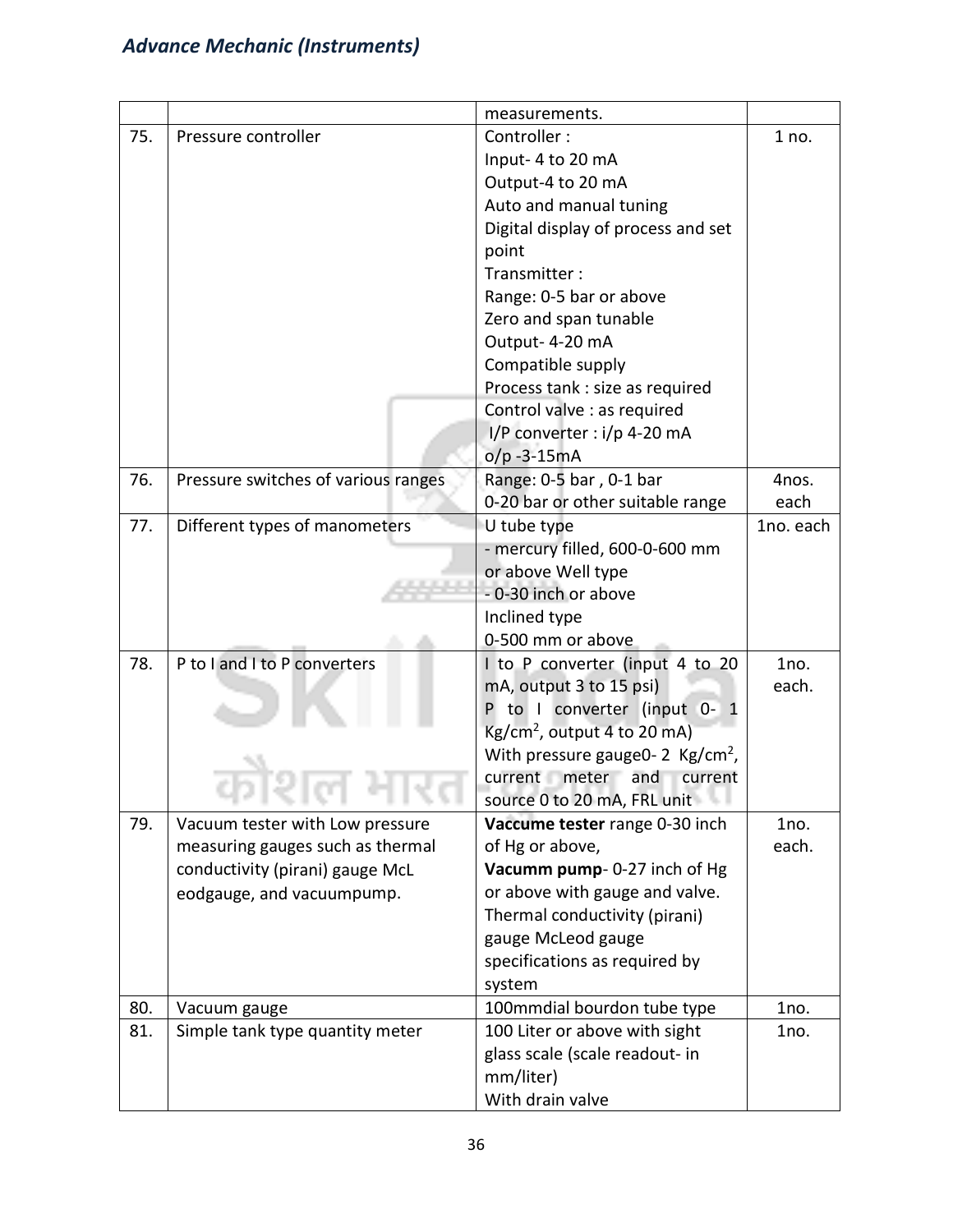| 82. | Impeller type flow meter                |                                   | 1no.     |
|-----|-----------------------------------------|-----------------------------------|----------|
| 83. | Deflecting and rotating vane type flow  |                                   | 1no.     |
|     | meter                                   |                                   | each.    |
| 84. | Helical and turbine flow meter          |                                   | 1no.     |
| 85. | Pitot tube flow meter                   |                                   | 1no.     |
| 86. | Orifice type flow meter                 |                                   | 1no.     |
| 87. | Ventury tube flow meter                 |                                   | 1no.     |
| 88. | Rotameter                               |                                   | 1no.     |
| 89. | Magnetic flow meter                     |                                   | 1no.     |
| 90. | Vortex flow meter                       |                                   | 1no.     |
| 91. | Flow measurement and control trainer    | Consisting                        | 1 no.    |
|     |                                         | flow transmitter                  |          |
|     |                                         | PID controller, I/P converter, FR |          |
|     |                                         | unit, Control valve               |          |
|     |                                         | Pump and tank                     |          |
|     |                                         | Controller: Input - 4-20 mA       |          |
|     |                                         | $o/p$ 4-20 mA                     |          |
|     |                                         | manual and auto tuning            |          |
|     |                                         | I/P - input 4-20 mA               |          |
|     |                                         | O/P 3-15 psi                      |          |
|     |                                         | Pump 1/2 hp or above              |          |
|     |                                         | Flow transmitter $-$ input : as   |          |
|     |                                         | required                          |          |
|     |                                         | Output-4-20 mA                    |          |
| 92. | Solid flow measurement and Control      |                                   | 1 no.    |
|     | trainer                                 |                                   |          |
| 93. | Flow DP transmitter                     |                                   | 1 no.    |
| 94. | Integrated direct level indicator       |                                   | 1no.     |
|     | trainer (Hook type, sight glass         |                                   |          |
|     | type, float type level indicator)       |                                   |          |
| 95. | Static pressure and air purge type      | 5. I 5. I<br>. .<br>78 T.L        | 1no.     |
|     | level indicator                         |                                   |          |
| 96. | <b>Electrical Type Level indicating</b> |                                   | 1no.each |
|     | transmitter with application trainer    |                                   |          |
| 97. | Level controller                        |                                   | 1no.     |
| 98. | Level measurement equipments for        |                                   | 1 no.    |
|     | solid, sonic solid level,               |                                   | each     |
|     | microwave, capacitance                  |                                   |          |
|     | probes, diaphragm switches,             |                                   |          |
|     | nuclear gauge, sonic and                |                                   |          |
|     | microwave solid level                   |                                   |          |
|     | detectors point level detector,         |                                   |          |
|     | conductivity type                       |                                   |          |
| 99. | Stem and dial type bimetallic           |                                   | 2nos.    |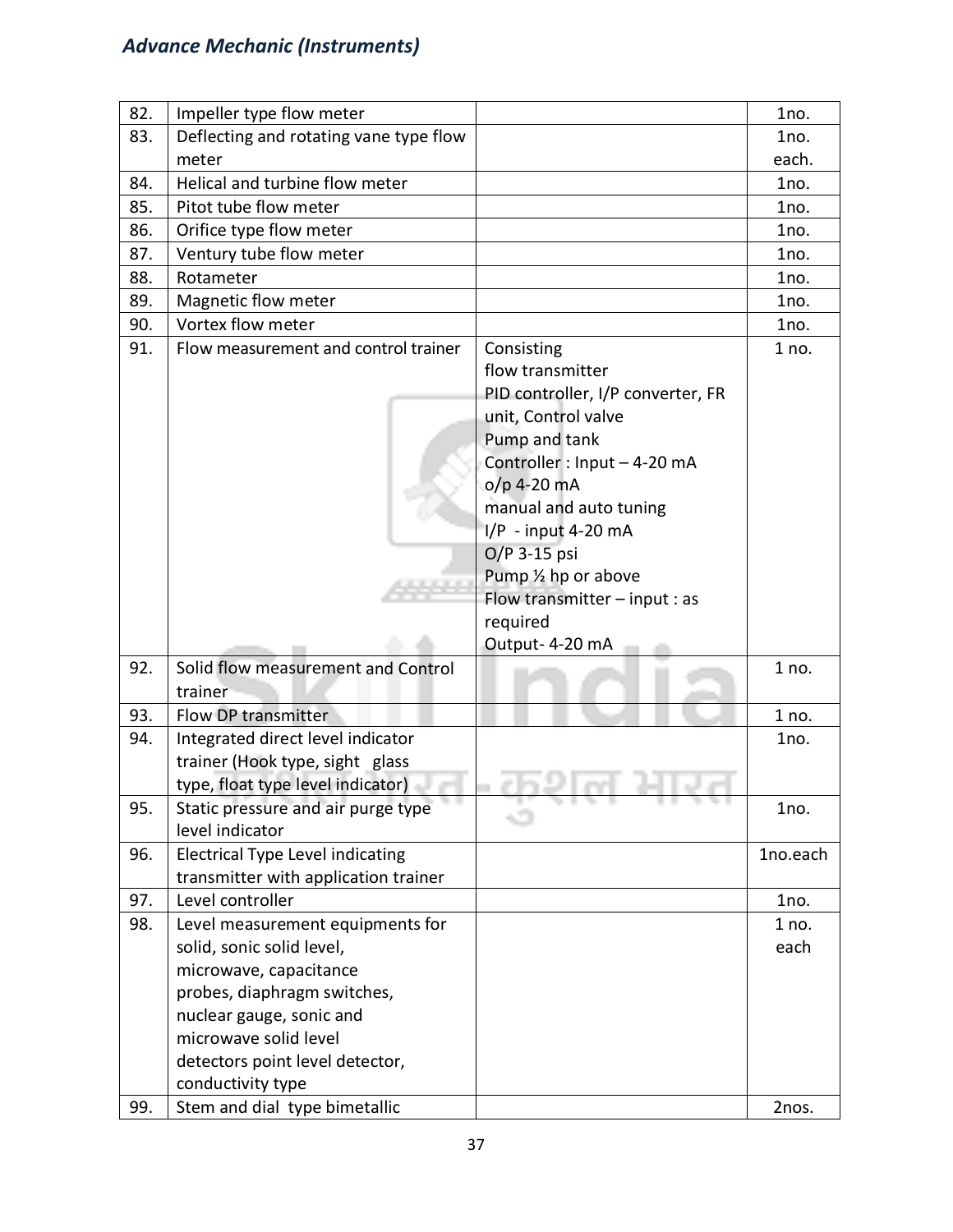|      | thermometer(various ranges)           |                                  |           |
|------|---------------------------------------|----------------------------------|-----------|
| 100. | Liquid, Gas and Vapour pressure       |                                  | 2nos.each |
|      | thermometer                           |                                  |           |
| 101. | <b>Temperature Trainer</b>            |                                  | 1no.      |
|      | consisting of, RTD'S, thermister      |                                  |           |
|      | and different types                   |                                  |           |
|      | Thermocouple.                         |                                  |           |
| 102. | Temperature transmitter, pneumatic    | Input range : as required        | 1no.      |
|      |                                       | Output: 3-15 PSI                 |           |
| 103. | Temperature transmitter electronic    | RTD /Thermocouple transmitter :  | 1no.      |
|      | (input RTD, TC)                       | Sensor : as required             | each      |
|      |                                       | Output: 4-20mA                   |           |
| 104. | Temperature Digital Indicator         | Input sensor compatible : RTD or | 2 nos.    |
|      |                                       | thermocouple                     |           |
|      |                                       | Digital display                  |           |
| 105. | Pyrometer with all accessories        |                                  | 1no.      |
| 106. | Trainer for measuring and controlling |                                  | 1no.      |
|      | of temperature                        |                                  |           |
| 107. | Temperature digital Controller        | It consisting a controller,      | 1no.      |
|      |                                       | transmitter, Dry block oven or   |           |
|      |                                       | heating system.                  |           |
|      |                                       | RTD /Thermocouple transmitter :  |           |
|      |                                       | Sensor : as required             |           |
|      |                                       | Output: 4-20mA                   |           |
|      |                                       | Controller: Input - 4-20 mA      |           |
|      |                                       | o/p 4-20 mA manual and auto      |           |
|      |                                       | tuning.                          |           |
| 108. | Digital temperature calibrator,       |                                  | 1no. each |
|      | mV/mA injector and measuring unit     |                                  |           |
| 109. | Pneumatic and electronic recorders    |                                  | 1no.each  |
|      | (single point and multipoint)         |                                  |           |
|      | Both circular and strip chart types   |                                  |           |
| 110. | Paper less LCD/LED recorder setup     |                                  | 1no.      |
| 111. | Programmable logic controller (micro  |                                  | 1no.      |
|      | PLC) trainer kit                      |                                  |           |
| 112. | Real PID controller trainer kit       |                                  | 1 no.     |
| 113. | <b>Electric actuators</b>             |                                  | 1no.      |
| 114. | Pneumatic and hydraulic actuators     |                                  | 1no.      |
| 115. | Different type of control valves such |                                  | 1no.      |
|      | as gate valves, globe valves,         |                                  | each.     |
|      | Ball valves, diaphragm valves,        |                                  |           |
|      | butterfly valves etc. eclectically    |                                  |           |
|      | actuated, pneumatic actuated          |                                  |           |
|      | and hydraulic actuated                |                                  |           |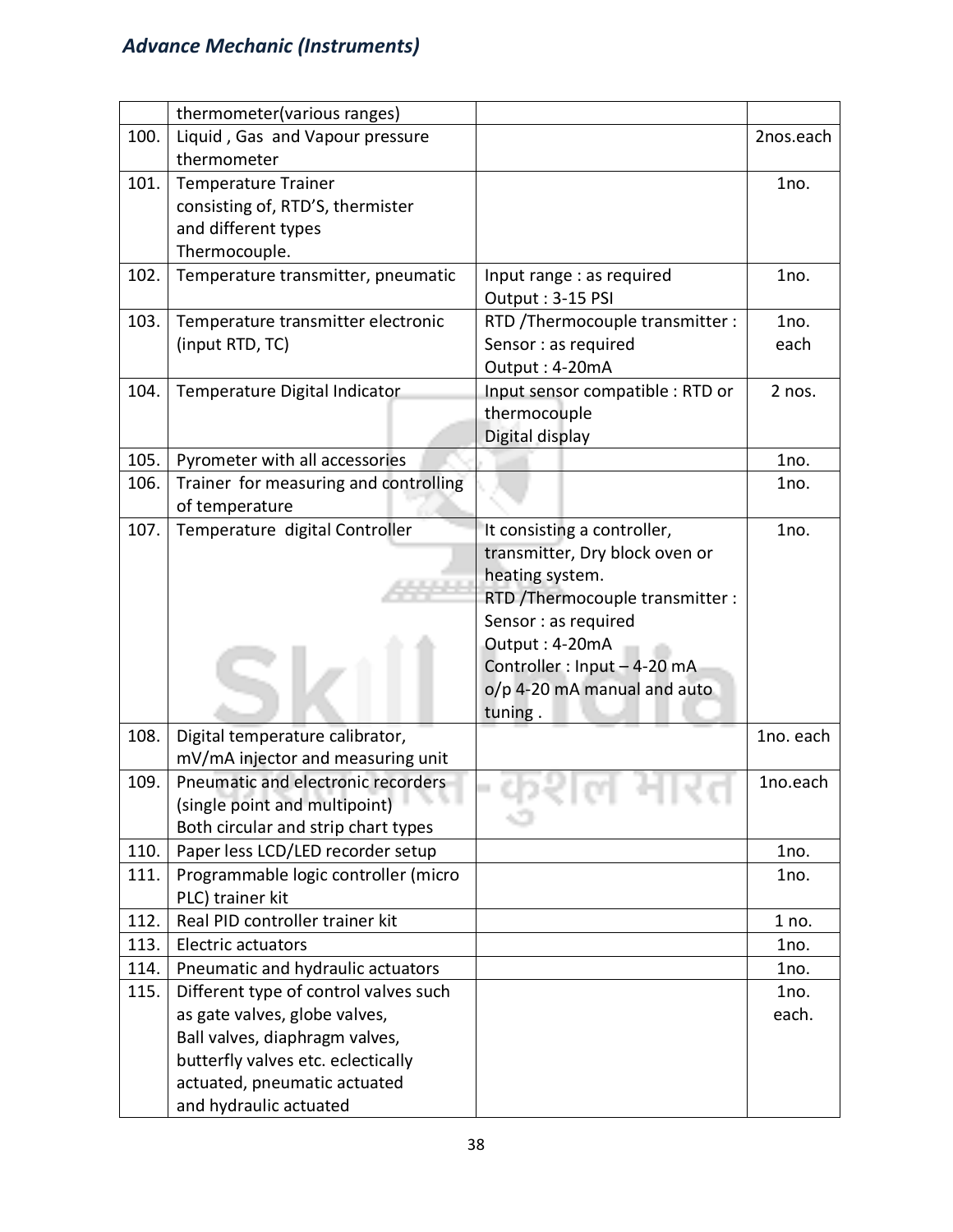| 116. | Valve petitioners, booster relays,    |                               | 1no.      |
|------|---------------------------------------|-------------------------------|-----------|
|      | gland pickings etc.                   |                               | each.     |
| 117. | Cut section models of various type of |                               | 1no.each. |
|      | control valve                         |                               |           |
| 118. | Air compressor                        |                               | 1 no.     |
| 119. | Hydraulic trainer                     |                               | 1no.      |
| 120. | <b>Pneumatic trainer</b>              |                               | 1no.      |
| 121. | Conductivity meter AND Experimental   |                               | 1no. each |
|      | set up for online conductivity        |                               |           |
|      | measurement                           |                               |           |
| 122. | pH meter Experimental set up for      |                               | 1no. each |
|      | online pH measurement                 |                               |           |
| 123. | Different type of Hygrometer          |                               | 1no. each |
| 124. | Hydrometer                            |                               | 1no.      |
| 125. | Experimental set up for online        |                               | 1 no.     |
|      | dissolved oxygen measurement          |                               |           |
| 126. | Computers (latest configuration) with |                               | 04 nos.   |
|      | tables (For operating various control |                               |           |
|      | system trainers) Licensed operating   |                               |           |
|      | system, Latest Office (licensed       |                               |           |
|      | version)                              |                               |           |
| 127. | LCD multimedia projector              |                               | 01 no.    |
| 128. | Broad band internet connection        |                               | 01 no.    |
| 129. | Printer(Scan/copy)                    |                               | 01 no.    |
| 130. | Networking tool kit                   |                               | 02 nos.   |
| 131. | Distributed control system(D.C.S.)    |                               | 01 No.    |
|      | <b>Trainer kit</b>                    |                               |           |
| 132. | Data actuation system (SCADA)         | (at least digital 8 input & 8 | 01 No.    |
|      |                                       | Output, 4 analog input &      |           |
|      |                                       | output)                       |           |
|      |                                       |                               |           |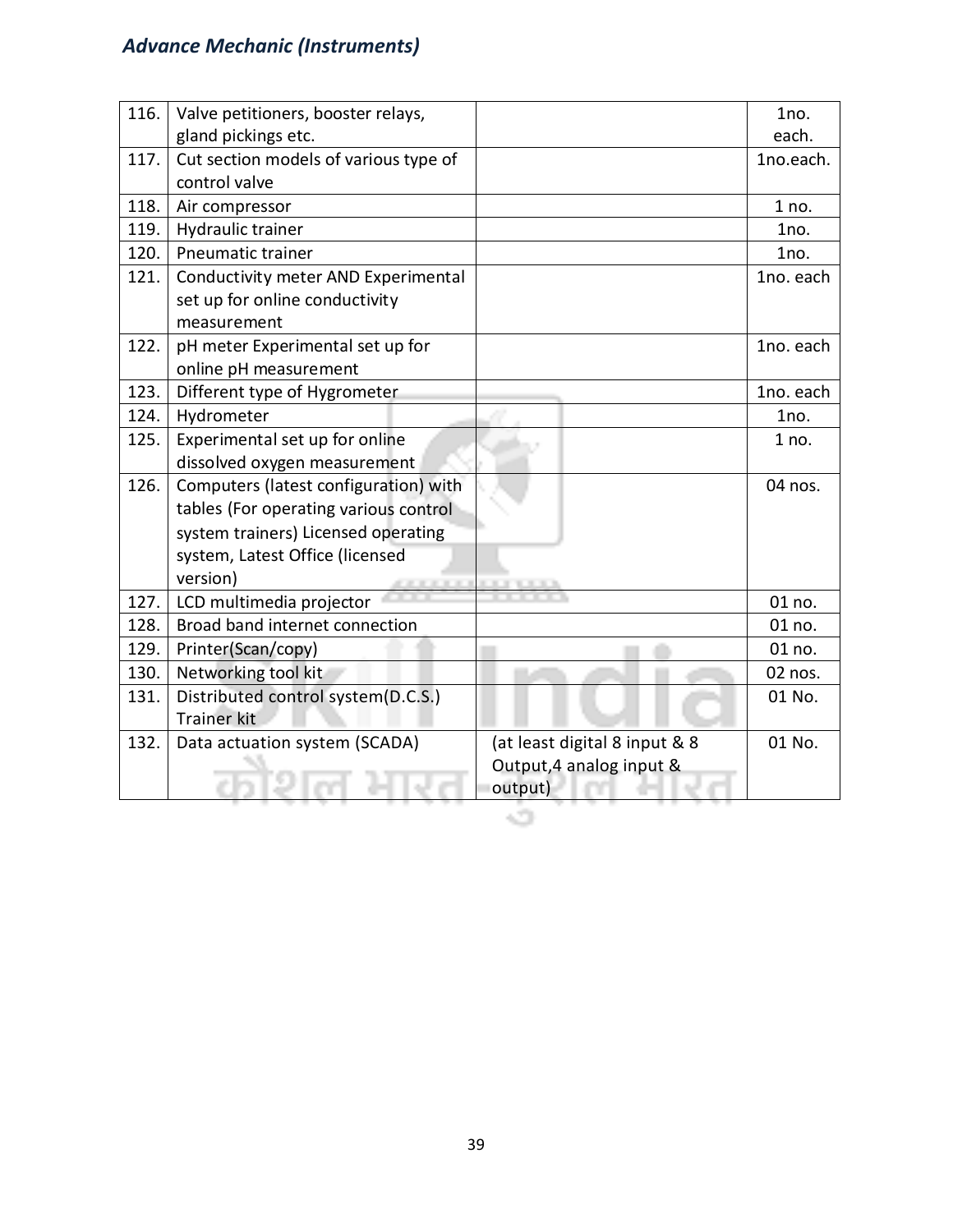#### INFRASTRUCTURE FOR WORKSHOP CALCULATION & SCIENCE AND ENGINEERING DRAWING

#### **TRADE: Advance Mechanic (Instrument)**

#### **LIST OF TOOLS& EQUIPMENTS FOR - 20 APPRENTICES**

1) **Space Norms** : 45 Sq. m.(For Engineering Drawing)

#### **2) Infrastructure:**

|                | <b>A: TRAINEES TOOL KIT:-</b>      |                      |             |  |  |  |  |  |  |
|----------------|------------------------------------|----------------------|-------------|--|--|--|--|--|--|
| SI.<br>No.     | Name of the items                  | <b>Specification</b> | Quantity    |  |  |  |  |  |  |
| 1.             | Draughtsman drawing instrument box |                      | 21          |  |  |  |  |  |  |
| 2.             | Set square celluloid 45°           | (250 X 1.5 mm)       | 21          |  |  |  |  |  |  |
| 3.             | Set square celluloid 30°-60°       | (250 X 1.5 mm)       | 21          |  |  |  |  |  |  |
| 4.             | Mini drafter                       |                      | 21          |  |  |  |  |  |  |
| 5.             | Drawing board IS: 1444             | (700mm x500 mm)      | 21          |  |  |  |  |  |  |
|                | <b>B: Furniture Required</b>       |                      |             |  |  |  |  |  |  |
| SI.            | Name of the items                  |                      |             |  |  |  |  |  |  |
| No.            |                                    | <b>Specification</b> | Quantity    |  |  |  |  |  |  |
|                |                                    |                      |             |  |  |  |  |  |  |
| $\mathbf{1}$   | <b>Drawing Board</b>               |                      | 20          |  |  |  |  |  |  |
| $\overline{2}$ | Models : Solid & cut section       |                      | as required |  |  |  |  |  |  |
| 3              | <b>Drawing Table for trainees</b>  |                      | as required |  |  |  |  |  |  |
| 4              | Stool for trainees                 |                      | as required |  |  |  |  |  |  |
| 5              | Cupboard (big)                     |                      | 01          |  |  |  |  |  |  |
| 6              | <b>White Board</b>                 | (size: 8ft. x 4ft.)  | 01          |  |  |  |  |  |  |
| $\overline{7}$ | <b>Trainer's Table</b>             |                      | 01          |  |  |  |  |  |  |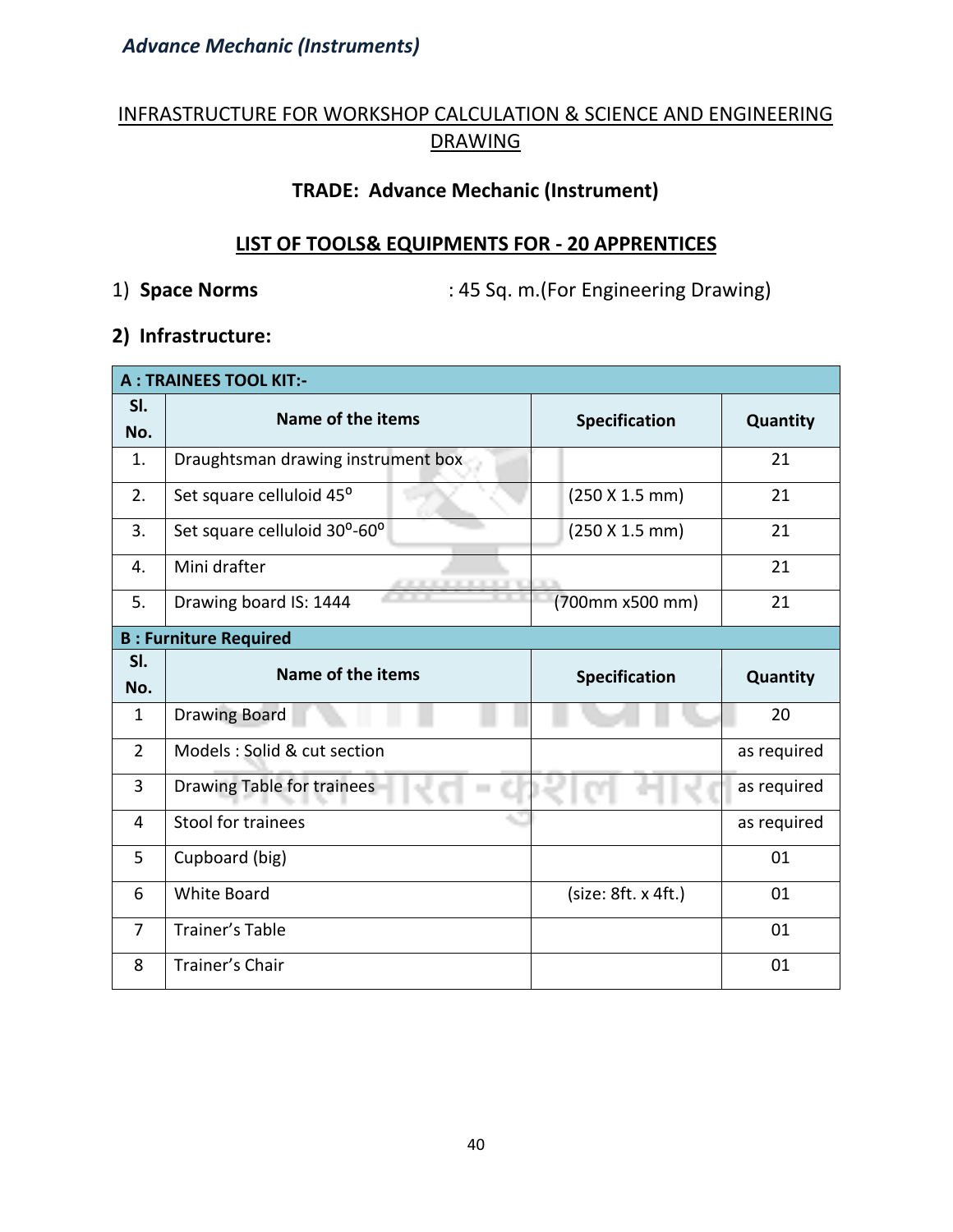| <b>TOOLS &amp; EQUIPMENTS FOR EMPLOYABILITY SKILLS</b> |                                                                                                                                                          |         |  |  |  |  |  |  |  |
|--------------------------------------------------------|----------------------------------------------------------------------------------------------------------------------------------------------------------|---------|--|--|--|--|--|--|--|
| Sl. No.                                                | <b>Name of the Equipment</b>                                                                                                                             |         |  |  |  |  |  |  |  |
| 1.                                                     | Computer (PC) with latest configurations and Internet connection with<br>standard operating system and standard word processor and<br>worksheet software |         |  |  |  |  |  |  |  |
| 2.                                                     | <b>UPS - 500VA</b>                                                                                                                                       | 10 Nos. |  |  |  |  |  |  |  |
| 3.                                                     | Scanner cum Printer                                                                                                                                      | 1 No.   |  |  |  |  |  |  |  |
| 4.                                                     | <b>Computer Tables</b>                                                                                                                                   | 10 Nos. |  |  |  |  |  |  |  |
| 5.                                                     | <b>Computer Chairs</b>                                                                                                                                   | 20 Nos. |  |  |  |  |  |  |  |
| 6.                                                     | <b>LCD Projector</b>                                                                                                                                     | 1 No.   |  |  |  |  |  |  |  |
| 7.                                                     | White Board 1200mm x 900mm                                                                                                                               | 1 No.   |  |  |  |  |  |  |  |
|                                                        | $\vert$ Note: - Above Tools & Equipments not required, if Computer LAB is available in the institute.                                                    |         |  |  |  |  |  |  |  |

## Skill India कौशल भारत-कुशल भारत

49999999999